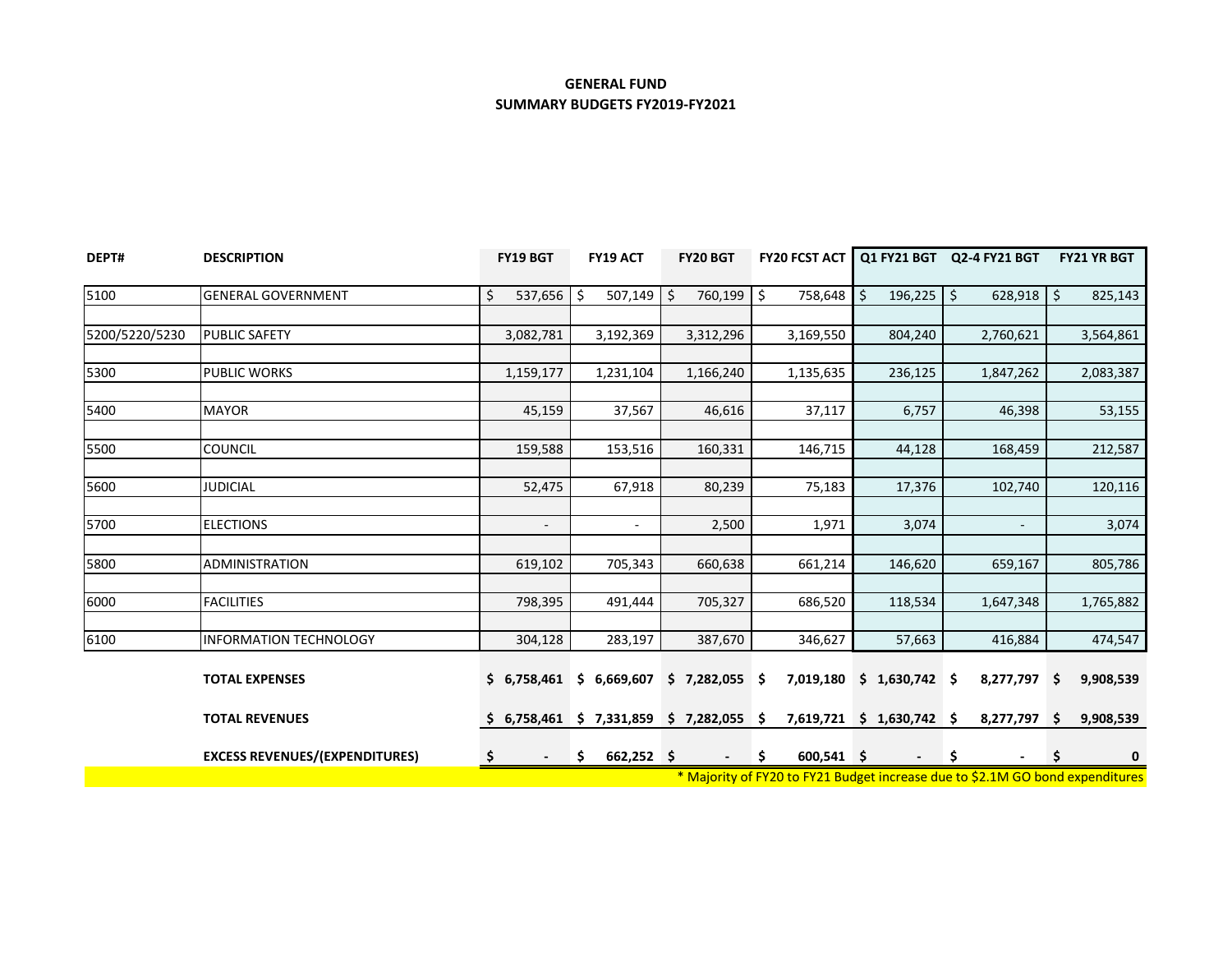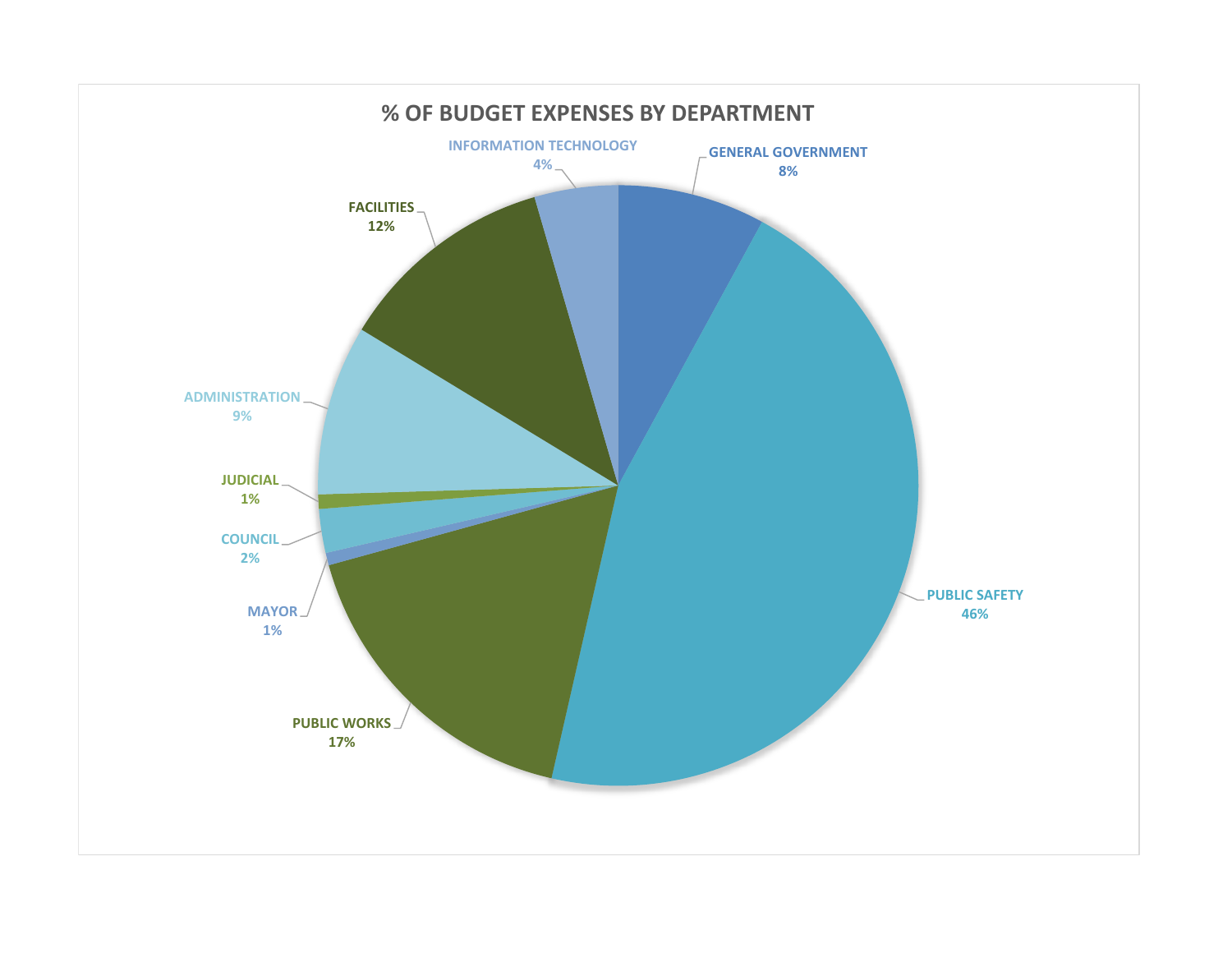|           | <b>IGENERAL FUND REVENUES</b>            | 2019 BGT     | <b>2019 ACT</b>                    | <b>2020 BGT</b>          |                |                                    | 2020 FCST ACT Q1 2021 BGT Q2-4 2021 BGT 2021 YR BGT |               |
|-----------|------------------------------------------|--------------|------------------------------------|--------------------------|----------------|------------------------------------|-----------------------------------------------------|---------------|
| 1010/1050 | UNRESTRICTED/RESERVE FUNDS               | 30,000<br>\$ | $30,000$ \$<br>$\ddot{\mathsf{S}}$ | $\overline{\phantom{a}}$ | \$             | $\ddot{\mathsf{S}}$<br>$88,856$ \$ | 19,494                                              | \$<br>108,350 |
| 3500-1000 | <b>HOSPITALITY TAX TRANSFER</b>          | 788,087      | 788,087                            | 778,477                  | 675,000        | 262,519                            | 554,215                                             | 816,734       |
| 3500-2000 | ACCOMMODATIONS TAX TRANSFER              | 534,775      | 534,775                            | 501,865                  | 460,000        | 198,894                            | 310,194                                             | 509,088       |
| 4000-1000 | <b>PROPERTY TAX</b>                      | 2,225,122    | 2,263,161                          | 2,321,035                | 2,288,567      | 5,512                              | 2,307,785                                           | 2,313,297     |
| 4000-2000 | <b>DELINQUENT TAX</b>                    | 42,621       | 20,997                             | 47,368                   | 23,389         | 1,277                              | 45,933                                              | 47,210        |
| 4000-3000 | <b>VEHICLE TAX</b>                       | 49,390       | 54,741                             | 50,371                   | 46,927         | 4,703                              | 51,179                                              | 55,882        |
| 4050-0000 | PILOT - WATER                            | 60,000       | 60,000                             | 60,000                   | 60,000         | 60,000                             |                                                     | 60,000        |
| 4100-1000 | STATE AID TO SUBDIVISIONS                | 59,115       | 77,885                             | 70,000                   | 69,971         |                                    | 70,000                                              | 70,000        |
| 4100-1100 | <b>ALCOHOL TAX</b>                       | 43,000       | 47,450                             | 40,000                   | 54,000         | $\overline{\phantom{a}}$           | 50,000                                              | 50,000        |
| 4100-2000 | <b>GO BOND PROCEEDS</b>                  |              |                                    |                          |                |                                    | 2,100,000                                           | 2,100,000     |
| 4100-3000 | <b>MERCHANTS INVENTORY TAX</b>           | 2,700        | 2,768                              | 2,768                    | 2,768          | 692                                | 2,076                                               | 2,768         |
| 4100-4100 | <b>TELECOMMUNICATIONS TAX</b>            | 7,000        | 6,673                              | 2,000                    | 4,588          | $\Box$                             | 4,500                                               | 4,500         |
| 4100-5000 | 5% STATE ACCOMMODATIONS TAX              | 69,000       | 78,456                             | 75,000                   | 65,000         | $\overline{a}$                     | 75,000                                              | 75,000        |
| 4100-7000 | <b>INSURANCE BROKERS TAX</b>             | 175,000      | 170,571                            | 180,000                  | 237,185        | 76,032                             | 153,968                                             | 230,000       |
| 4100-8000 | 1% LOCAL OPTION SALES TAX                | 229,298      | 248,605                            | 242,573                  | 250,000        | 22,660                             | 235,880                                             | 258,540       |
| 4100-8100 | MUNI LOCAL OPTION SALES TAX              | 218,104      | 240,700                            | 233,049                  | 244,000        | 31,866                             | 227,054                                             | 258,920       |
| 4150-8200 | <b>FEMA REIMBURSEMENTS</b>               | 50,000       | 209,654                            |                          | 181,959        | 19,030                             | 60,970                                              | 80,000        |
| 4150-9200 | CITY STORMWATER FUND AT COUNTY           |              | 34,438                             |                          | 18,306         |                                    |                                                     |               |
| 4200-1000 | <b>BUSINESS LICENSE</b>                  | 575,000      | 710,549                            | 650,000                  | 739,139        | 33,295                             | 801,705                                             | 835,000       |
| 4200-3000 | <b>BUILDING PERMITS</b>                  | 310,000      | 400,440                            | 365,000                  | 431,560        | 53,693                             | 346,307                                             | 400,000       |
| 4200-3300 | <b>RENTAL REGISTRATION</b>               | 85,000       | 98,754                             | 95,000                   |                |                                    |                                                     |               |
| 4200-3400 | SEPTIC PERMIT FEES                       |              |                                    |                          | $\sim$         | $\overline{\phantom{a}}$           |                                                     |               |
| 4200-4000 | <b>FRANCHISE PERMITS</b>                 | 450,000      | 434,554                            | 450,000                  | 413,000        |                                    | 415,000                                             | 415,000       |
| 4200-5000 | <b>OUTSIDE COURT JUDGEMENTS RECEIVED</b> |              | $\overline{a}$                     |                          | 27,533         | $\blacksquare$                     |                                                     |               |
| 4250-8600 | <b>TVPC DISTRIBUTIONS</b>                |              | $\overline{a}$                     |                          | 60,000         | $\overline{a}$                     |                                                     |               |
| 4250-8610 | GRANT - 65% A.TAX                        | 125,000      | 125,000                            | 450,000                  | 450,000        | 450,000                            | 25,000                                              | 475,000       |
| 4250-9000 | <b>GRANT - FEDERAL</b>                   |              |                                    |                          |                |                                    |                                                     |               |
| 4250-9050 | <b>GRANT - STATE</b>                     | 10,000       | 3,083                              | 10,000                   | 24,548         | 790                                | 9,210                                               | 10,000        |
| 4250-9100 | <b>GRANT - COUNTY</b>                    |              | $\overline{a}$                     |                          | $\overline{a}$ |                                    | $\overline{a}$                                      |               |
| 4300-1000 | <b>PARKING TICKETS</b>                   | 200,000      | 153,637                            | 180,000                  | 143,528        | 66,190                             | 18,810                                              | 85,000        |
| 4300-2000 | <b>COURT FINES</b>                       | 55,000       | 67,445                             | 70,000                   | 39,932         | 10,985                             | 34,015                                              | 45,000        |
| 4300-2200 | <b>COURT BOND COUNTY</b>                 | 20,000       | 8,198                              | 20,000                   | 2,600          | 9,319                              | 681                                                 | 10,000        |
| 4300-2500 | <b>VICTIM FINES</b>                      | 15,000       | 11,265                             | 14,000                   | 8,700          | 1,136                              | 8,864                                               | 10,000        |
| 4400-1000 | <b>PARK RENT</b>                         | 2,000        | 2,525                              | 2,000                    | 700            |                                    | 2,000                                               | 2,000         |
| 4400-2000 | <b>COMMUNITY CENTER FEES</b>             | 5,000        | 1,285                              | 2,000                    | 2,905          | 1,800                              | 1,200                                               | 3,000         |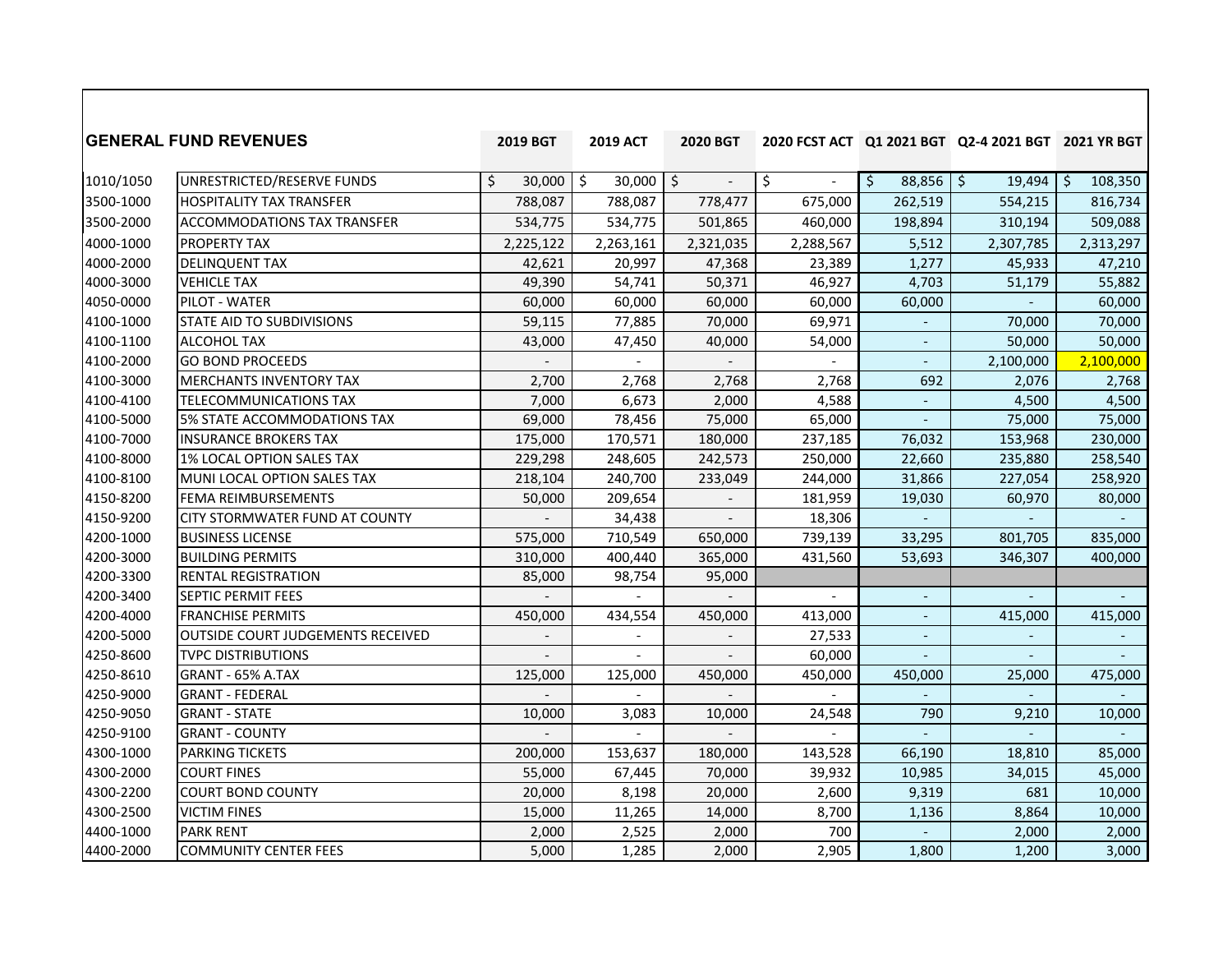| 4400-5000 | LOCAL ASSESSMENT FEE (RIDE SHARE TAX)       | 7,000                    | 6,356                    | 7,000                    | 9,659                    | 3,362       | 6,638                    | 10,000      |
|-----------|---------------------------------------------|--------------------------|--------------------------|--------------------------|--------------------------|-------------|--------------------------|-------------|
| 4400-6000 | <b>PAID PARKING</b>                         | 210,000                  | 276,370                  | 260,000                  | 413,420                  | 193,234     | 247,766                  | 441,000     |
| 4400-7000 | <b>TOWER RENTAL</b>                         | 76,250                   | 76,250                   | 76,250                   | 76,250                   | 19,063      | 57,187                   | 76,250      |
| 4600-1000 | <b>IINSURANCE PROCEEDS</b>                  | 15,000                   | 36,146                   | 5,000                    | 19,911                   | 516         | 9,484                    | 10,000      |
| 4600-3500 | <b>IELECTION INCOME</b>                     | $\overline{\phantom{a}}$ |                          | 300                      | 100                      |             | $\overline{\phantom{0}}$ |             |
| 4600-4000 | <b>IMISCELLANEOUS INCOME</b>                | 10,000                   | 28,281                   | 10,000                   | 35,970                   | 9,520       | 20,480                   | 30,000      |
| 4600-5000 | <b>SALE OF ASSETS</b>                       | 5,000                    | 9,411                    | 10,000                   | 15,880                   | 2,000       | 8,000                    | 10,000      |
| 4600-8520 | <b>IRESERVE - TREE PRESERVATION PERMITS</b> | $\overline{\phantom{a}}$ | 560                      | 1,000                    | 11,549                   |             | 1,000                    | 1,000       |
| 4700-0000 | <b>IGENERAL DONATIONS</b>                   | $\overline{\phantom{a}}$ | 4,435                    | $\overline{\phantom{0}}$ | 1,537                    | 1,157       | (1, 157)                 |             |
| 4700-2000 | <b>CITIZENS RELIEF</b>                      | $\overline{\phantom{0}}$ |                          |                          | 7,000                    |             | $\overline{\phantom{0}}$ |             |
| 4700-3000 | <b>IRESERVE - NATIONAL NIGHT OUT</b>        |                          | 8,355                    |                          | 2,641                    | 2,641       | (2,641)                  |             |
| 4900-1000 | <b>IINTEREST</b>                            | $\overline{a}$           | $\overline{\phantom{0}}$ | $\overline{\phantom{0}}$ | $\overline{\phantom{a}}$ |             | $\overline{\phantom{0}}$ |             |
|           | <b>TOTAL REVENUES</b>                       | \$6,758,461              | \$7,331,859              | \$7,282,055              | 7,619,721                | \$1,630,742 | 8,277,797                | \$9,908,539 |
|           |                                             |                          |                          |                          |                          |             |                          |             |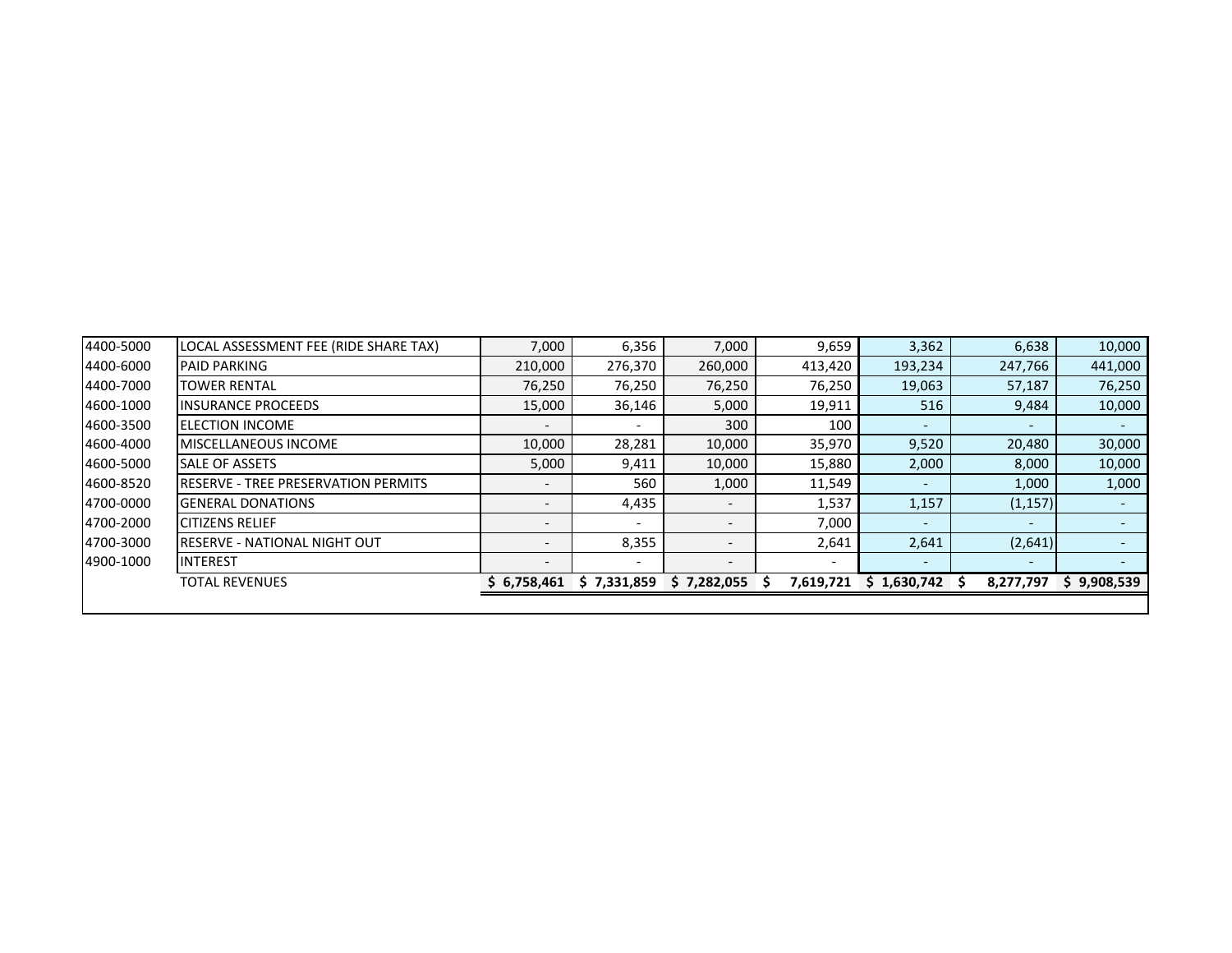#### **% DISTRIBUTION OF GENERAL FUND OPERATING REVENUES (OVER \$100,000, EXCLUDING BONDS)**

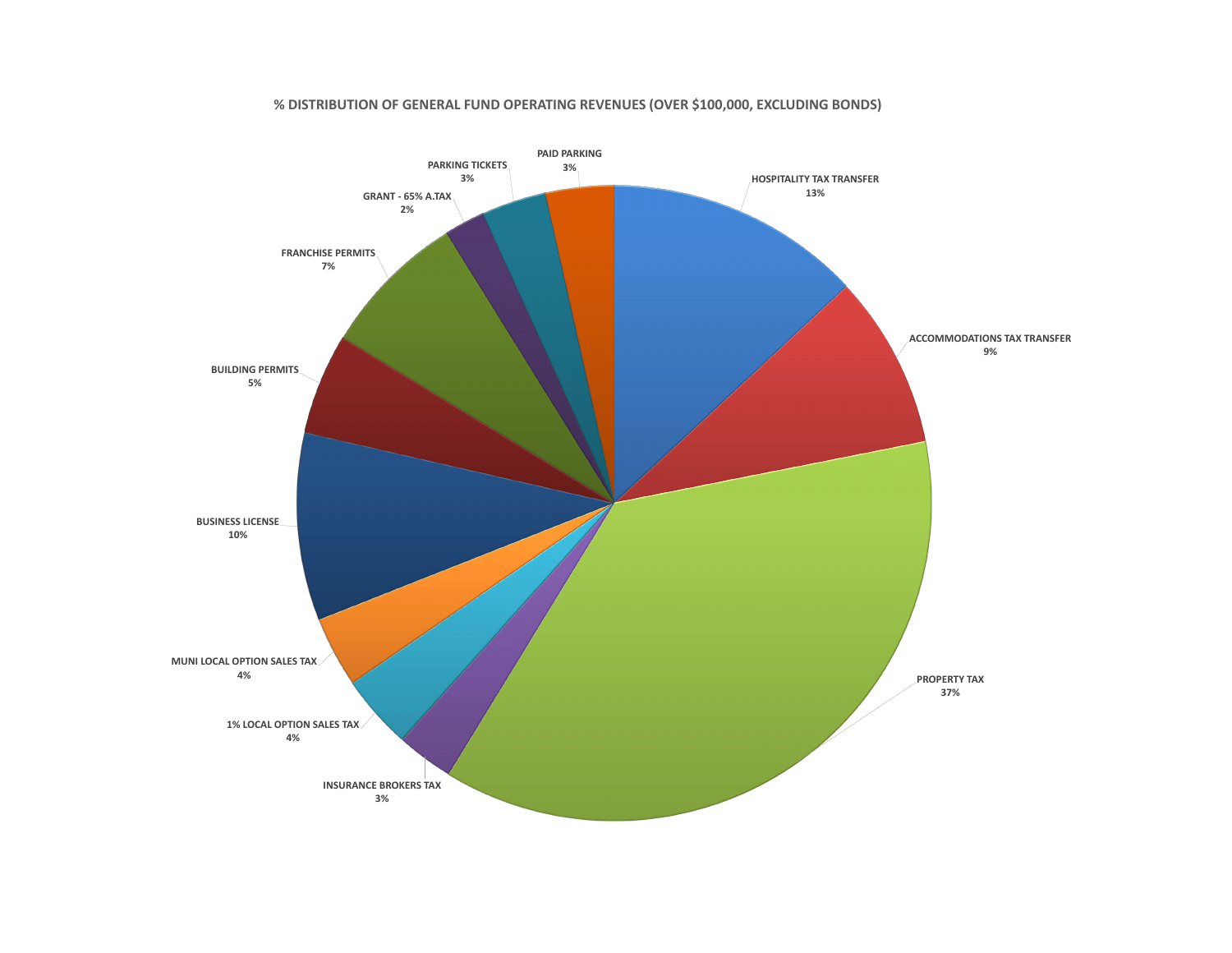| <b>GENERAL FUND RESERVE ACCOUNTS</b> |           |                                       |                         |                 |  |  |  |
|--------------------------------------|-----------|---------------------------------------|-------------------------|-----------------|--|--|--|
|                                      |           |                                       |                         | 6/30/20 BALANCE |  |  |  |
| 1050-0000                            | 5100-6900 | RESERVE-EMPLOYEE DEVELOPMENT          | $\overline{\mathsf{s}}$ | 11,200.00       |  |  |  |
| 1050-0100                            | 5200-6900 | <b>RESERVE-POLICE VEHICLES</b>        |                         |                 |  |  |  |
| 1050-0110                            | 5220-6900 | <b>RESERVE-FIRE VEHICLES</b>          |                         | 60,500.00       |  |  |  |
| 1050-0150                            | 5300-6900 | <b>RESERVE-PUBLIC WORKS VEHICLES</b>  |                         | 152,150.00      |  |  |  |
| 1050-0200                            | 5100-6901 | RESERVE-SCE&G NSSF MATCH              |                         | 31,112.30       |  |  |  |
| 1050-0220                            | 5300-6904 | RESERVE-CENTER STREET                 |                         | 2,852.88        |  |  |  |
| 1050-0250                            | 6000-6906 | <b>RESERVE-CITY HALL &amp; BONDS</b>  |                         | 334,505.00      |  |  |  |
| 1050-0350                            | 6000-6905 | <b>RESERVE-CRS CERTIFICATION</b>      |                         | 346.43          |  |  |  |
| 1050-0450                            | 5200-6902 | RESERVE-RECORDS MGMT/CENTRAL DISPATCH |                         | 30,483.97       |  |  |  |
| 1050-0550                            | 5100-6909 | RESERVE-SPECIAL PROJECTS              |                         |                 |  |  |  |
| 1050-0650                            | 5100-6902 | RESERVE- CITIZENS RELIEF              |                         | 20,270.17       |  |  |  |
| 1050-0700                            | 5500-6902 | RESERVE-CITY CELEBRATIONS             |                         | 10,000.00       |  |  |  |
| 1050-0750                            | 5200-6907 | <b>RESERVE-VICTIMS ADVOCACY</b>       |                         | 20,316.90       |  |  |  |
| 1050-0950                            | 5300-6901 | RESERVE-PEDESTRIAN PATHS              |                         | 12,511.46       |  |  |  |
| 1050-1000                            | 6000-6900 | <b>RESERVE-PARK &amp; REC</b>         |                         | 24,345.81       |  |  |  |
| 1050-4000                            | 5100-6907 | RESERVE-CAPT PROP IMP/ GRANT MATCH    |                         | 11,078.32       |  |  |  |
| 1050-6000                            | 5100-6905 | RESERVE-CLAIMS/JUDGEMENTS             |                         | 65,131.57       |  |  |  |
| 1050-6000WC                          | 5100-6905 | RESERVE-WORKERS COMP CLAIMS           |                         | 50,000.00       |  |  |  |
| 1050-6900                            | 5200-6908 | <b>RESERVE-NATIONAL NIGHT OUT</b>     |                         | 3,461.20        |  |  |  |
| 1050-7000                            | 5500-6900 | RESERVE-COUNCIL DISCRETIONARY         |                         | 8,767.20        |  |  |  |
| 1050-7100                            | 6000-6903 | RESERVE-HISTORY                       |                         | 12,913.00       |  |  |  |
| 1050-7400                            | 6000-6904 | RESERVE-FACILITIES VEHICLES           |                         | 23,000.00       |  |  |  |
| 1050-7730                            | 6000-6909 | RESERVE-ADA COMPLIANCE                |                         | 17,591.10       |  |  |  |
| 1050-7731                            | 6000-6901 | <b>RESERVE-COMMUNITY CENTER</b>       |                         | 63,249.48       |  |  |  |
| 1050-8001                            | 5100-6903 | RESERVE-BEACH & MARSH LEGAL & ACQ     |                         | 168,909.62      |  |  |  |
| 1050-8430                            | 5200-6901 | RESERVE-POLICE/FIRE/DISPATCH RADIOS   |                         |                 |  |  |  |
| 1050-8520                            | 6000-6907 | RESERVE-TREE PRESERVATION             |                         | 21,384.74       |  |  |  |
| 1050-8560                            | 5800-6900 | RESERVE-FINANCIAL SOFTWARE            |                         |                 |  |  |  |
| 1050-8570                            | 6000-6908 | RESERVE-PARK FACLITIES & MAINTENANCE  |                         | 159,470.39      |  |  |  |
| 1050-8580                            | 5200-6905 | RESERVE-PUBLIC SAFETY HOUSING         |                         | 9,000.00        |  |  |  |
| 1050-8590                            | 5200-6906 | RESERVE-EMERGENCY PREPAREDNESS        |                         | 3,460.78        |  |  |  |
| 1050-9016                            | 5300-6903 | <b>RESERVE-PUBLIC WORKS RADIOS</b>    |                         |                 |  |  |  |
| 1050-9300                            | 5100-6908 | RESERVE-R70-07 CAP AQUISITION         |                         | 180,000.00      |  |  |  |
| 1050-9400                            | 5200-6909 | RESERVE-BOAT LAUNCH/TRAILER PARKING   |                         |                 |  |  |  |
|                                      |           | <b>TOTAL</b>                          | \$                      | 1,508,012.32    |  |  |  |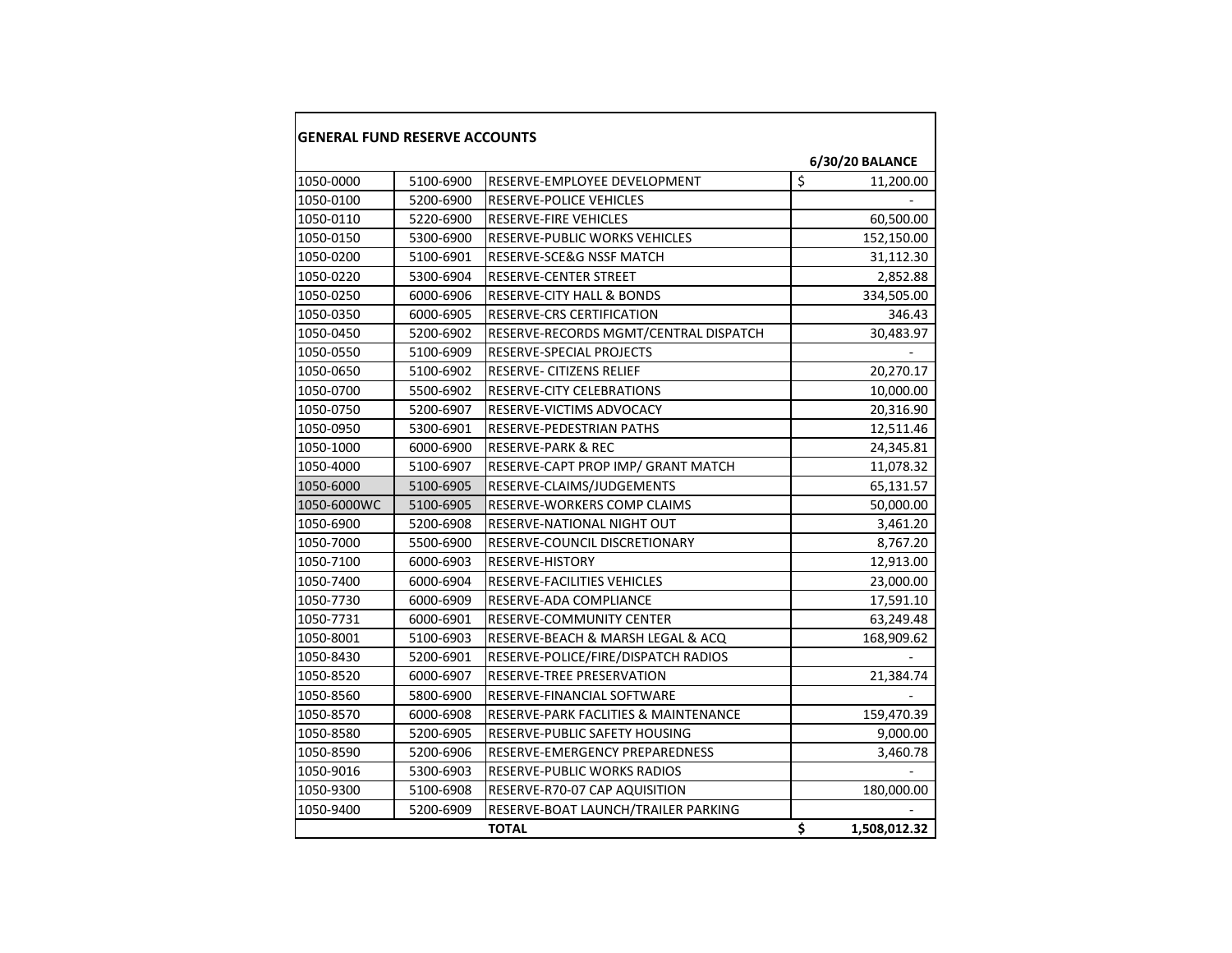| 2020-2021 Budget                                                  |                                                                                                                  |                                                             |                                            |                                  |                                                                            |                                          |  |  |  |
|-------------------------------------------------------------------|------------------------------------------------------------------------------------------------------------------|-------------------------------------------------------------|--------------------------------------------|----------------------------------|----------------------------------------------------------------------------|------------------------------------------|--|--|--|
| <b>Accommodations/Local Options Sales/Hospitality Tax Revenue</b> |                                                                                                                  |                                                             |                                            |                                  |                                                                            |                                          |  |  |  |
| <b>ACTIVITY DATE</b>                                              | LA<br>45-4100-5000<br><b>LOCAL ATAX</b>                                                                          | LA<br>15-4100-3000<br><b>LOCAL ATAX</b><br>(County Portion) | L1<br>10-4100-8100<br><b>LOST-MUNI REV</b> | LO<br>10-4100-8000<br>LOST-1%TAX | $\overline{\mathsf{S}}\mathsf{X}$<br>40-4100-5000<br><b>65% STATE ATAX</b> | HT<br>50-4100-5000<br><b>HOSPITALITY</b> |  |  |  |
| <b>JULY 20</b>                                                    | 199,199.40                                                                                                       |                                                             | 31,865.86                                  | 22,660.34                        |                                                                            | 109,482.01                               |  |  |  |
| <b>AUG 20</b>                                                     | 129,299.79                                                                                                       |                                                             | 31,720.90                                  | 22,298.41                        |                                                                            | 81,578.33                                |  |  |  |
| SEPT <sub>20</sub>                                                | 69,289.13                                                                                                        |                                                             | 26,802.81                                  | 21,679.68                        |                                                                            | 71,458.78                                |  |  |  |
| OCT <sub>20</sub>                                                 | 73,970.84                                                                                                        |                                                             | 19,719.00                                  | 19,316.60                        | 250,396.71                                                                 | 66,367.43                                |  |  |  |
| <b>NOV 20</b>                                                     | 33,928.87                                                                                                        |                                                             | 18,993.54                                  | 20,923.33                        |                                                                            | 36,976.28                                |  |  |  |
| <b>DEC 20</b>                                                     | 41,927.87                                                                                                        |                                                             | 14,640.44                                  | 20,512.09                        | 63,430.36                                                                  | 43,470.55                                |  |  |  |
| <b>JAN 21</b>                                                     | 37,309.27                                                                                                        |                                                             | 16,233.86                                  | 23,593.13                        |                                                                            | 34,110.65                                |  |  |  |
| 8/1/20 - 1/31/21                                                  |                                                                                                                  | 294,000.00                                                  |                                            |                                  |                                                                            |                                          |  |  |  |
| <b>FEB 21</b>                                                     | 21,910.17                                                                                                        |                                                             | 15,047.80                                  | 18,799.99                        |                                                                            | 15,766.53                                |  |  |  |
| <b>MAR 21</b>                                                     | 56,843.83                                                                                                        |                                                             | 13,720.72                                  | 17,891.83                        | 167,804.94                                                                 | 72,763.79                                |  |  |  |
| <b>APR 21</b>                                                     | 93,826.83                                                                                                        |                                                             | 19,947.41                                  | 21,750.31                        |                                                                            | 84,888.87                                |  |  |  |
| <b>MAY 21</b>                                                     | 95,679.06                                                                                                        |                                                             | 24,802.39                                  | 26,482.47                        |                                                                            | 83,407.92                                |  |  |  |
| <b>JUNE 21</b>                                                    | 164,991.39                                                                                                       |                                                             | 25,425.35                                  | 22,631.37                        | 242,268.01                                                                 | 116,463.18                               |  |  |  |
| $2/1/21 - 7/31/21$                                                |                                                                                                                  |                                                             |                                            |                                  |                                                                            |                                          |  |  |  |
| <b>TOTAL</b>                                                      | 1,018,176.45<br>S                                                                                                | 294,000.00<br>- \$                                          | 258,920.08<br>\$                           | 258,539.55<br>\$                 | 723,900.02<br>\$                                                           | 816,734.32<br>\$                         |  |  |  |
|                                                                   |                                                                                                                  |                                                             |                                            |                                  |                                                                            |                                          |  |  |  |
| 6/30/2019 ACTUAL                                                  | 965,065.39                                                                                                       | 404,000.00                                                  | 240,700.22                                 | 248,604.51                       | 655,124.68                                                                 | 809,647.88                               |  |  |  |
| PROJECTED \$ CHANGE FROM FY19                                     | 53,111.06                                                                                                        | (110,000.00)                                                | 18,219.86                                  | 9,935.04                         | 68,775.34                                                                  | 7,086.44                                 |  |  |  |
| PROJECTED % CHANGE FROM FY19                                      | 5%                                                                                                               | $-37%$                                                      | 7%                                         | 4%                               | 10%                                                                        | 1%                                       |  |  |  |
| <b>GENERAL FUND - PUBLIC SAFETY</b>                               |                                                                                                                  | $\overline{\phantom{a}}$                                    |                                            |                                  | 450,000.00                                                                 | 816,734.32                               |  |  |  |
| <b>GENERAL FUND - UNRESTRICTED</b>                                | 509,088.23                                                                                                       |                                                             | 258,920.08                                 | 258,539.55                       | 25,000.00                                                                  |                                          |  |  |  |
| <b>TOTAL DISTRIB TO GENERAL FUND</b>                              | 509,088.23<br>\$                                                                                                 | \$                                                          | \$<br>258,920.08                           | $\mathbf{s}$<br>258,539.55       | \$<br>475,000.00                                                           | 816,734.32<br>\$                         |  |  |  |
|                                                                   |                                                                                                                  |                                                             |                                            |                                  |                                                                            |                                          |  |  |  |
| <b>DISTRIB TO BEACH PRESERVATION</b>                              | $509,088.23$ \$<br>\$.                                                                                           | 294,000.00                                                  | \$                                         | \$                               | $50,000.00$ \$<br>\$                                                       |                                          |  |  |  |
| + CCPRC ANNUAL CONTRIBUTION                                       | <b>LOCAL ATAX TO BEACH PRES \$</b><br><b>+65% STATE ATAX APPLICATION</b><br><b>FY20 DISTRIB TO BEACH PRES \$</b> | 803,088.23<br>50,000.00<br>77,850.00<br>930,938.23          |                                            | <b>A-TAX CMTE</b>                | \$<br>198,900.02                                                           |                                          |  |  |  |
|                                                                   |                                                                                                                  |                                                             |                                            |                                  |                                                                            |                                          |  |  |  |

**Notes:** FY20 Actuals Used for Projections

FY19 Used for Projections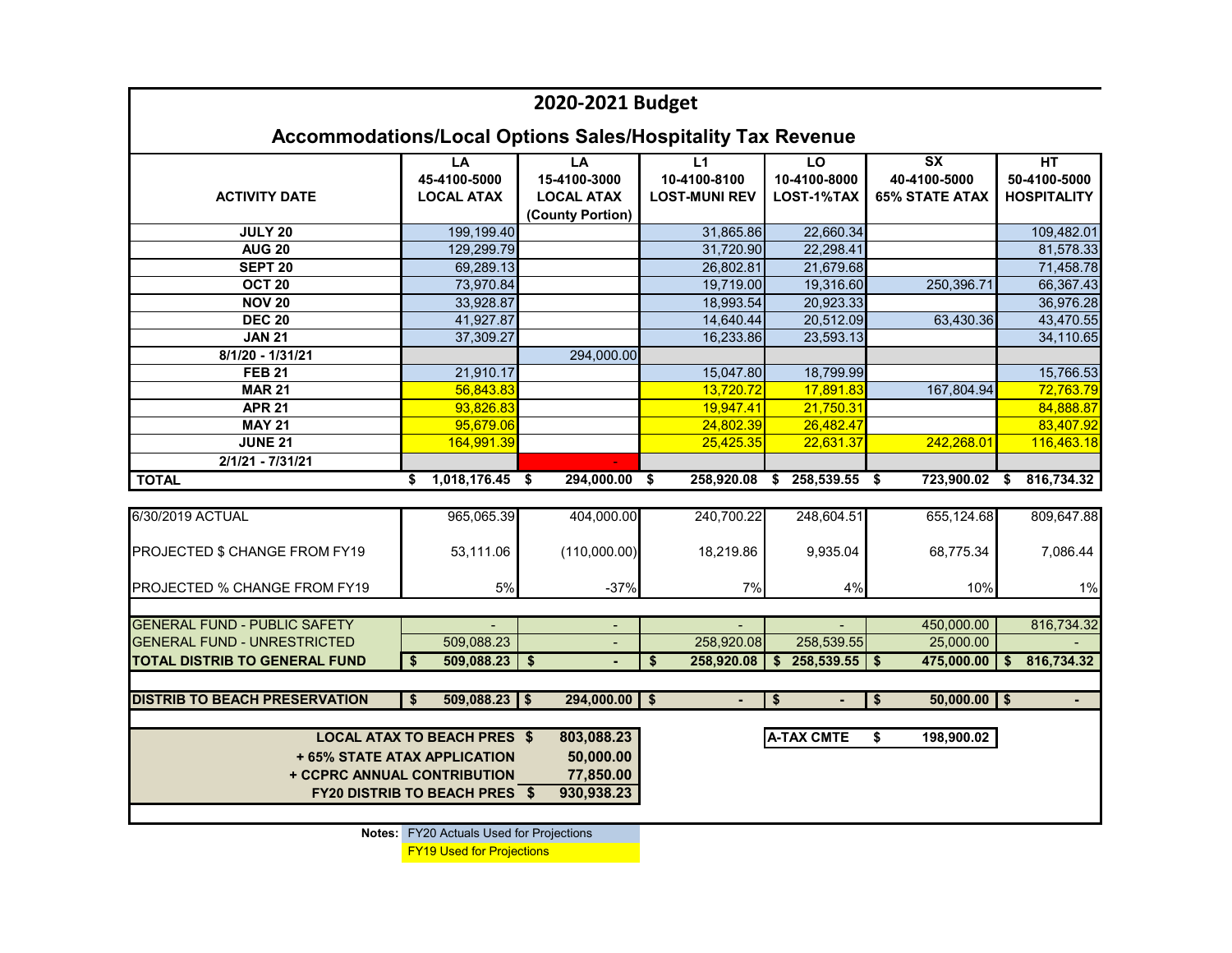| 5100 | <b>GENERAL GOVERNMENT</b>             | <b>2019 BGT</b> | <b>2019 ACT</b>  | <b>2020 BGT</b>          | 2020 FCST ACT |                                | Q1 2021 BGT Q2-4 2021 BGT                  | <b>2021 YR BGT</b> |
|------|---------------------------------------|-----------------|------------------|--------------------------|---------------|--------------------------------|--------------------------------------------|--------------------|
|      |                                       |                 |                  |                          |               |                                |                                            |                    |
| 3000 | ADVERTISING                           | \$<br>5,000     | $5,730$ \$<br>\$ | $5,000$   \$             | 5,033         | $\overline{\mathsf{S}}$<br>991 | $\ddot{\mathsf{S}}$<br>4,009 $\frac{1}{2}$ | 5,000              |
| 3002 | <b>EMPLOYEE RELATIONS</b>             | 11,183          | 6,584            | 18,634                   | 12,529        | 994                            | 5,506                                      | 6,500              |
| 3003 | <b>PET HELPERS</b>                    | 6,500           | 6,500            | 6,500                    | 6,500         |                                | 6,500                                      | 6,500              |
| 3005 | <b>SANDSPUR</b>                       | 3,900           | 3,900            | 5,900                    | 5,900         |                                | 6,900                                      | 6,900              |
| 3006 | <b>COMMUNITY PROMOTIONS</b>           | 6,000           | 5,950            | 6,000                    | 3,850         | $\blacksquare$                 | 6,000                                      | 6,000              |
| 3007 | <b>SC ENVIRONMENTAL LAW PROJECT</b>   |                 |                  |                          |               |                                | 5,000                                      | 5,000              |
| 3010 | <b>RECORD DIGITIZATION</b>            | $\sim$          | $\sim$           | $\overline{a}$           | 1,029         | $\blacksquare$                 | 5,000                                      | 5,000              |
| 3150 | <b>POSTAGE &amp; MAILINGS</b>         | 8,000           | 9,285            | 9,000                    | 8,960         | 1,467                          | 7,533                                      | 9,000              |
| 3300 | <b>OPERATING SUPPLIES</b>             | 10,000          | 10,249           | 12,000                   | 10,523        | 922                            | 23,683                                     | 24,605             |
| 3800 | <b>UTILITIES</b>                      | 132,426         | 100,834          | 134,000                  | 109,265       | 26,287                         | 98,713                                     | 125,000            |
| 4000 | <b>CAPITAL - PARKING MACHINES</b>     | 26,000          | 26,000           | 50,000                   | 51,865        | $\overline{\phantom{a}}$       | $\overline{\phantom{a}}$                   |                    |
| 4900 | <b>BANK CHARGES</b>                   | 1,000           | 1,969            | 3,000                    | 397           | 397                            | 7,603                                      | 8,000              |
| 5100 | <b>CONTRACTS</b>                      | 160,050         | 172,338          | 135,550                  | 120,650       | 17,559                         | 118,726                                    | 136,285            |
| 6100 | <b>GENERAL INSURANCE</b>              | 12,318          | 13,747           | 24,017                   | 24,406        | 30,146                         |                                            | 30,146             |
| 6700 | UNEMPLOYMENT INSURANCE                |                 | 1,815            |                          | 403           |                                |                                            |                    |
| 6900 | <b>RESERVE - EMPLOYEE DEVELOPMENT</b> | 7,200           | 2,000            | $\equiv$                 | 14,000        | $\blacksquare$                 |                                            |                    |
| 6901 | <b>RESERVE - DOMINION NSSF MATCH</b>  | 5,000           | $\blacksquare$   | 5,000                    |               | $\blacksquare$                 | 5,000                                      | 5,000              |
| 6902 | RESERVE - CITIZENS RELIEF             | 570             | $\overline{a}$   |                          |               | $\blacksquare$                 |                                            |                    |
| 6903 | RESERVE - BEACH & MARSH LEGAL & ACQ   | $\overline{a}$  | 1,157            | 200,000                  | 31,090        | ٠                              | 50,000                                     | 50,000             |
| 6905 | RESERVE - CLAIMS/JUDGEMENTS           |                 |                  |                          | 20,572        |                                |                                            |                    |
| 6907 | RESERVE - CAP IMP/GRANT MATCH         | 10,000          | 10,750           | 10,000                   | 181,699       |                                | 10,000                                     | 10,000             |
| 6908 | RESERVE - R70-07 CAP ACQUISITION      |                 |                  |                          |               | $\qquad \qquad -$              |                                            |                    |
| 6909 | <b>RESERVE - SPECIAL PROJECTS</b>     | 5,000           | $\blacksquare$   | 5,000                    | 5,046         | $\blacksquare$                 | 10,000                                     | 10,000             |
| 7600 | <b>CELEBRATIONS</b>                   | 11,200          | 12,032           | 13,700                   | 8,338         | $\blacksquare$                 | 14,700                                     | 14,700             |
| 7850 | <b>DECLARED EMERGENCY</b>             |                 | $\sim$           | $\overline{\phantom{a}}$ | 19,695        | $\overline{a}$                 |                                            |                    |
| 7870 | <b>DONATIONS</b>                      |                 | $\overline{a}$   |                          |               |                                |                                            |                    |
| 7901 | PS BUILDING - PRINCIPAL               | 112,000         | 112,000          | 114,000                  | 114,000       | 116,000                        |                                            | 116,000            |
| 7903 | <b>GO BOND - PRINCIPAL</b>            |                 |                  |                          |               |                                | 215,000                                    | 215,000            |
| 9020 | PS BUILDING - INTEREST                | 4,309           | 4,309            | 2,898                    | 2,898         | 1,462                          |                                            | 1,462              |
| 9023 | <b>GO BOND - INTEREST</b>             |                 |                  |                          |               |                                | 29,045                                     | 29,045             |
|      | <b>TOTAL GENERAL GOVERNMENT</b>       | \$537,657       | \$507,149        | 760,199                  | 758,648       | Ś.<br>196,225                  | 628,918                                    | 825,143            |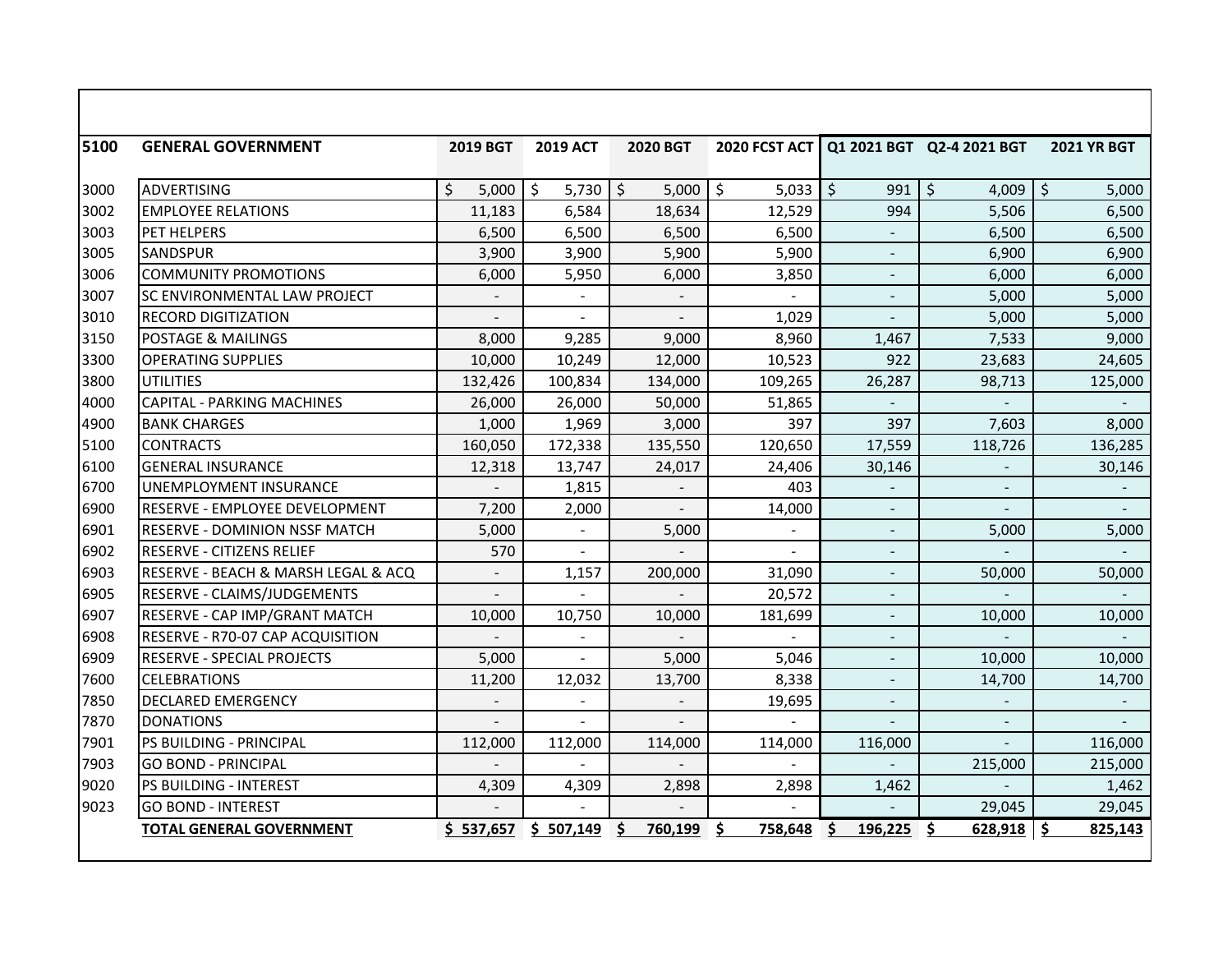| DEPT. | <b>DESCRIPTION</b>                            | <b>FY19 BGT</b> | <b>FY20 BGT</b>          | <b>FY21 BGT</b> |
|-------|-----------------------------------------------|-----------------|--------------------------|-----------------|
| 5100  | <b>OFFICE SUPPLIES</b>                        | 10.450          | 10.200                   | 9,805           |
|       | <b>CITY FURNITURE &amp; RENOVATION UPFITS</b> |                 | $\overline{\phantom{0}}$ | 13,000          |
|       | <b>IGOLF CART STICKERS</b>                    |                 | 1,500                    | 1,500           |
|       | ICOMPLIANCE POSTERS                           | 300             | 300                      | 300             |
|       | <b>TOTAL</b>                                  | 10.750          | 12,000                   | \$24,605        |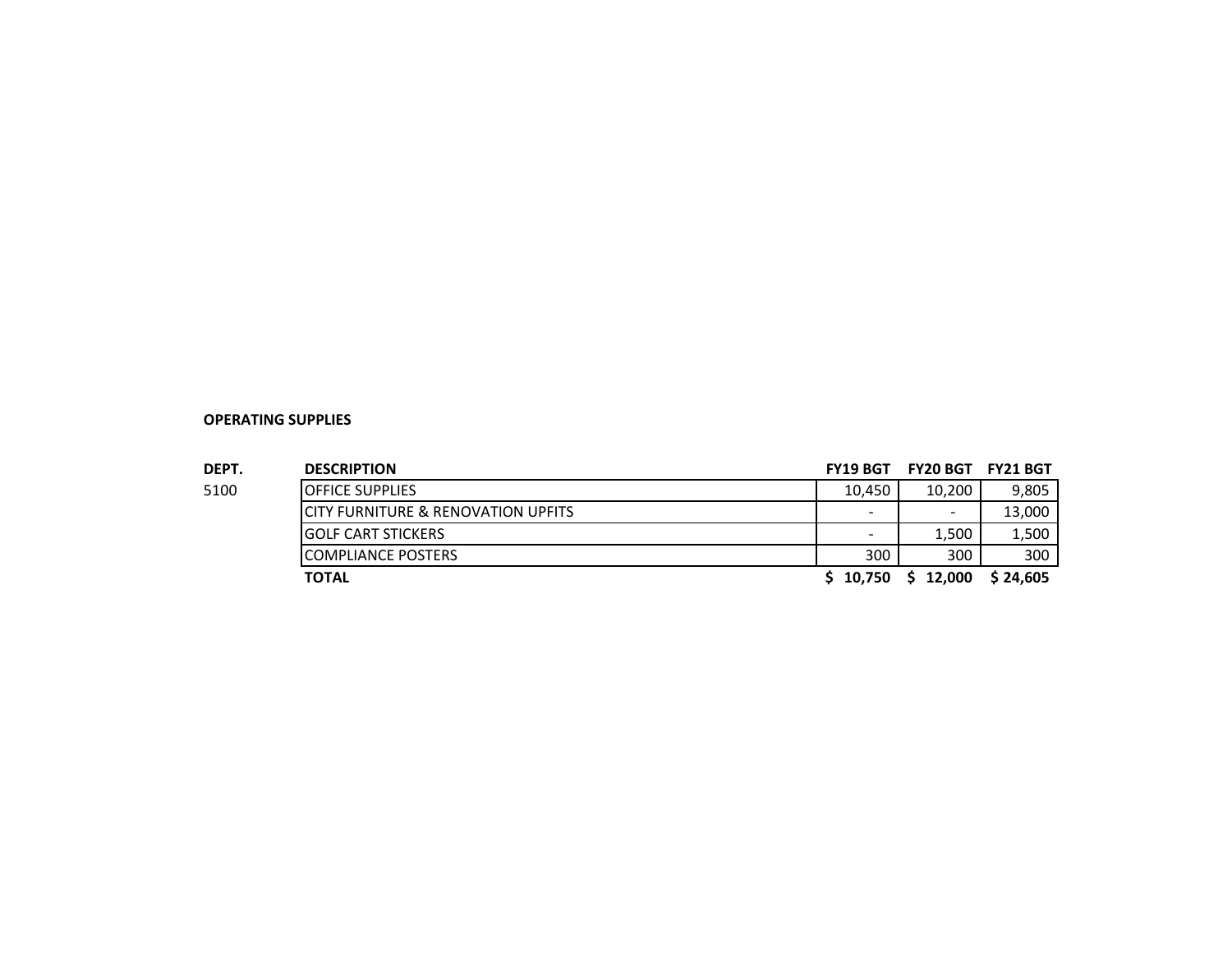#### **CONTRACTS**

| <b>DEPT VENDOR</b>                                 | <b>DESCRIPTION</b>                                         | <b>FY19 BGT</b> | <b>FY20 BGT</b>   | FY21 BGT |
|----------------------------------------------------|------------------------------------------------------------|-----------------|-------------------|----------|
| <b>OUTSIDE LEGAL &amp; INDEMNIFICATION</b><br>5100 | <b>ATTORNEY SERVICES</b>                                   | 20,000          | 10,000            | 20,000   |
| <b>EIIIOT DAVIS</b>                                | <b>ANNUAL AUDIT</b>                                        | 20,500          | 20,500            | 22,400   |
| <b>GREENE FINNEY</b>                               | NATURE CONSERVANCY & HISTORICAL SOCIETY TAXES              | 500             | 500               | 1,300    |
| TBD                                                | MINUTES: UAB, PLANNING                                     | 3,000           |                   | 800      |
| <b>FIRST SUN</b>                                   | <b>EMPLOYEE ASSISTANCE PROGRAM</b>                         | 3,625           | 3,625             | 3,635    |
| <b>AMERICAN LEGAL</b>                              | <b>CODIFICATION</b>                                        | 6,100           | 7,100             | 3,625    |
| CODE RED NOTIFICATION SYSTEM                       | COMMINITY NOTIFICATION SYSTEM                              | 2,500           | 2,500             | 2,500    |
| MICROBILT (BB&T)                                   | <b>CREDIT CHECK SERVICE</b>                                | 800             | 800               | 800      |
| <b>CLEVELAND LAW FIRM</b>                          | <b>LABOR ATTORNEY</b>                                      | 4,000           | 5,000             | 6,000    |
| <b>JOE WILSON</b>                                  | <b>CITY ATTORNEY</b>                                       | 52,500          | 40,000            | 70,000   |
| <b>ATLANTIC BUSINESS CONTINUITY</b>                | <b>ICITY DISTASTER PREPAREDNESS TABLETOP DRILL</b>         | 3,400           | 3,400             |          |
| <b>ADAM YOUNG</b>                                  | <b>PROSECUTING ATTORNEY</b>                                | 25,000          | 25,000            |          |
| TBD                                                | <b>PUBLIC DEFENDER</b>                                     | 2,000           | 5,000             |          |
| <b>ARTHUR J GALLAGHER</b>                          | <b>COMMERCIAL CRIME &amp; CYBER INSURANCE</b>              | 1,125           | 1,125             | 1,125    |
| <b>MCCARTNEY</b>                                   | <b>PROFESSIONAL CITY WIDE PERSONNEL COMPENSATION STUDY</b> | 15,000          |                   |          |
| <b>FIRST TRYON</b>                                 | <b>CAPITAL PLANNING</b>                                    |                 | 7,000             |          |
| <b>ELKO CONSULTING</b>                             | <b>MARSH CONSULTING</b>                                    |                 | 4,000             | 2,000    |
| <b>AMAZON MEMBERSHIP</b>                           | <b>SHIPPING SAVINGS</b>                                    |                 |                   | 600      |
| SEIBELS LAW FIRM (VARNADO)                         | <b>BUSINESS LICENSE HEARING OFFICER</b>                    |                 |                   | 1,500    |
|                                                    | <b>TOTAL</b>                                               | 160,050         | $135,550$ \$<br>S | 136,285  |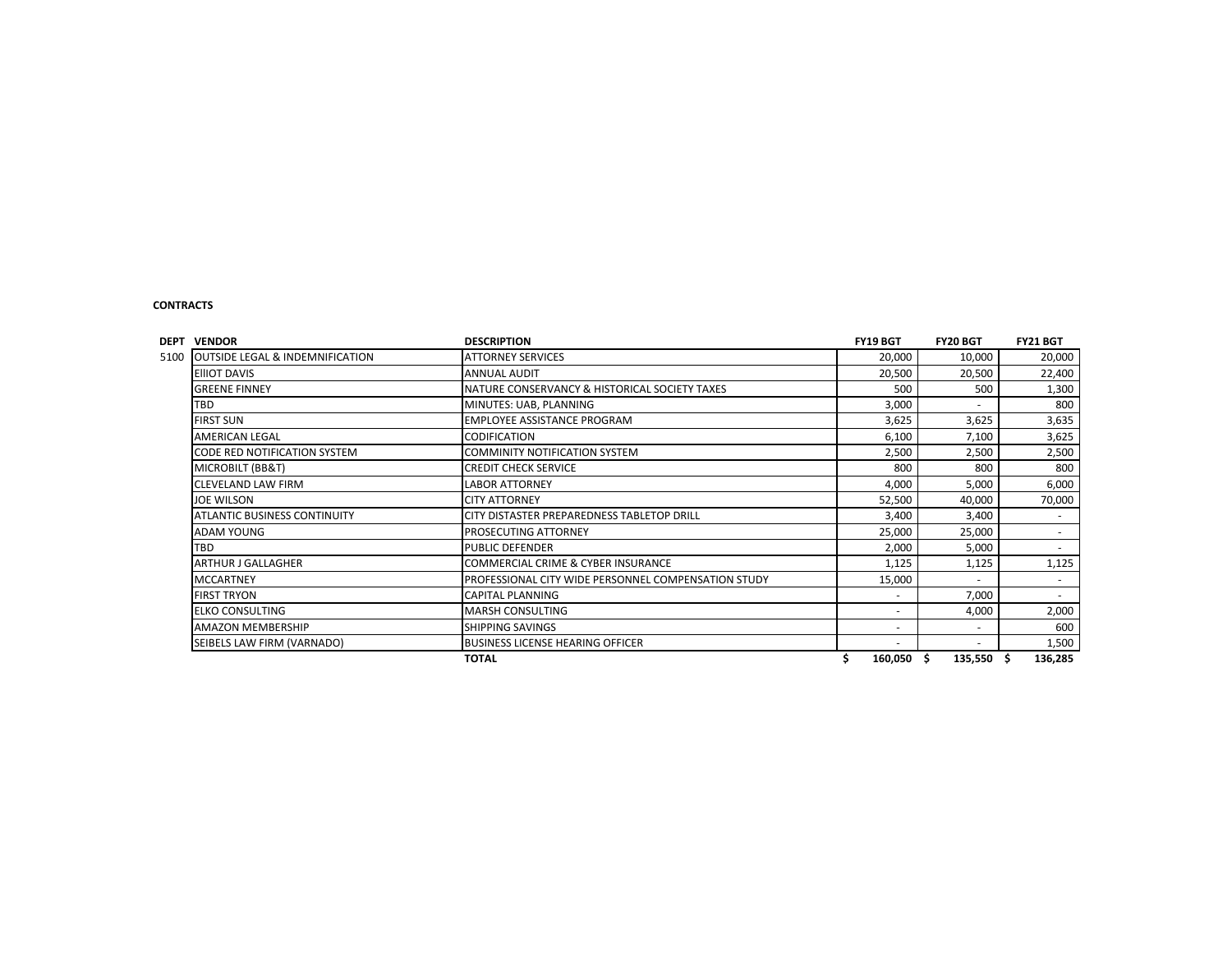|           | 5200/5220/5230 PUBLIC SAFETY COMBINED       | <b>2019 BGT</b>          | <b>2019 ACT</b> | 2020 BGT                  | <b>2020 FCST ACT</b>     |                          | Q1 2021 BGT Q2-4 2021 BGT 2021 YR BGT |                             |
|-----------|---------------------------------------------|--------------------------|-----------------|---------------------------|--------------------------|--------------------------|---------------------------------------|-----------------------------|
|           | 1100 FULL-TIME SALARIES                     | \$1,484,673              | \$1,537,035     | \$1,391,152               | \$<br>1,362,811          | \$<br>322,346            | $\sqrt{5}$<br>1,120,813               | \$1,443,159                 |
|           | 1103 PART-TIME SALARIES                     | 73,000                   | 21,621          | 287,444                   | 262,314                  | 79,108                   | 244,479                               | 323,587                     |
| 1104      | <b>OVERTIME</b>                             | 89,004                   | 152,610         | 120,306                   | 115,816                  | 55,463                   | 81,214                                | 136,677                     |
|           | 1105 BONUS POINTS                           | 5,000                    | 5,000           | 5,000                     | 5,000                    |                          | 5,000                                 | 5,000                       |
|           | 1106 PART-TIME HOLIDAY INCENTIVE            |                          | $\mathbf{r}$    | 1,300                     |                          |                          | 1,300                                 | 1,300                       |
|           | 1107 VICTIM ADVOCATE SALARY                 | 3,500                    | 3,717           | 3,500                     | 3,480                    | 868                      | 3,268                                 | 4,136                       |
|           | 1108 CERTIFICATION BONUSES                  | 92,731                   | 52,269          | 75,509                    | 69,025                   |                          | 87,625                                | 87,625                      |
|           | 1400 HOUSING ALLOWANCE                      | 21,600                   | 25,800          | 38,682                    | 29,100                   | 9,000                    | 27,000                                | 36,000                      |
|           | 2100 HEALTH INSURANCE                       | 256,194                  | 217,148         | 231,019                   | 206,613                  | 43,750                   | 174,882                               | 218,632                     |
| 2101 FICA |                                             | 127,460                  | 131,085         | 137,670                   | 138,001                  | 34,656                   | 110,856                               | 145,512                     |
|           | 2102 RETIREMENT - SCRS                      | 109,008                  | 96,846          | 134,106                   | 105,175                  | 28,613                   | 62,272                                | 90,885                      |
|           | 2103 RETIREMENT - PORS                      | 156,817                  | 155,478         | 170,068                   | 181,742                  | 46,678                   | 186,297                               | 232,975                     |
|           | 3000 AUGMENTATION PROGRAM                   | 34,763                   | 36,676          | 14,000                    | 15,488                   | 11,848                   | 2,152                                 | 14,000                      |
|           | 3150 POSTAGE                                | $\overline{\phantom{a}}$ | 30              | $\Box$                    | $\sim$                   | $\blacksquare$           | $\overline{\phantom{a}}$              | $\mathcal{L}_{\mathcal{A}}$ |
|           | 3200 REPAIRS/MAINTENANCE                    | 10,050                   | 10,155          | 10,050                    | 10,430                   | 3,789                    | 6,261                                 | 10,050                      |
|           | 3300 OPERATING SUPPLIES                     | 76,900                   | 76,833          | 76,900                    | 46,243                   | 28,515                   | 51,666                                | 80,181                      |
|           | 3307 VICTIMS ADV OPERATING EXPENSES         | $\overline{\phantom{a}}$ | 935             | $\sim$                    | 993                      | $\blacksquare$           | $\overline{\phantom{a}}$              |                             |
|           | 3400 DUES, TRNG, & PROF DEV                 | 47,665                   | 47,790          | 47,465                    | 42,341                   | 3,838                    | 40,327                                | 44,165                      |
|           | 3500 FUEL                                   | 58,000                   | 67,846          | 58,000                    | 58,330                   | 15,547                   | 42,453                                | 58,000                      |
|           | 3550 VEHICLE REPAIRS                        | 55,000                   | 58,902          | 95,000                    | 87,707                   | 11,562                   | 70,438                                | 82,000                      |
|           | 3700 UNIFORMS                               | 24,500                   | 24,731          | 24,500                    | 23,796                   | 2,735                    | 22,765                                | 25,500                      |
|           | 3800 UTILITIES                              | 31,714                   | 21,404          | 29,546                    | 26,183                   | 6,389                    | 28,333                                | 34,722                      |
|           | 4000 CAPITAL                                | 112,000                  | 124,581         | 112,000                   | 112,381                  |                          | 155,350                               | 155,350                     |
|           | 5100 CONTRACTS                              | 65,184                   | 65,840          | 97,284                    | 74,631                   | 16,779                   | 80,905                                | 97,684                      |
|           | 6100 GENERAL INSURANCE                      | 50,957                   | 50,629          | 59,513                    | 59,105                   | 68,174                   | $\mathbb{Z}^+$                        | 68,174                      |
| 6800      | <b>WORKERS COMP INSURANCE</b>               | 24,261                   | 75,621          | 28,281                    | 32,760                   | 13,713                   | 20,099                                | 33,812                      |
|           | 6900 RESERVE-PUBLIC SAFETY VEHICLES & EQUIP |                          | 3,240           | 60,000                    |                          |                          | 33,000                                | 33,000                      |
|           | 6901 RESERVE-PUBLIC SAFETY RADIOS           |                          | $\sim$          | 4,000                     | 18,000                   |                          | $\blacksquare$                        | $\sim$                      |
|           | 6902 RESERVE - RECORD MGMT/CENTRAL DISP     | $\blacksquare$           | 21,197          |                           | 56,357                   | $\overline{\phantom{a}}$ | 21,865                                | 21,865                      |
|           | 6905 RESERVE-PUBLIC SAFTEY HOUSING          |                          |                 |                           |                          |                          |                                       |                             |
|           | 6906 RESERVE-EMERGENCY PREPAREDNESS         | $\blacksquare$           | $\blacksquare$  | $\overline{\phantom{a}}$  | 39                       | $\blacksquare$           | $\blacksquare$                        | $\sim$                      |
|           | 6907 RESERVE-VICTIMS ADVOCACY               | $\blacksquare$           | 30,194          | $\sim$                    | 15,000                   | 50                       | $\overline{\phantom{a}}$              | 50                          |
|           | 6908 RESERVE-NATIONAL NIGHT OUT             | $\overline{\phantom{a}}$ | 2,049           | $\overline{\phantom{a}}$  | 4,887                    | 819                      |                                       | 819                         |
|           | 6909 RESERVE-BOAT LAUNCH/TRAILER PARKING    | $\blacksquare$           | $\sim$          | $\overline{\phantom{a}}$  |                          | $\sim$                   | 80,000                                | 80,000                      |
|           | 7850 DECLARED EMERGENCY                     |                          | 2,307           | $\sim$                    | 5,802                    |                          |                                       |                             |
|           | 7900 FIRE TRUCK-PRINCIPAL                   | 70,217                   | 70,217          | $\mathbf{r}$              |                          | $\mathcal{L}$            | L.                                    | $\blacksquare$              |
|           | 9021 FIRE TRUCK-INTEREST                    | 2,584                    | 2,584           | $\overline{a}$            | $\overline{\phantom{a}}$ |                          | $\overline{\phantom{a}}$              |                             |
|           | <b>TOTAL PUBLIC SAFETY</b>                  | \$3,082,782              |                 | $$3,192,369$ $$3,312,296$ | 3,169,550<br>Ŝ.          | 804,240<br>Ŝ.            | \$<br>2,760,621                       | \$3,564,861                 |
|           |                                             |                          |                 |                           |                          |                          |                                       |                             |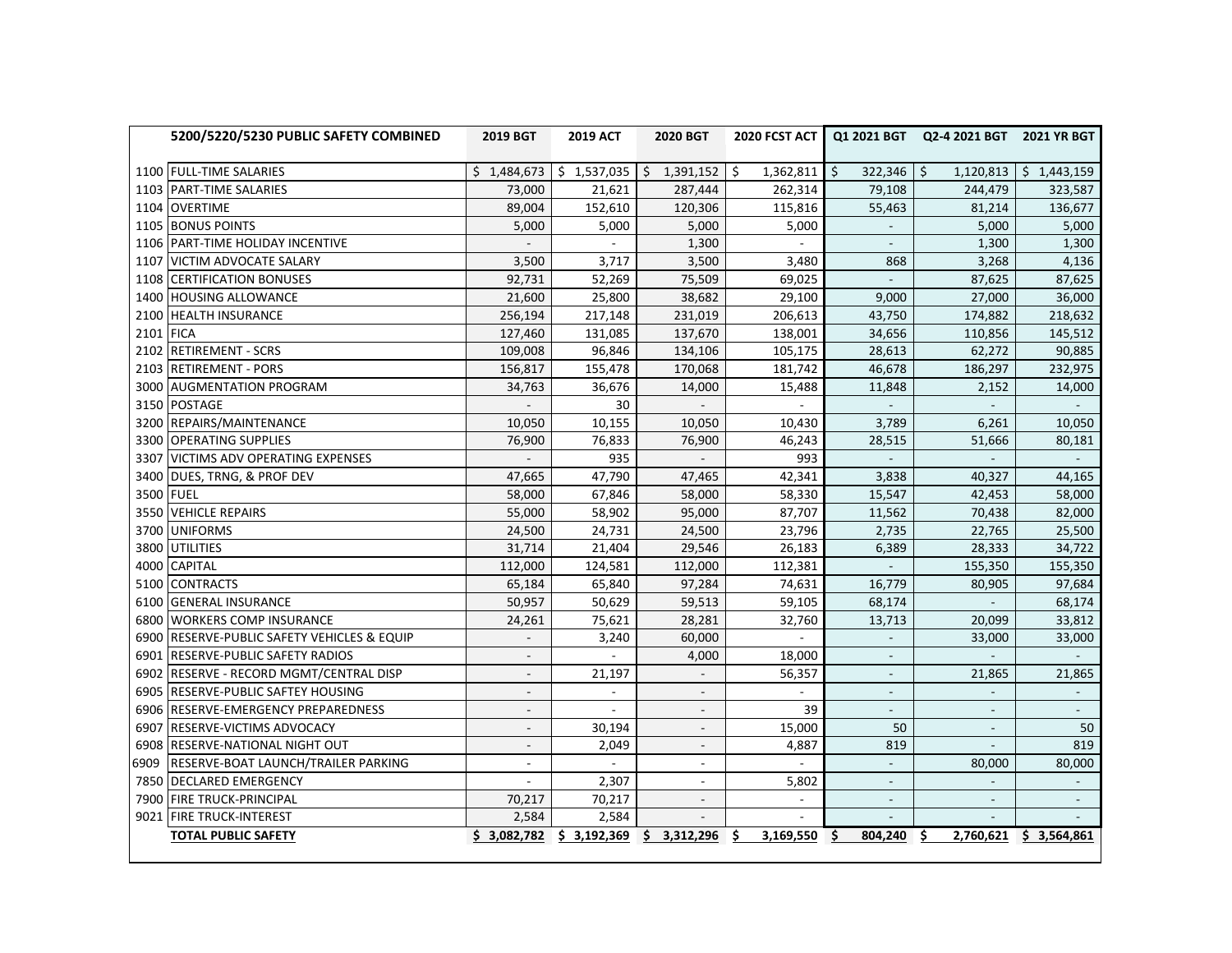| 5200 Police |                                                | <b>2020 BGT</b>          | 2020 FCST ACT  | Q1 2021 BGT              | Q2-4 2021 BGT            | <b>2021 YR BGT</b>       |
|-------------|------------------------------------------------|--------------------------|----------------|--------------------------|--------------------------|--------------------------|
|             |                                                |                          |                |                          |                          |                          |
| 1100        | <b>SALARIES</b>                                | \$<br>946,140            | \$<br>965,572  | \$<br>234,247            | \$<br>752,500            | ۱\$<br>986,747           |
| 1103        | PART-TIME SALARIES - BEACH & PARKING           | 86,467                   | 49,551         | 18,430                   | 61,273                   | 79,703                   |
| 1104        | <b>OVERTIME</b>                                | 70,055                   | 64,141         | 29,684                   | 45,737                   | 75,421                   |
| 1107        | VICTIMS ADVOCATE SALARIES                      |                          | 19             |                          |                          |                          |
| 1108        | <b>CERTIFICATION BONUSES</b>                   | 46,875                   | 52,474         |                          | 59,875                   | 59,875                   |
| 1400        | <b>HOUSING ALLOWANCE</b>                       | 15,473                   | 21,300         | 7,200                    | 27,000                   | 34,200                   |
| 2100        | <b>HEALTH INSURANCE</b>                        | 132,442                  | 131,535        | 28,040                   | 109,769                  | 137,809                  |
| 2101        | <b>FICA</b>                                    | 84,354                   | 86,258         | 21,311                   | 66,042                   | 87,353                   |
| 2102        | <b>RETIREMENT - SCRS</b>                       | 26,036                   | 14,311         | 3,528                    | 20,177                   | 23,705                   |
| 2103        | <b>RETIREMENT - PORS</b>                       | 170,068                  | 181,742        | 46,678                   | 133,255                  | 179,933                  |
| 3000        | <b>AUGMENTATION PROGRAM</b>                    | 14,000                   | 15,488         | 11,848                   | 2,152                    | 14,000                   |
| 3200        | <b>REPAIRS/MAINTENANCE</b>                     | 8,000                    | 8,061          | 2,966                    | 5,034                    | 8,000                    |
| 3300        | <b>OPERATING SUPPLIES</b>                      | 51,600                   | 20,728         | 20,505                   | 25,876                   | 46,381                   |
| 3307        | <b>VICTIM ADVOATE OPERATING SUPPLIES</b>       |                          | 818            |                          |                          |                          |
| 3400        | DUES, TRNG, & PROF DEV                         | 21,865                   | 17,605         | 2,029                    | 19,836                   | 21,865                   |
| 3500        | <b>FUEL</b>                                    | 48,000                   | 46,746         | 14,020                   | 33,980                   | 48,000                   |
| 3550        | <b>VEHICLE REPAIRS &amp; MAINT</b>             | 42,000                   | 34,742         | 8,558                    | 33,442                   | 42,000                   |
| 3700        | <b>UNIFORMS</b>                                | 18,000                   | 17,766         | 2,040                    | 15,960                   | 18,000                   |
| 3800        | <b>UTILITIES</b>                               | 21,026                   | 24,208         | 6,334                    | 14,228                   | 20,562                   |
| 4000        | <b>CAPITAL</b>                                 | 112,000                  | 112,381        |                          | 155,350                  | 155,350                  |
| 5100        | <b>CONTRACTS</b>                               | 37,984                   | 40,633         | 9.666                    | 28,318                   | 37,984                   |
| 6100        | <b>GENERAL INSURANCE</b>                       | 29,757                   | 27,076         | 49,428                   |                          | 49,428                   |
| 6800        | <b>WORKERS COMP INSURANCE</b>                  | 21,467                   | 23,832         | 6,899                    | 17,667                   | 24,566                   |
| 6900        | <b>RESERVE-POLICE VEHICLES &amp; EQUIPMENT</b> | $\overline{a}$           |                | $\overline{\phantom{a}}$ | 18,000                   | 18,000                   |
| 6901        | <b>RESERVE-POLICE RADIOS</b>                   | $\overline{a}$           | 18,000         | $\blacksquare$           |                          | $\blacksquare$           |
| 6902        | RESERVE - RECORD MGMT/CENTRAL DISP             | $\overline{\phantom{a}}$ |                | $\overline{\phantom{a}}$ | $\overline{\phantom{a}}$ | $\overline{\phantom{a}}$ |
| 6905        | RESERVE-POLICE HOUSING                         | $\overline{\phantom{a}}$ |                | $\overline{\phantom{a}}$ |                          | $\overline{\phantom{a}}$ |
| 6906        | RESERVE-POLICE EMERGENCY PREPAREDNESS          | $\overline{\phantom{a}}$ | 39             | $\overline{\phantom{a}}$ | $\blacksquare$           | $\blacksquare$           |
| 6907        | <b>RESERVE-VICTIMS ADVOCACY</b>                | $\overline{\phantom{a}}$ | 15,000         | 50                       | $\overline{\phantom{a}}$ | 50                       |
| 6908        | <b>RESERVE-NATIONAL NIGHT OUT</b>              | $\overline{\phantom{a}}$ | 4,887          | 819                      |                          | 819                      |
| 6909        | RESERVE-BOAT LAUNCH/TRAILER PARKING            | $\overline{a}$           |                | $\blacksquare$           | 80,000                   | 80,000                   |
| 7850        | <b>DECLARED EMERGENCY</b>                      |                          | 4,175          |                          |                          |                          |
|             | <b>TOTAL POLICE</b>                            | \$<br>2,003,607          | Ŝ<br>1,999,088 | Ś<br>524,280             | Ś<br>1,725,471           | Ś<br>2,249,751           |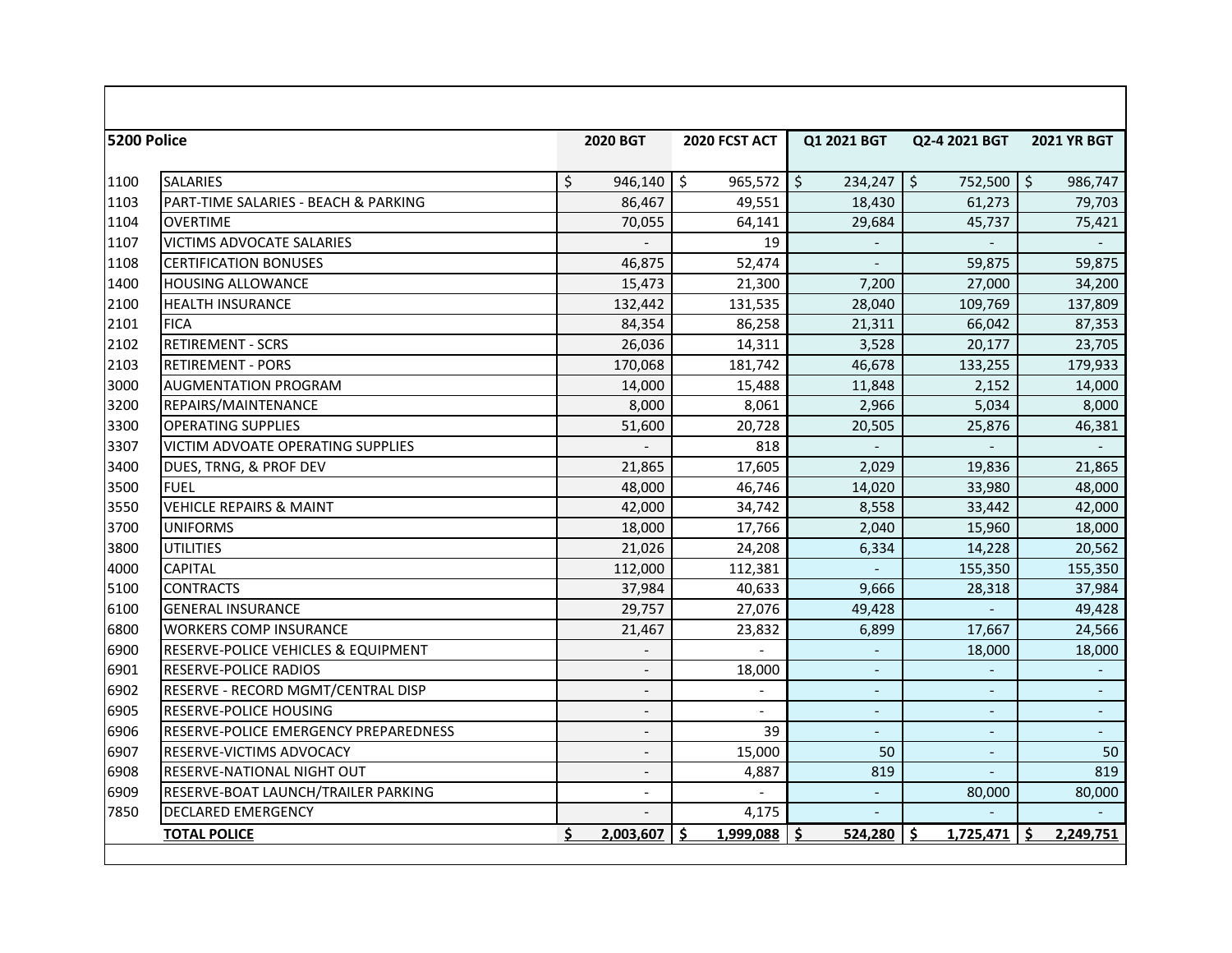| DEPT. | <b>DESCRIPTION</b>                 | <b>FY19 BGT</b> | <b>FY20 BGT</b> | <b>FY21 BGT</b> |
|-------|------------------------------------|-----------------|-----------------|-----------------|
| 5200  | <b>OFFICE SUPPLIES</b>             | 7,000           | 7,000           | 8,000           |
|       | <b>EVIDENCE PROCESSING</b>         | 1,500           | 1,500           | 1,500           |
|       | <b>SPECIAL EVENTS</b>              | 4,000           | 4,000           | 5,000           |
|       | <b>EMPLOYEE RECOGNITION</b>        | 1,000           | 1,000           | 1,000           |
|       | <b>ANIMAL CONTROL SUPPLIES</b>     | 1,000           | 1,000           | 1,000           |
|       | <b>PSO/STAFF EQUIPMENT</b>         | 12,000          | 12,000          | 15,000          |
|       | PUBLIC RELATIONS/OUTREACH          | 500             | 500             | 681             |
|       | OSHA COMPLIANCE SUPPLIES           | 2,200           | 2,200           | 2,200           |
|       | NON-CATEGORIZED INCIDENTALS        | 1,000           | 1,000           | 2,000           |
|       | IN CAR CAMERAS (3 SYSTEMS)         | 12,000          | 12,000          |                 |
|       | RADAR SYSTEMS (3 SYSTEMS)          | 4,900           | 4,900           | 5,500           |
|       | TRAF-O-TERIA PARKING TICKETS       | 1,500           | 1,500           | 1,500           |
|       | MARINE 1101 WATER RESCUE EQUIPMENT | 6,000           | 3,000           | 3,000           |
|       |                                    |                 |                 |                 |

**\$ 54,600 \$ 51,600 \$ 46,381**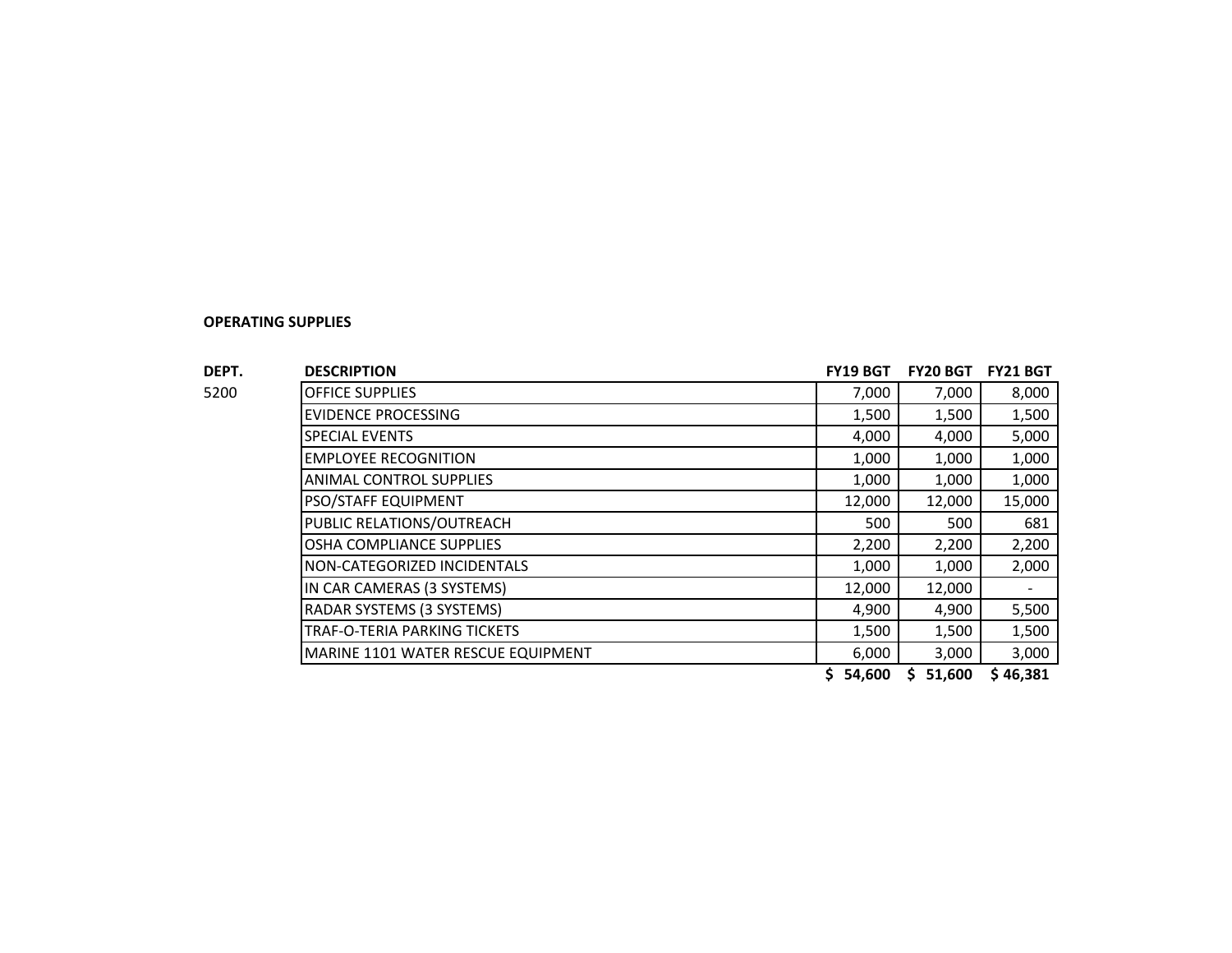#### **REPAIR & MAINTENANCE**

#### **DEPT. DESCRIPTION FY19 BGT FY20 BGT FY21 BGT**

| 5200 |  |  |
|------|--|--|

| ------- | -----------                                |           |       |                |
|---------|--------------------------------------------|-----------|-------|----------------|
| 5200    | <b>SMALL ENGINE REPAIR/MAINTENANCE</b>     |           | 4.000 | 4,000          |
|         | <b>SMALL ELECTRONIC REPAIR/MAINTENANCE</b> |           | 4.000 | 4,000          |
|         |                                            | $5,026$ ა |       | 8,000 \$ 8,000 |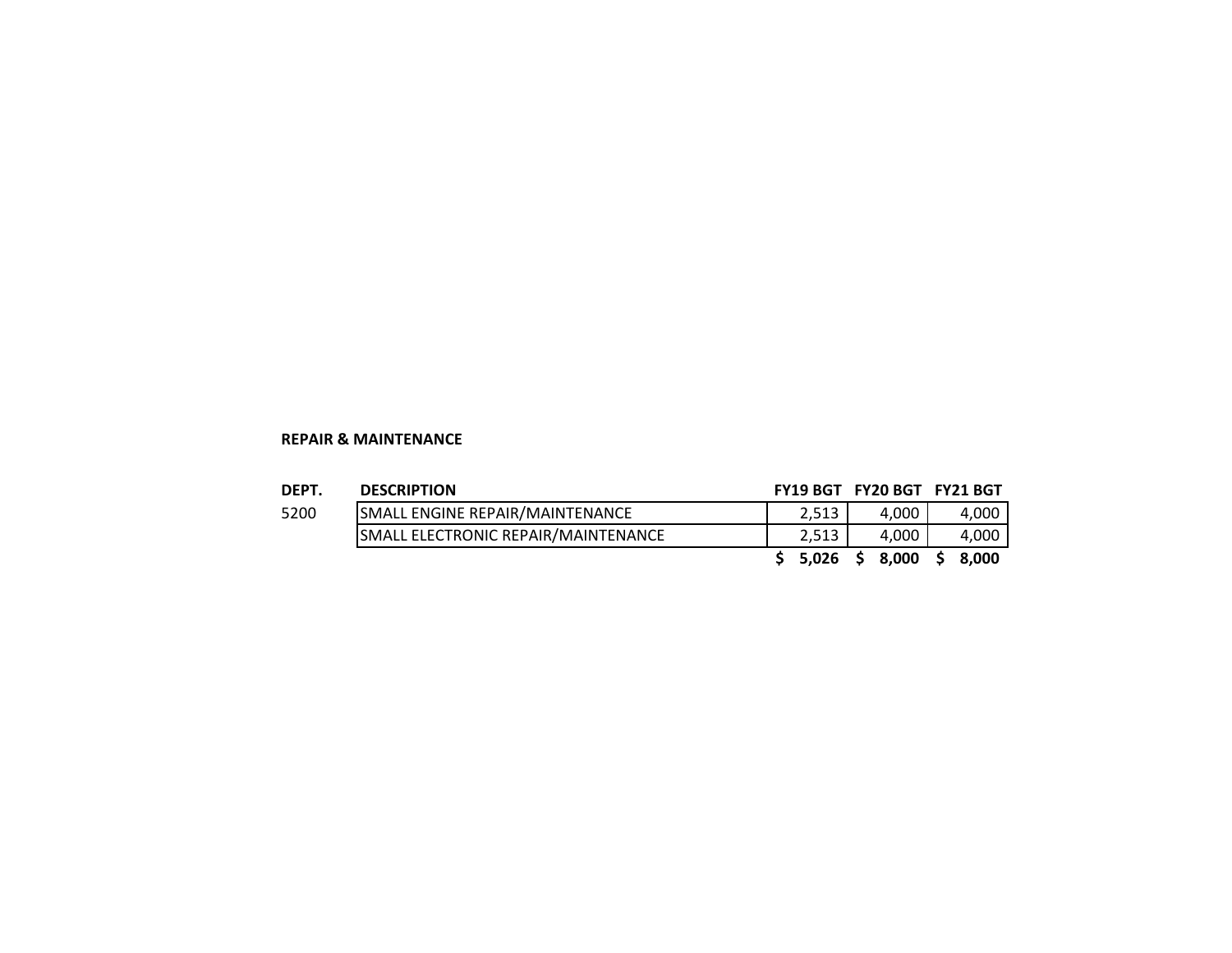| DEPT. | <b>EMPLOYEE</b>   | <b>DESCRIPTION</b>                                    | <b>FY19 BGT</b> | <b>FY20 BGT</b> | <b>FY21 BGT</b> |
|-------|-------------------|-------------------------------------------------------|-----------------|-----------------|-----------------|
| 5200  | ALL               | AMMUNITION FOR TRAINING & QUALIFICATION               | 3,865           | 3,865           | 3,865           |
|       | ALL               | <b>IDEPARTMENT RANGE MEMBERSHIP</b>                   | 3,000           | 3,000           | 3,000           |
|       | ALL               | <b>IWATER RESCUE &amp; FIRST RESPONDER TRAINING</b>   | 1,500           | 1,500           | 1,500           |
|       | ALL               | HOSTED TRAINING (NCIC, SFST, TASER, NOISE, INTERVIEW) | 1,750           | 3.500           | 3,500           |
|       | <b>SELECT</b>     | TRAINING (SCCJA, VA, CSI, PIO, SUPERVISOR, DISPATCH)  | 4,000           | 4.000           | 4,000           |
|       | <b>SELECT</b>     | TRAVEL & BOARDING FOR TRAINING                        | 4,000           | 4.000           | 4,000           |
|       | <b>CONSTABLES</b> | IANNUAL APPRECIATION DINNER                           | 2,000           | 2,000           | 2,000           |
|       |                   | <b>TOTAL</b>                                          | 20,115          | 21,865          | 21,865          |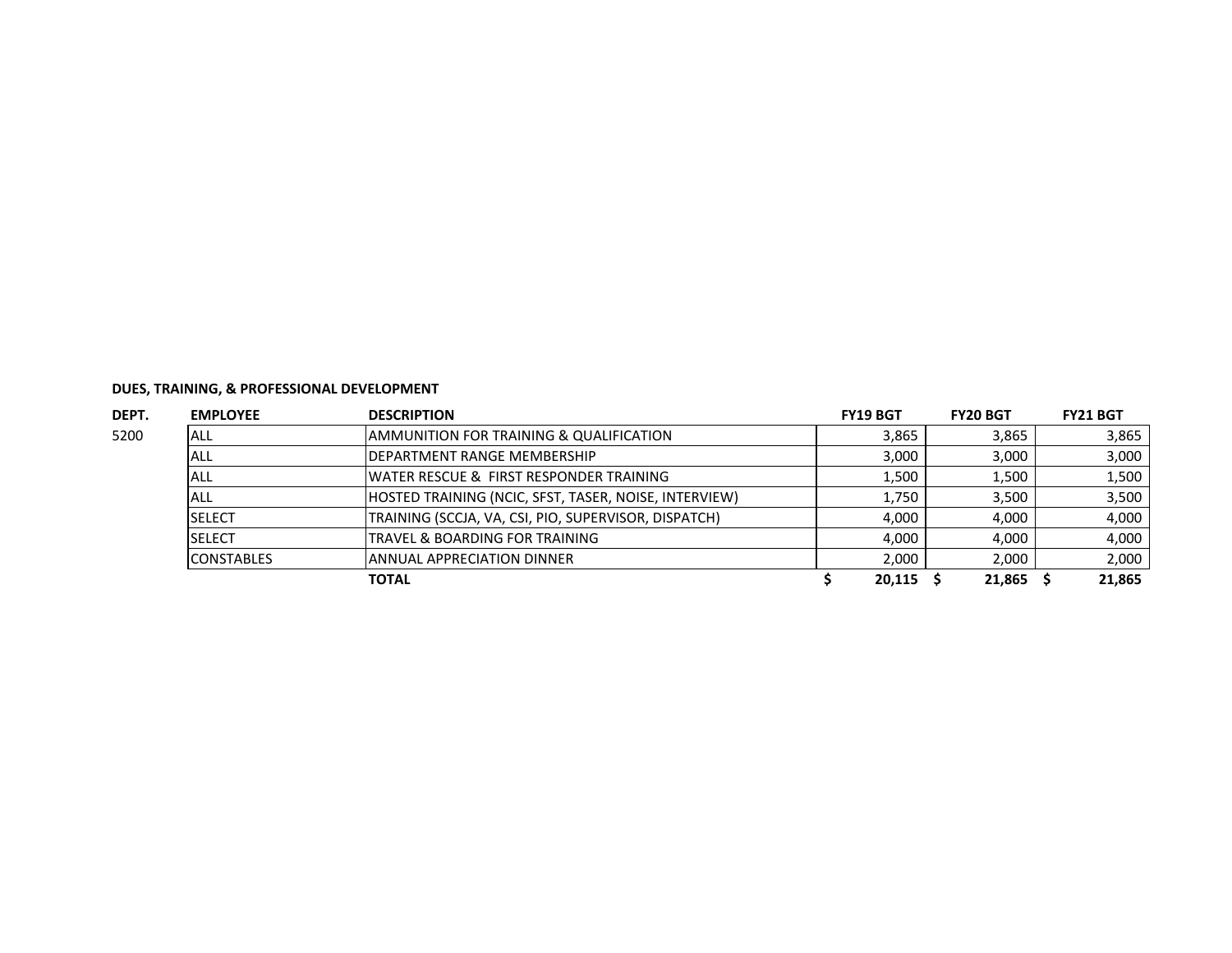# **CAPITAL**

| <b>DEPT</b> | <b>DESCRIPTION</b>                         | <b>FY19 BGT</b>          | <b>FY20 BGT</b>          | <b>FY21 BGT</b>          |
|-------------|--------------------------------------------|--------------------------|--------------------------|--------------------------|
| 5200        | ITHREE POLICE FLEET VEHICLES AND UPFITTING | 96,000                   | 96.000                   | 130.050                  |
|             | THREE IN CAR RADIOS                        | 16.000                   | 16.000                   | 16,000                   |
|             | <b>IBEACH PATROL VEHICLE</b>               | $\overline{\phantom{a}}$ | $\overline{\phantom{0}}$ | 9,300                    |
|             | IMARINE RESCUE STORAGE & LAUNCH SITE       | $\overline{\phantom{a}}$ | $\overline{\phantom{0}}$ | $\overline{\phantom{0}}$ |
|             | <b>TOTAL</b>                               | 112.000                  | 112.000                  | 155,350                  |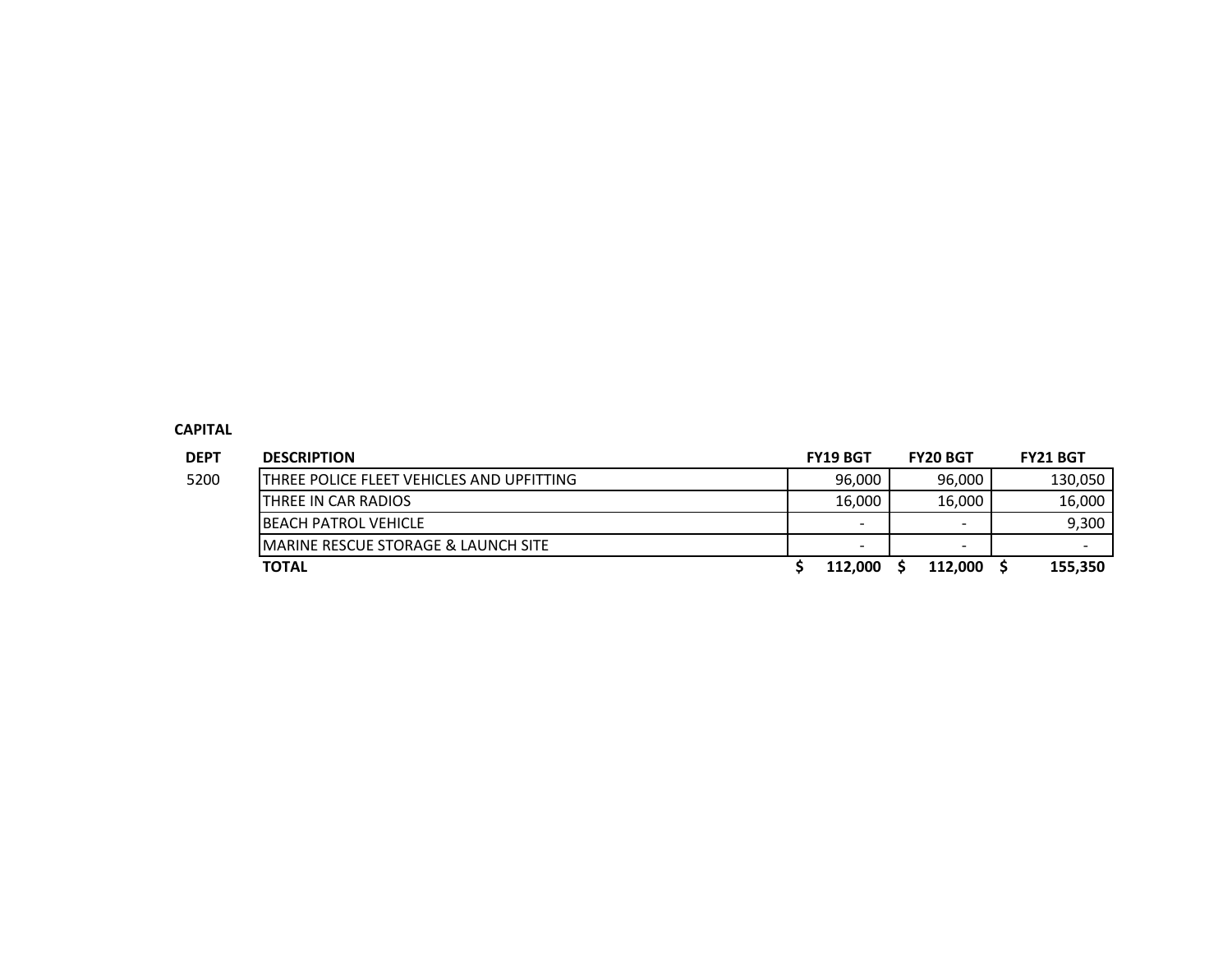#### **CONTRACTS**

| <b>DEPT</b> | <b>VENDOR</b>                            | <b>DESCRIPTION</b>                   | <b>FY19 BGT</b> | <b>FY20 BGT</b> | <b>FY21 BGT</b> |
|-------------|------------------------------------------|--------------------------------------|-----------------|-----------------|-----------------|
|             | 5200 SC POLICE CHIEFS/POLYGRAPH SERVICES | <b>HIRING COSTS</b>                  | 3,000           | 3,000           | 3,000           |
|             | LOW COUNTRY DRUG SCREENING               | <b>IDRUG TESTING</b>                 | 1,000           | 1,000           | 1,000           |
|             | <b>CHARLESTON COUNTY</b>                 | <b>IDIGITAL RADIO USER FEE</b>       | 29.184          | 29.184          | 29.184          |
|             | MOBILE COMMUNICATIONS                    | <b>DIGITAL RADIO MAINTENANCE FEE</b> | 4,000           | 4,000           | 4,000           |
|             | <b>ISC SURPLUS PROPERTY</b>              | <b>ANNUAL AUCTION SUBSCRIPTION</b>   | 800             | 800             | 800             |
|             |                                          | <b>TOTAL</b>                         | 37,984          | 37,984          | 37,984          |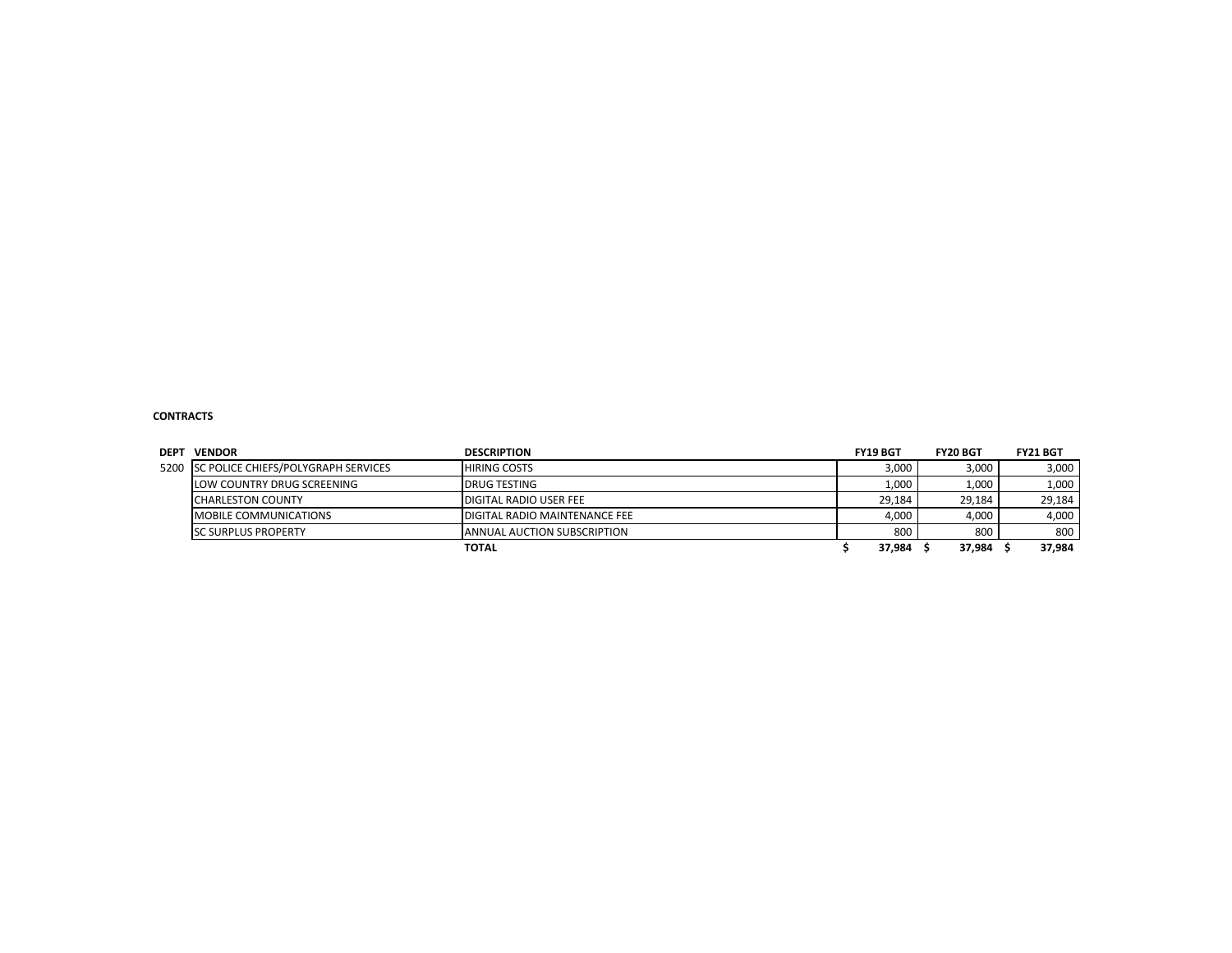| <b>5220 Fire</b> |                                     | 2020 BGT           | 2020 FCST ACT            | Q1 2021 BGT              | Q2-4 2021 BGT      | <b>2021 YR BGT</b>    |
|------------------|-------------------------------------|--------------------|--------------------------|--------------------------|--------------------|-----------------------|
| 1100             | <b>SALARIES</b>                     | $\zeta$<br>294,241 | $\zeta$<br>253,937       | $\zeta$<br>53,630        | $\zeta$<br>243,953 | $\vert$ \$<br>297,583 |
| 1103             | <b>PART-TIME SALARIES</b>           | 152,876            | 186,865                  | 55,267                   | 155,842            | 211,109               |
| 1104             | <b>OVERTIME</b>                     | 30,224             | 28,144                   | 10,998                   | 20,427             | 31,425                |
| 1105             | <b>BONUS POINTS</b>                 | 5,000              | 5,000                    |                          | 5,000              | 5,000                 |
| 1106             | <b>PART-TIME HOLIDAY INCENTIVE</b>  | 1,300              |                          | $\overline{\phantom{a}}$ | 1,300              | 1,300                 |
| 1108             | <b>CERTIFICATION BONUSES</b>        | 28,634             | 16,551                   | $\overline{a}$           | 27,750             | 27,750                |
| 1400             | <b>HOUSING ALLOWANCE</b>            | 15,473             | 7,200                    | 1,800                    | $\blacksquare$     | 1,800                 |
| 2100             | <b>HEALTH INSURANCE</b>             | 68,396             | 48,163                   | 9,718                    | 43,400             | 53,118                |
| 2101             | <b>FICA</b>                         | 36,570             | 36,889                   | 9,098                    | 32,121             | 41,219                |
| 2102             | <b>RETIREMENT - SCRS</b>            | 74,103             | 60,423                   | 16,515                   | 16,334             | 32,849                |
| 2103             | <b>RETIREMENT - PORS</b>            |                    |                          |                          | 53,042             | 53,042                |
| 3200             | REPAIRS/MAINTENANCE                 | 2,050              | 2,369                    | 823                      | 1,227              | 2,050                 |
| 3300             | <b>OPERATING SUPPLIES</b>           | 22,300             | 22,426                   | 5,010                    | 25,790             | 30,800                |
| 3400             | DUES, TRNG, & PROF DEV              | 23,100             | 22,240                   | 1,809                    | 17,991             | 19,800                |
| 3500             | <b>FUEL</b>                         | 10,000             | 11,584                   | 1,527                    | 8,473              | 10,000                |
| 3550             | <b>VEHICLE REPAIRS &amp; MAINT</b>  | 53,000             | 52,965                   | 3,004                    | 36,996             | 40,000                |
| 3700             | <b>UNIFORMS</b>                     | 5,000              | 5,613                    | 414                      | 5,586              | 6,000                 |
| 3800             | <b>UTILITIES</b>                    | 6,910              | 1,975                    | 55                       | 13,545             | 13,600                |
| 4000             | <b>CAPITAL</b>                      |                    | $\overline{a}$           |                          |                    |                       |
| 5100             | <b>CONTRACTS</b>                    | 49,300             | 33,518                   | 7,113                    | 42,587             | 49,700                |
| 6100             | <b>GENERAL INSURANCE</b>            | 29,757             | 32,029                   | 18,746                   |                    | 18,746                |
| 6800             | <b>WORKERS COMP INSURANCE</b>       | 6,814              | 8,928                    | 6,814                    | 2,432              | 9,246                 |
| 6900             | RESERVE-FIRE VEHICLES & EQUIPMENT   | 60,000             |                          |                          | 15,000             | 15,000                |
| 6901             | <b>RESERVE-FIRE RADIOS</b>          |                    | $\overline{\phantom{a}}$ | $\overline{\phantom{a}}$ |                    |                       |
| 6905             | <b>RESERVE-FIRE HOUSING</b>         |                    | $\overline{a}$           |                          |                    |                       |
| 6906             | RESERVE-FIRE EMERGENCY PREPAREDNESS |                    |                          | $\overline{\phantom{0}}$ |                    |                       |
| 7850             | <b>DECLARED EMERGENCY</b>           |                    | 1,627                    | $\overline{\phantom{a}}$ | $\blacksquare$     |                       |
| 7900             | <b>FIRE TRUCK-PRINCIPAL</b>         |                    | $\overline{a}$           | $\overline{a}$           |                    |                       |
| 9021             | <b>FIRE TRUCK-INTEREST</b>          |                    | $\overline{a}$           |                          |                    |                       |
|                  | <b>TOTAL FIRE</b>                   | \$<br>975,047      | \$<br>838,446            | \$.<br>202,341           | \$<br>768,797      | \$<br>971,137         |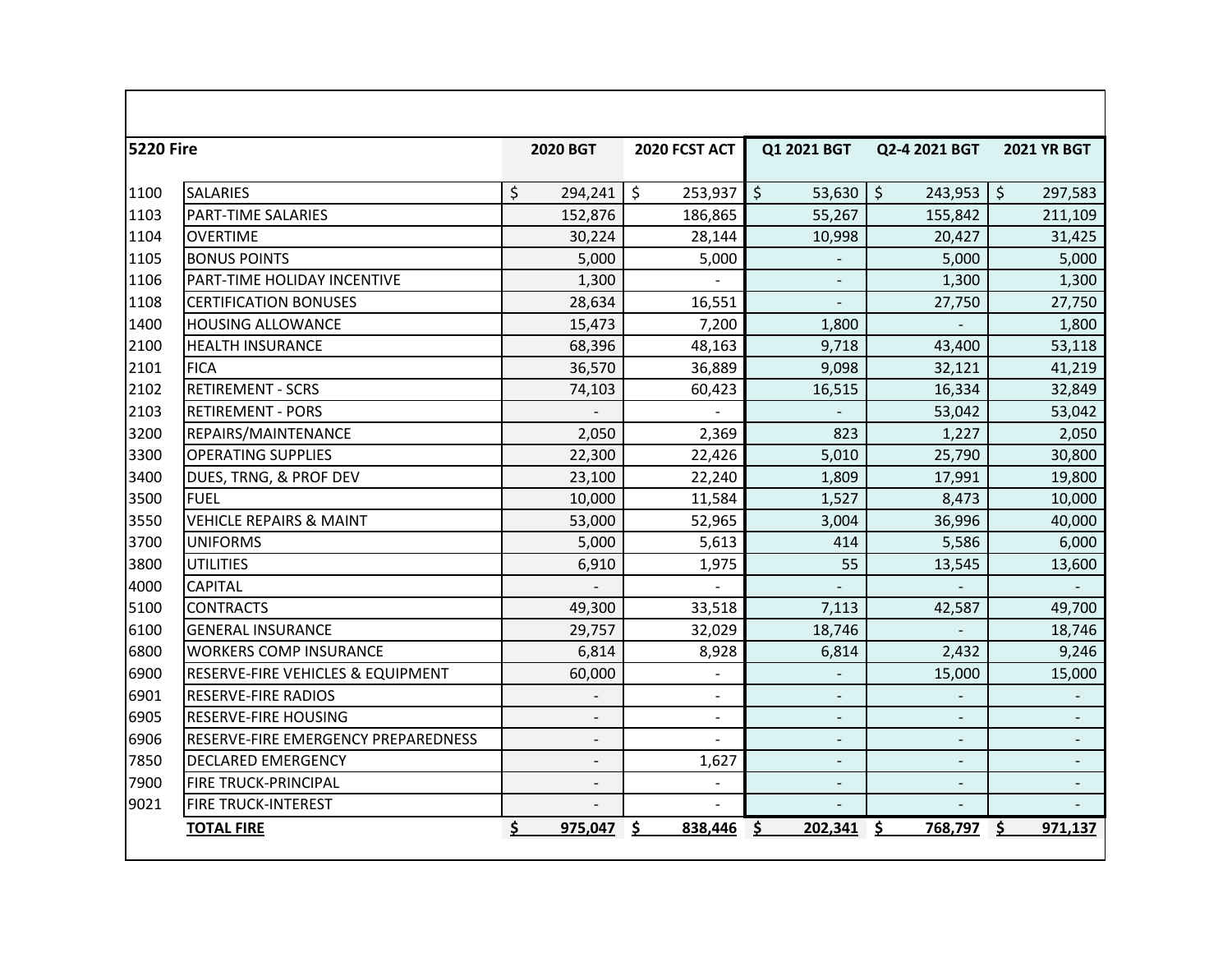| ۰, |  |  |
|----|--|--|
|    |  |  |

| DEPT. | <b>DESCRIPTION</b>                     | <b>FY19 BGT</b> | <b>FY20 BGT</b> | <b>FY21 BGT</b> |
|-------|----------------------------------------|-----------------|-----------------|-----------------|
| 5220  | PSO/STAFF EQUIPMENT                    |                 | 1,000           | 1,000           |
|       | PUBLIC RELATIONS/OUTREACH              | 500             | 500             | 500             |
|       | OSHA COMPLIANCE SUPPLIES               | 2,200           | 2,200           | 2,200           |
|       | <b>MEDICAL EQUIPMENT</b>               | 7,500           | 7,500           | 7,500           |
|       | <b>FIRE HOSE REPLACEMENT</b>           | 3,600           | 3,600           | 3,600           |
|       | FIREFIGHTING GEAR (6 SETS BUNKER GEAR) | 7,500           | 7,500           | 16,000          |
|       | <b>PORTABLE FIRE PUMP</b>              | 1,000           |                 |                 |
|       | <b>TOTAL</b>                           | 22,300          | 22,300<br>S     | \$30,800        |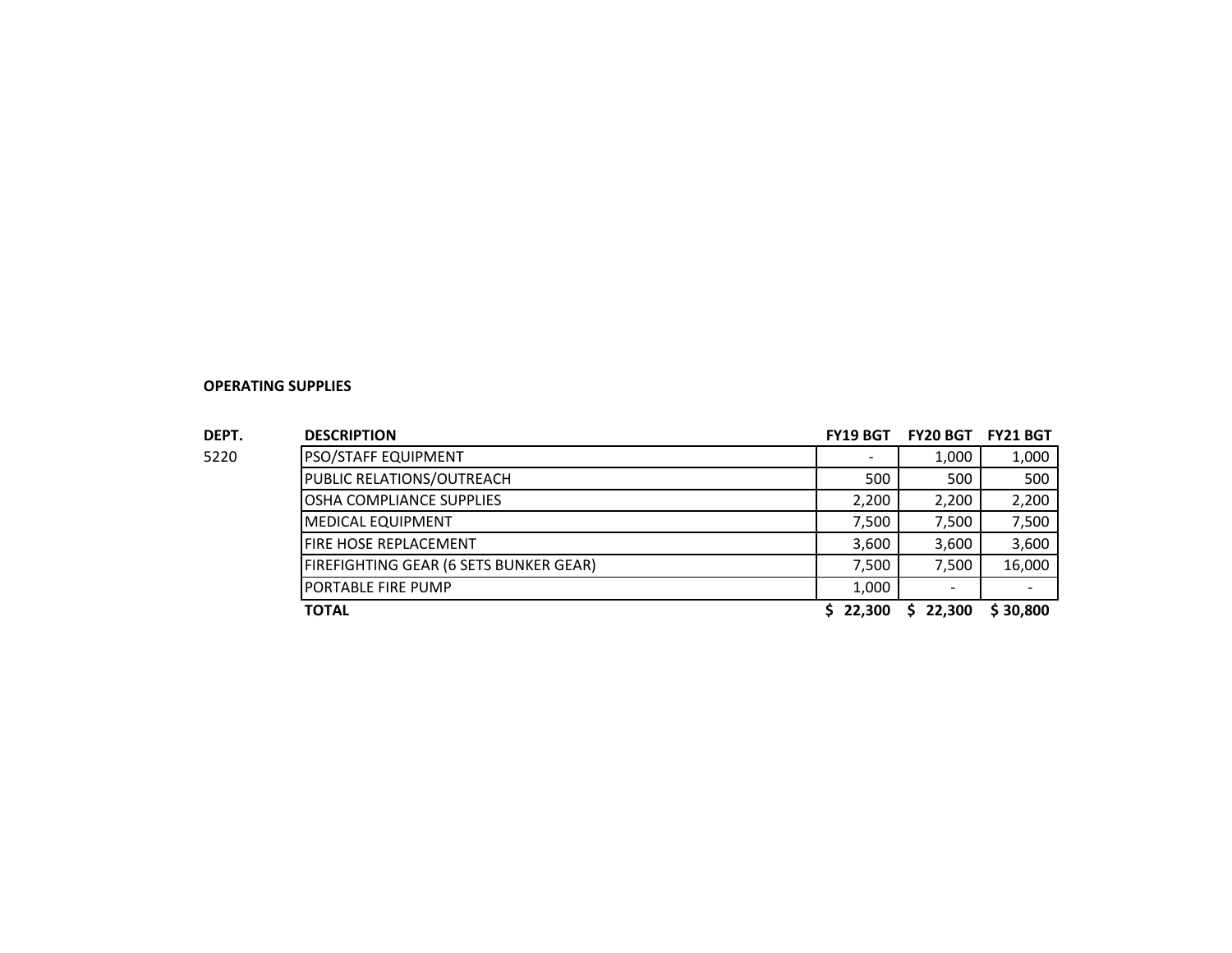#### **REPAIR & MAINTENANCE**

### **DEPT. DESCRIPTION FY19 BGT FY20 BGT FY21 BGT**

| ---- | ULJUNI 11VII                               |       |       |       |
|------|--------------------------------------------|-------|-------|-------|
| 5220 | <b>ISMALL ENGINE REPAIR/MAINTENANCE</b>    |       | 1.025 | 1.025 |
|      | <b>SMALL ELECTRONIC REPAIR/MAINTENANCE</b> |       | 1,025 | 1,025 |
|      |                                            | 5.026 | 2.050 | 2.050 |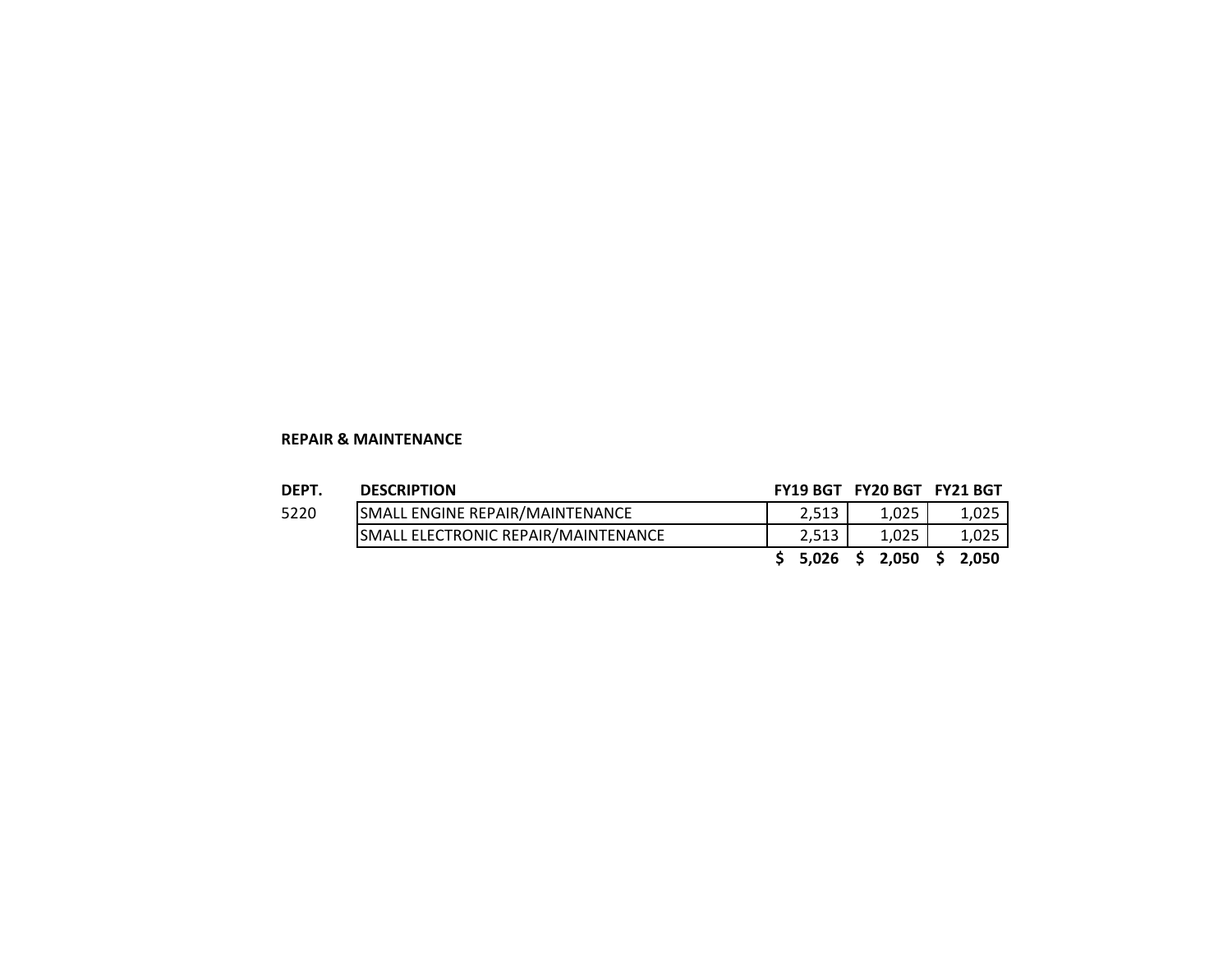| DEPT. | <b>EMPLOYEE</b> | <b>DESCRIPTION</b>                                  | <b>FY19 BGT</b> | <b>FY20 BGT</b> | <b>FY21 BGT</b> |
|-------|-----------------|-----------------------------------------------------|-----------------|-----------------|-----------------|
| 5220  | <b>SELECT</b>   | <b>FIRE ACADEMY (2 PERSONNEL)</b>                   | 4,000           | 4,000           | 1,000           |
|       | <b>ALL</b>      | <b>IWATER RESCUE &amp; FIRST RESPONDER TRAINING</b> | 1,500           | 1.500           | 1,500           |
|       | <b>FIRE</b>     | <b>IFIRE TRAINING MANAGEMENT SOFTWARE</b>           | 3.800           | 4,100           | 4,100           |
|       | <b>SELECT</b>   | <b>IEMT BASIC LIFE SUPPORT TRAINING</b>             | 16.500          | 10.000          | 6,000           |
|       | ALL             | <b>IHOSTED TRAINING (FIRE PUMP OPS. EVDT)</b>       | 1,750           | 3.500           | 1,500           |
|       | <b>ALL</b>      | LEADERSHIP SCHOOLS                                  |                 |                 | 5,700           |
|       |                 |                                                     | 27,550          | 23,100          | 19,800          |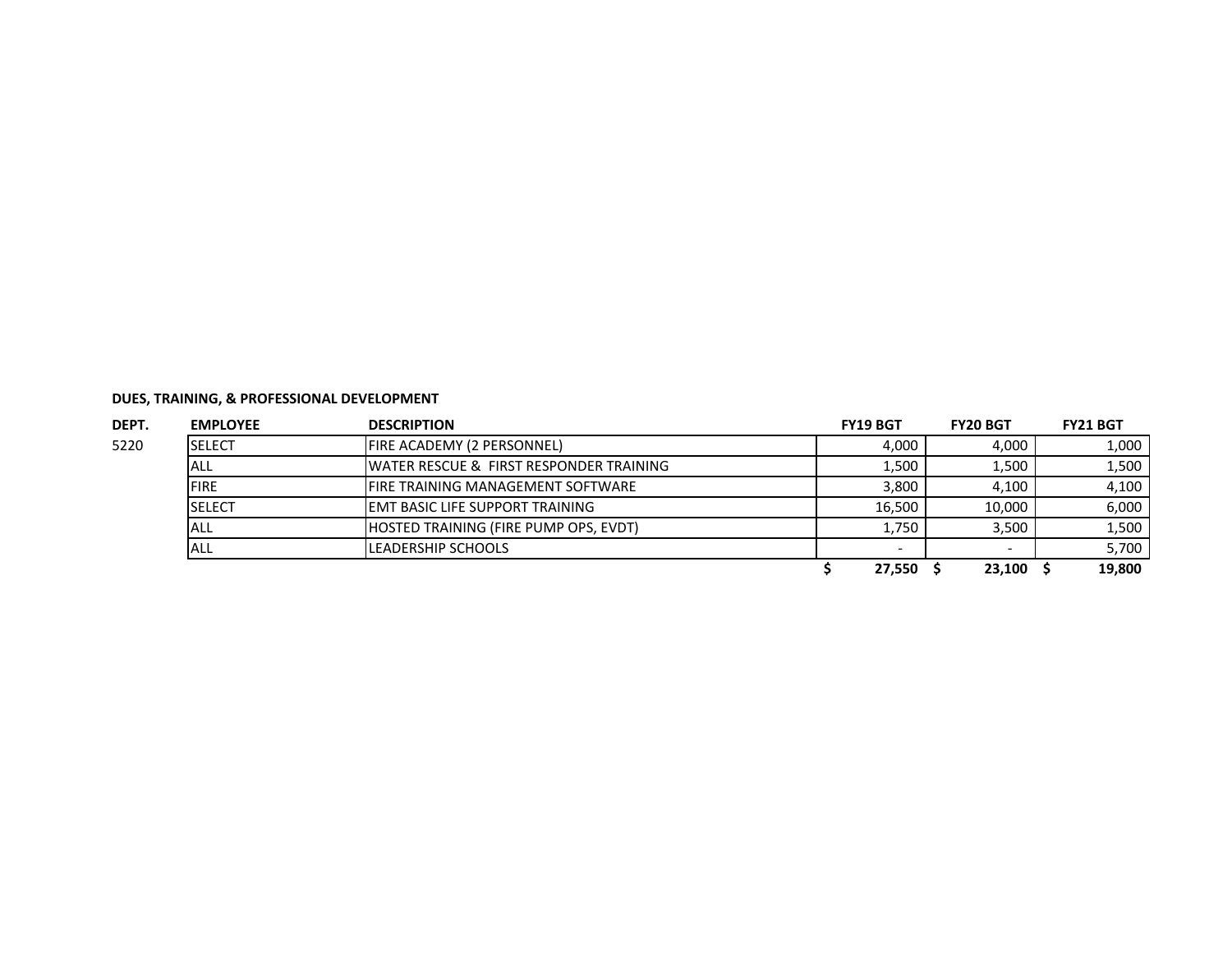|      | 5230 Dispatch                                  | <b>2020 BGT</b>          | 2020 FCST ACT            | Q1 2021 BGT              | Q2-4 2021 BGT      | <b>2021 YR BGT</b> |
|------|------------------------------------------------|--------------------------|--------------------------|--------------------------|--------------------|--------------------|
| 1100 | <b>SALARIES</b>                                | \$<br>150,771            | $\zeta$<br>143,302       | $\zeta$<br>34,469        | $\zeta$<br>124,361 | $\zeta$<br>158,830 |
| 1103 | <b>PART-TIME SALARIES</b>                      | 48,101                   | 25,898                   | 5,411                    | 27,364             | 32,775             |
| 1104 | <b>OVERTIME</b>                                | 20,028                   | 23,531                   | 14,781                   | 15,050             | 29,831             |
| 1107 | VICTIM ADVOCATE SALARY                         | 3,500                    | 3,461                    | 868                      | 3,268              | 4,136              |
| 1400 | <b>HOUSING ALLOWANCE</b>                       | 7,736                    | 600                      |                          |                    |                    |
| 2100 | <b>HEALTH INSURANCE</b>                        | 30,182                   | 26,915                   | 5,992                    | 21,713             | 27,705             |
| 2101 | <b>FICA</b>                                    | 16,746                   | 14,854                   | 4,247                    | 12,693             | 16,940             |
| 2102 | <b>RETIREMENT - SCRS</b>                       | 33,967                   | 30,441                   | 8,570                    | 25,761             | 34,331             |
| 3300 | <b>OPERATING SUPPLIES</b>                      | 3,000                    | 3,089                    | 3,000                    |                    | 3,000              |
| 3307 | VICTIMS ADVOCATE OPERATING EXPENSES            |                          | 175                      | $\blacksquare$           | $\blacksquare$     | $\sim$             |
| 3400 | DUES, TRNG, & PROF DEV                         | 2,500                    | 2,496                    | $\blacksquare$           | 2,500              | 2,500              |
| 3700 | <b>UNIFORMS</b>                                | 1,500                    | 417                      | 281                      | 1,219              | 1,500              |
| 3800 | <b>UTILITIES</b>                               | 1,610                    | $\blacksquare$           |                          | 560                | 560                |
| 4000 | <b>CAPITAL</b>                                 |                          | $\blacksquare$           | $\overline{\phantom{a}}$ |                    | $\sim$             |
| 5100 | <b>CONTRACTS</b>                               | 10,000                   | 480                      | $\blacksquare$           | 10,000             | 10,000             |
| 6100 | <b>GENERAL INSURANCE</b>                       |                          | $\blacksquare$           | $\overline{\phantom{a}}$ |                    |                    |
| 6800 | <b>WORKERS COMP INSURANCE</b>                  |                          | $\blacksquare$           | $\overline{\phantom{a}}$ | Ξ.                 | $\blacksquare$     |
| 6901 | <b>RESERVE-POLICE RADIOS</b>                   | 4,000                    |                          |                          |                    |                    |
| 6902 | RESERVE - RECORD MGMT/CENTRAL DISP             | $\blacksquare$           | 56,357                   | $\overline{\phantom{a}}$ | 21,865             | 21,865             |
| 6905 | <b>RESERVE-POLICE HOUSING</b>                  |                          |                          |                          |                    | $\blacksquare$     |
| 6906 | <b>RESERVE-DISPATCH EMERGENCY PREPAREDNESS</b> | $\blacksquare$           | $\blacksquare$           | $\blacksquare$           | $\blacksquare$     |                    |
| 6907 | RESERVE-VICTIMS ADVOCACY                       | $\overline{\phantom{a}}$ | $\overline{\phantom{a}}$ | $\overline{\phantom{a}}$ | Ξ.                 |                    |
| 7850 | <b>DECLARED EMERGENCY</b>                      |                          |                          |                          |                    |                    |
|      | <b>TOTAL DISPATCH</b>                          | \$<br>333,641            | 332,016                  | Ś<br>77,619              | Ŝ.<br>266,353      | Ŝ.<br>343,972      |

Г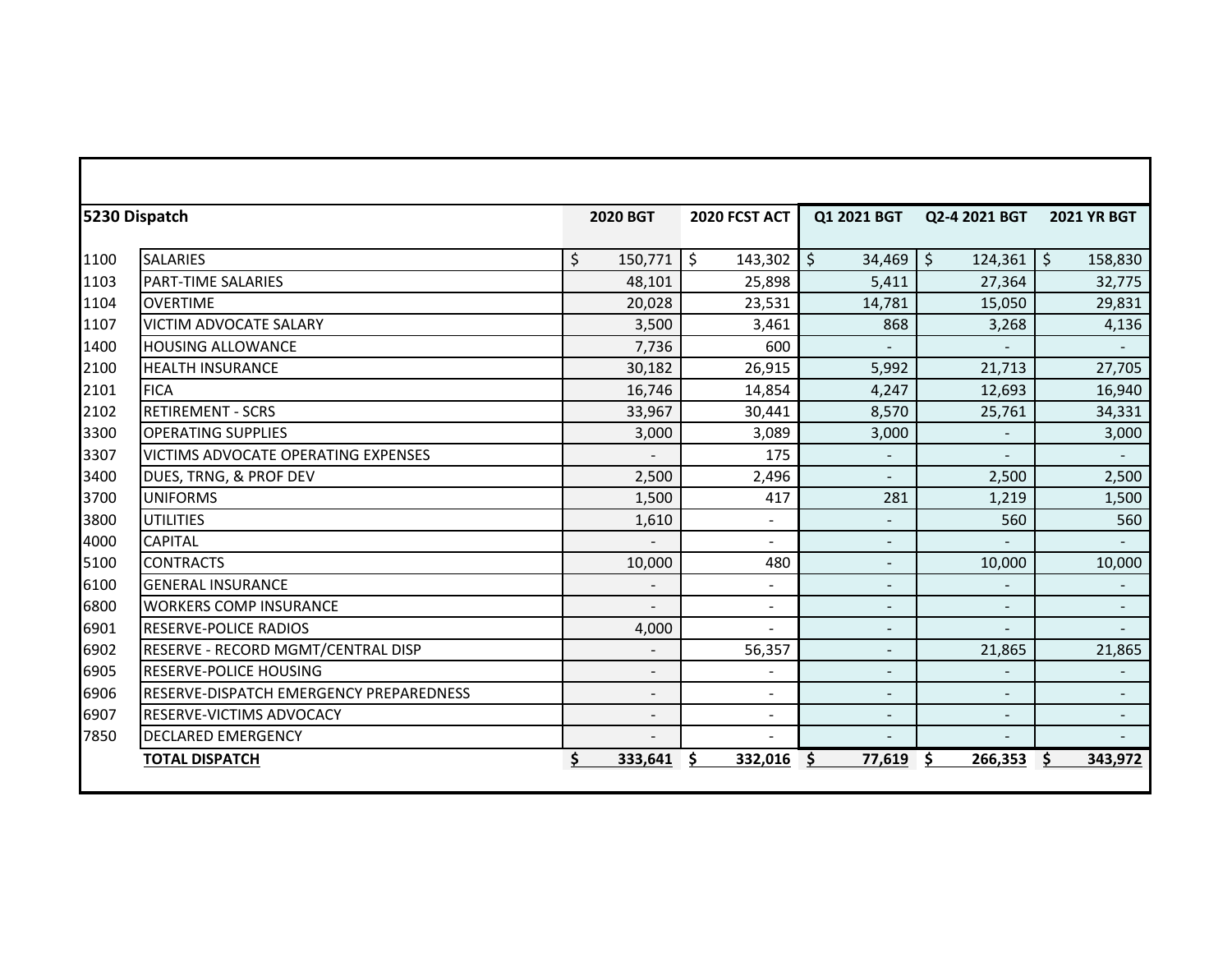#### **FY19 BGT FY20 BGT FY21 BGT**

| 5230 | ONOMICS<br>FRGC<br><b>X</b><br><b>JULIPMENT</b> | $\overline{\phantom{0}}$ | 3,000 | 000.، |
|------|-------------------------------------------------|--------------------------|-------|-------|
|      | <b>TOTAL</b>                                    |                          | 3,000 | ,000ء |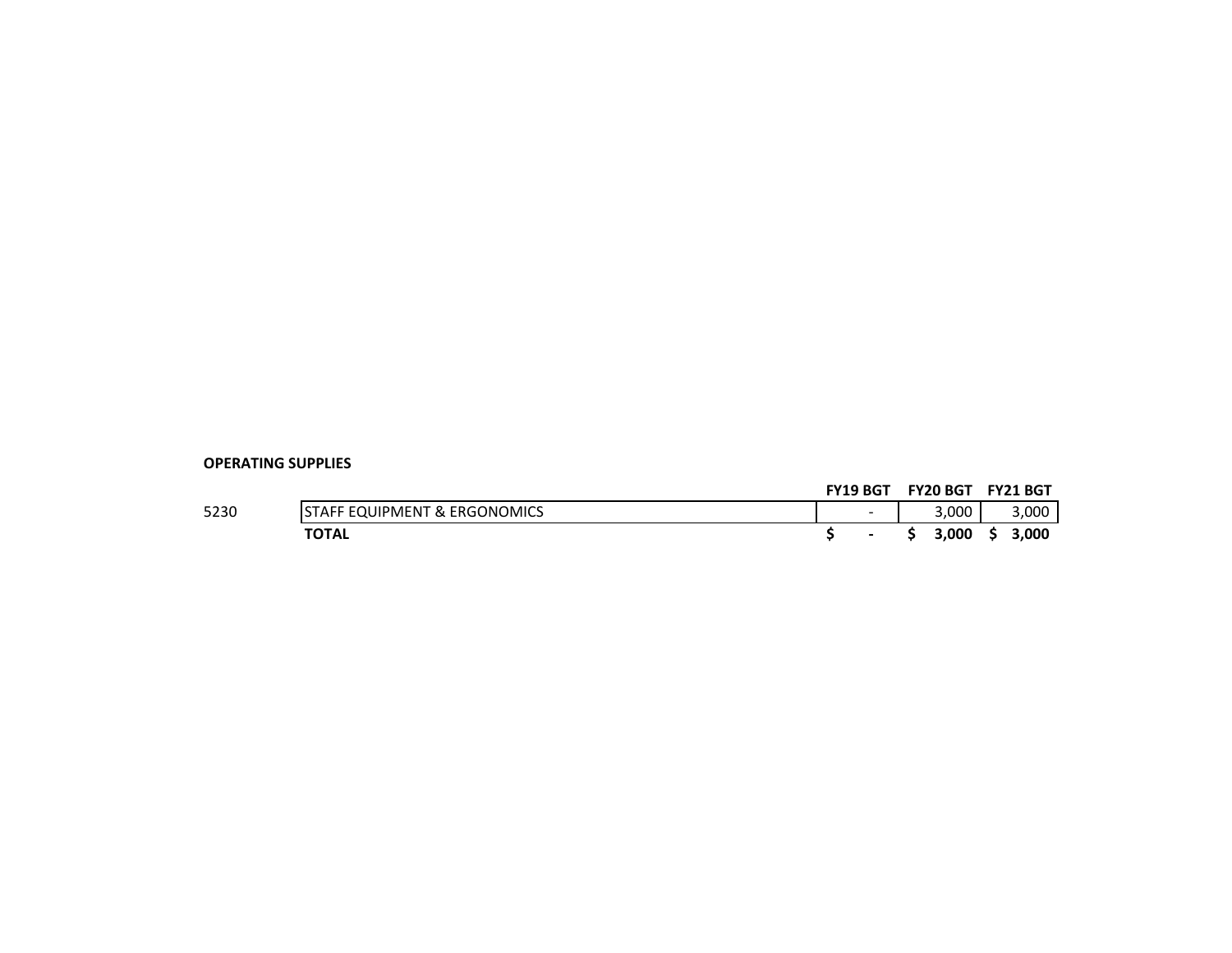| DEPT. | <b>EMPLOYEE</b> | <b>DESCRIPTION</b>                          | <b>FY19 BGT</b> | <b>FY20 BGT</b> | <b>FY21 BGT</b> |
|-------|-----------------|---------------------------------------------|-----------------|-----------------|-----------------|
| 5230  | <b>ALL</b>      | <b>HOSTED TRAINING (NCIC, APCO, PROQA)</b>  |                 | 750             | 750             |
|       | <b>ALL</b>      | <b>ITRAVEL &amp; BOARD FOR TRAINING</b>     |                 | 1,000           | 1,000           |
|       | <b>ALL</b>      | <b>OUTSIDE TRAINING (INSTRUCTOR, SCCJA)</b> |                 | 750             | 750             |
|       |                 |                                             |                 | 2,500           | 2,500           |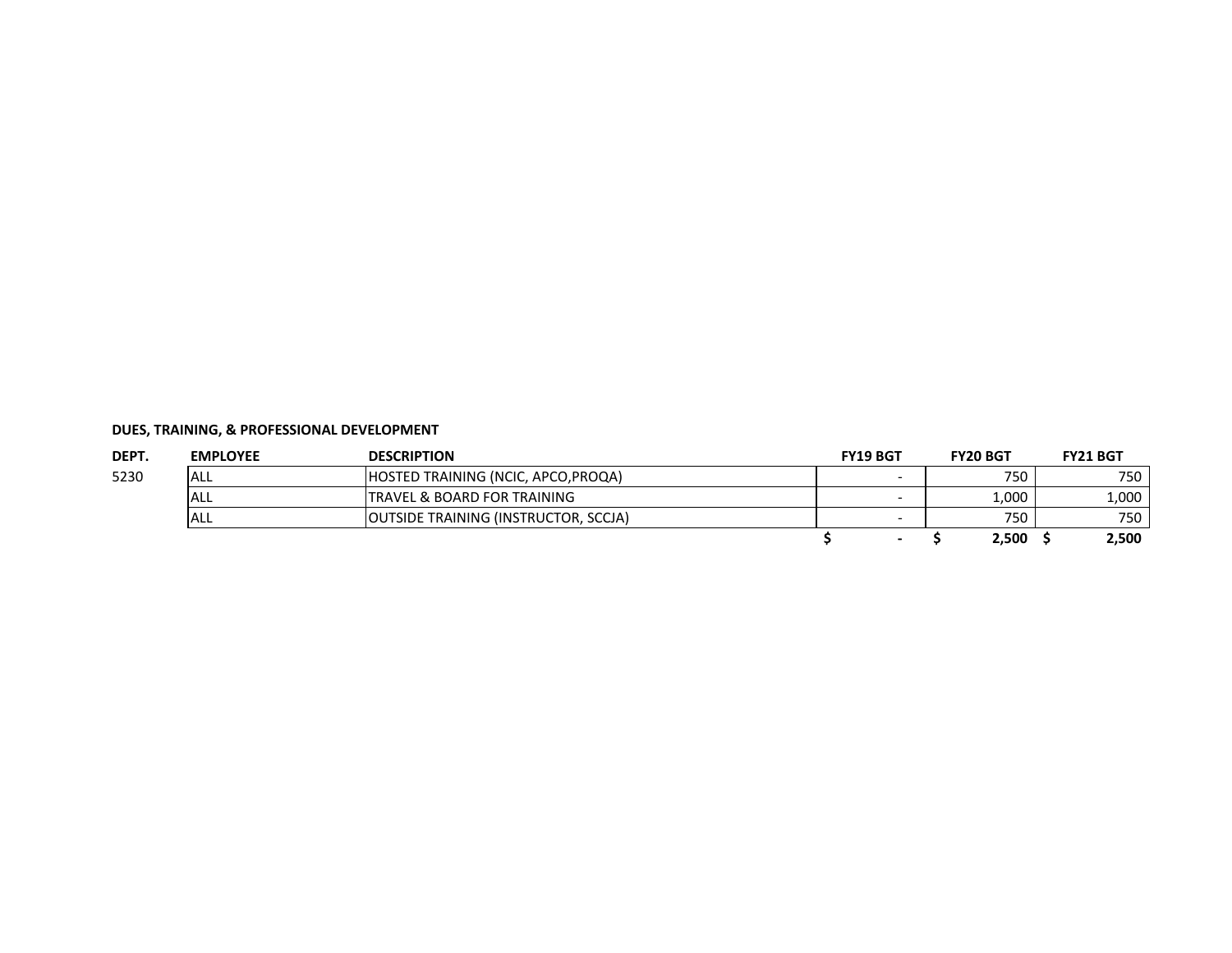#### **CONTRACTS**

| <b>DEPT</b> | <b>VENDOR</b>                         | <b>DESCRIPTION</b>                          | <b>FY19 BGT</b> | <b>FY20 BGT</b> | <b>FY21 BGT</b> |
|-------------|---------------------------------------|---------------------------------------------|-----------------|-----------------|-----------------|
| 5220        | <b>ROBERTS OXYGEN</b>                 | MEDICAL OXYGEN                              | 1,200           | 1,200           | 1,600           |
|             | <b>SPARTAN FIRE APPARATUS</b>         | <b>FIRE TRUCKS PREVENTATIVE MAINTENANCE</b> | 7.000           | 7.000           | 7,000           |
|             | ANDERSON, AMERICAN, LESLIE, STAR AIR  | MASK FIT, LADDER, PUMP, AIR TESTING         | 9.000           | 9.000           | 9,000           |
|             | <b>CAROLINA CENTER FOR OCCUPATION</b> | <b>FIREFIGHTER PHYSICALS</b>                | 10.000          | 10.000          | 10,000          |
|             | <b>WAGENBRENNER, ROBERT</b>           | <b>COMPLIANCE OFFICER CONTRACT</b>          |                 | 20,000          | 20,000          |
|             | DR. FRENCH                            | <b>MEDICAL MALPRACTICE INSURANCE</b>        |                 | 2,100           | 2,100           |
|             |                                       | <b>TOTAL</b>                                | 27.200          | 49.300          | 49.700          |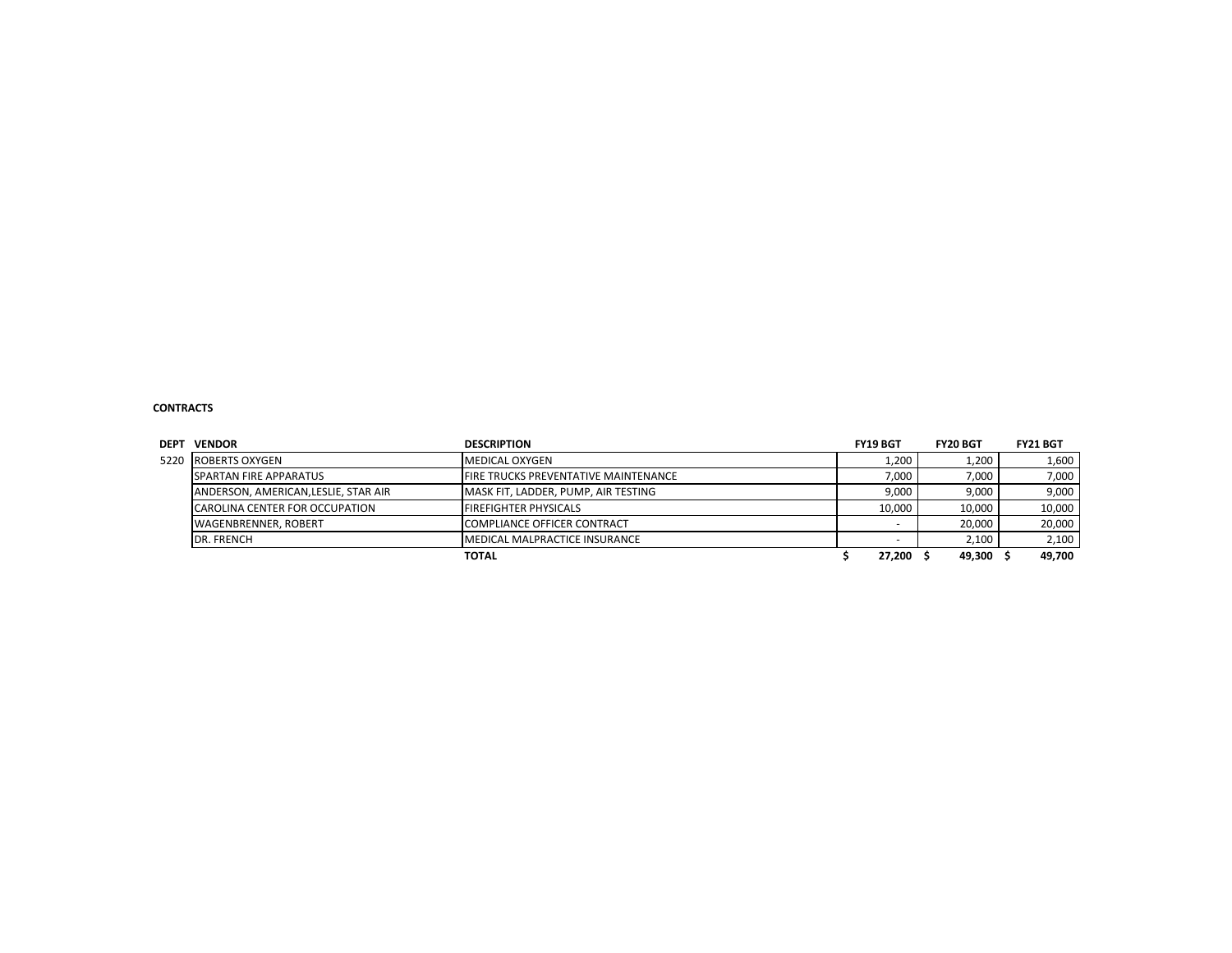#### **CONTRACTS**

| <b>DEPT</b> | <b>VENDOR</b>              | <b>DESCRIPTION</b>                 | <b>FY19 BGT</b> | <b>FY20 BGT</b> | <b>FY21 BGT</b> |
|-------------|----------------------------|------------------------------------|-----------------|-----------------|-----------------|
| 5230        | <b>COUNTY CAD PROVIDER</b> | <b>COUNTY CAD INTEROPERABILITY</b> |                 | 5,000           | 5,000           |
|             | <b>ALEN</b>                | ICAD TO RMS DATA PLATFORM          |                 | 5,000           | 5,000           |
|             |                            | <b>TOTAL</b>                       |                 | 10,000          | 10,000          |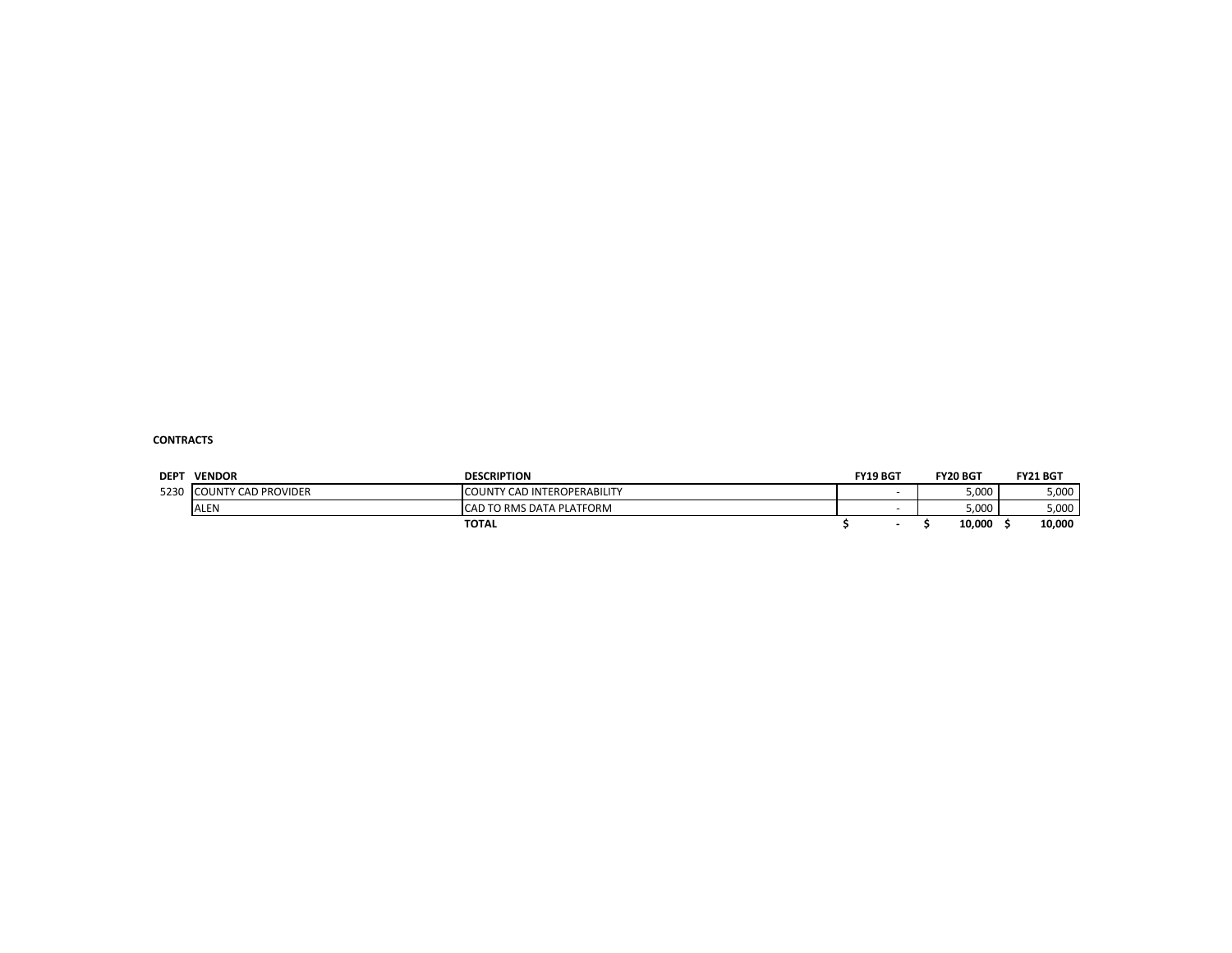| 5300 | <b>PUBLIC WORKS</b>                         | 2019 BGT                 | <b>2019 ACT</b>           | 2020 BGT                       | 2020 FCST ACT   | Q1 2021 BGT              | Q2-4 2021 BGT            | <b>2021 YR BGT</b>       |
|------|---------------------------------------------|--------------------------|---------------------------|--------------------------------|-----------------|--------------------------|--------------------------|--------------------------|
| 0000 | STORMWATER, DRAINAGE, & INFRASTR            | Ś.                       | Ŝ.<br>52,409              | \$<br>$\overline{\phantom{a}}$ | \$<br>30,153    | $\zeta$                  | \$<br>344,000            | $\mathsf{S}$<br>344,000  |
| 1100 | <b>SALARIES</b>                             | 395,412                  | 391,833                   | 404,530                        | 401,684         | 95,501                   | 342,400                  | 437,901                  |
| 1104 | <b>OVERTIME</b>                             | 10,755                   | 17,176                    | 11,136                         | 18,168          | 8,075                    | 11,273                   | 19,348                   |
| 2100 | <b>HEALTH INSURANCE</b>                     | 98,562                   | 95,701                    | 98,259                         | 85,232          | 19,354                   | 62,229                   | 81,583                   |
| 2101 | <b>FICA</b>                                 | 31,072                   | 29,250                    | 31,798                         | 31,329          | 7,741                    | 27,239                   | 34,980                   |
| 2102 | RETIREMENT                                  | 58,687                   | 50,513                    | 64,320                         | 55,141          | 13,950                   | 56,786                   | 70,736                   |
| 3000 | <b>FOLLY GREEN INITIATIVE</b>               |                          |                           |                                |                 |                          | $\overline{a}$           |                          |
| 3200 | REPAIRS/MAINTENANCE                         | 4,500                    | 2,957                     | 5,000                          | 2,764           | 1,213                    | 3,787                    | 5,000                    |
| 3300 | <b>OPERATING SUPPLIES</b>                   | 47,000                   | 48,721                    | 23,800                         | 22,460          | 5,347                    | 29,153                   | 34,500                   |
| 3400 | DUES, TRNG, & PROF DEV                      | 1,825                    | 1,635                     | 2,025                          | 1,848           | 572                      | 4,403                    | 4,975                    |
| 3500 | <b>FUEL</b>                                 | 50,000                   | 38,866                    | 50,000                         | 30,371          | 7,034                    | 42,966                   | 50,000                   |
| 3550 | <b>VEHICLE REPAIRS</b>                      | 80,000                   | 64,532                    | 80,000                         | 96,461          | 13,621                   | 66,379                   | 80,000                   |
| 3610 | <b>PEDESTRIAN ROW &amp; SIDEWALKS MAINT</b> | 25,000                   | 20,623                    | 25,000                         | 21,532          | 4,108                    | 20,892                   | 25,000                   |
| 3611 | <b>CROSSWALKS</b>                           | 30,000                   | 8,500                     |                                | 17,371          |                          |                          |                          |
| 3612 | <b>ROAD MAINTENANCE &amp; STRIPING</b>      | 30,000                   | 24,431                    | 30,000                         | 29,680          | 5,308                    | 24,692                   | 30.000                   |
| 3700 | <b>UNIFORMS</b>                             | 10,400                   | 8,729                     | 10,000                         | 11,044          | 2,122                    | 7,878                    | 10,000                   |
| 3701 | <b>PROTECTIVE EQUIPMENT</b>                 | 7,500                    | 7,128                     | 8,000                          | 7,855           | 3,242                    | 4,758                    | 8,000                    |
| 3800 | <b>UTILITIES</b>                            | 1,080                    | 846                       | 980                            | 1,262           | 269                      | 1,551                    | 1,820                    |
| 4000 | <b>CAPITAL</b>                              | 37,500                   | 38,027                    | 15,500                         | 14,534          |                          | 19.500                   | 19,500                   |
| 5100 | <b>CONTRACTS</b>                            | 95,600                   | 56,936                    | 119,300                        | 94,686          | 29,714                   | 103,086                  | 132,800                  |
| 6100 | <b>GENERAL INSURANCE</b>                    | 11,484                   | 12,725                    | 13,282                         | 13,335          | 16,738                   |                          | 16,738                   |
| 6800 | <b>WORKERS COMP INSURANCE</b>               | 7,800                    | 11,660                    | 8,310                          | 9,761           | 2,216                    | 9,290                    | 11,506                   |
| 6900 | <b>IRESERVE-PUBLIC WORKS VEHICLES</b>       | 65,000                   | 224,850                   | 65,000                         |                 |                          | 65,000                   | 65,000                   |
| 6901 | RESERVE-PEDESTRIAN PATHS (BONDS)            | 60,000                   | 18,969                    | 100,000                        | 82,567          |                          | 600,000                  | 600,000                  |
| 6903 | <b>RESERVE-PUBLIC WORKS RADIOS</b>          |                          |                           |                                |                 |                          |                          |                          |
| 6904 | <b>RESERVE-CENTER STREET</b>                | $\overline{\phantom{a}}$ |                           | $\overline{\phantom{a}}$       |                 |                          | $\overline{\phantom{a}}$ |                          |
| 7850 | <b>DECLARED EMERGENCY</b>                   | $\overline{\phantom{a}}$ | 4,086                     | $\overline{\phantom{a}}$       | 56,397          | $\overline{\phantom{a}}$ | $\overline{\phantom{a}}$ | $\overline{\phantom{a}}$ |
| 7903 | <b>GARBAGE TRUCK-PRICIPAL</b>               | $\overline{a}$           |                           | $\overline{\phantom{0}}$       | $\overline{a}$  |                          |                          |                          |
| 9023 | <b>GARBAGE TRUCK-INTEREST</b>               |                          |                           |                                |                 |                          |                          |                          |
|      | <b>TOTAL PUBLIC WORKS</b>                   |                          | $$1,159,177$ $$1,231,104$ | \$1,166,240                    | 1,135,635<br>Ŝ. | Ŝ.<br>236.125            | Ŝ.<br>1.847.262          | Ŝ.<br>2.083.387          |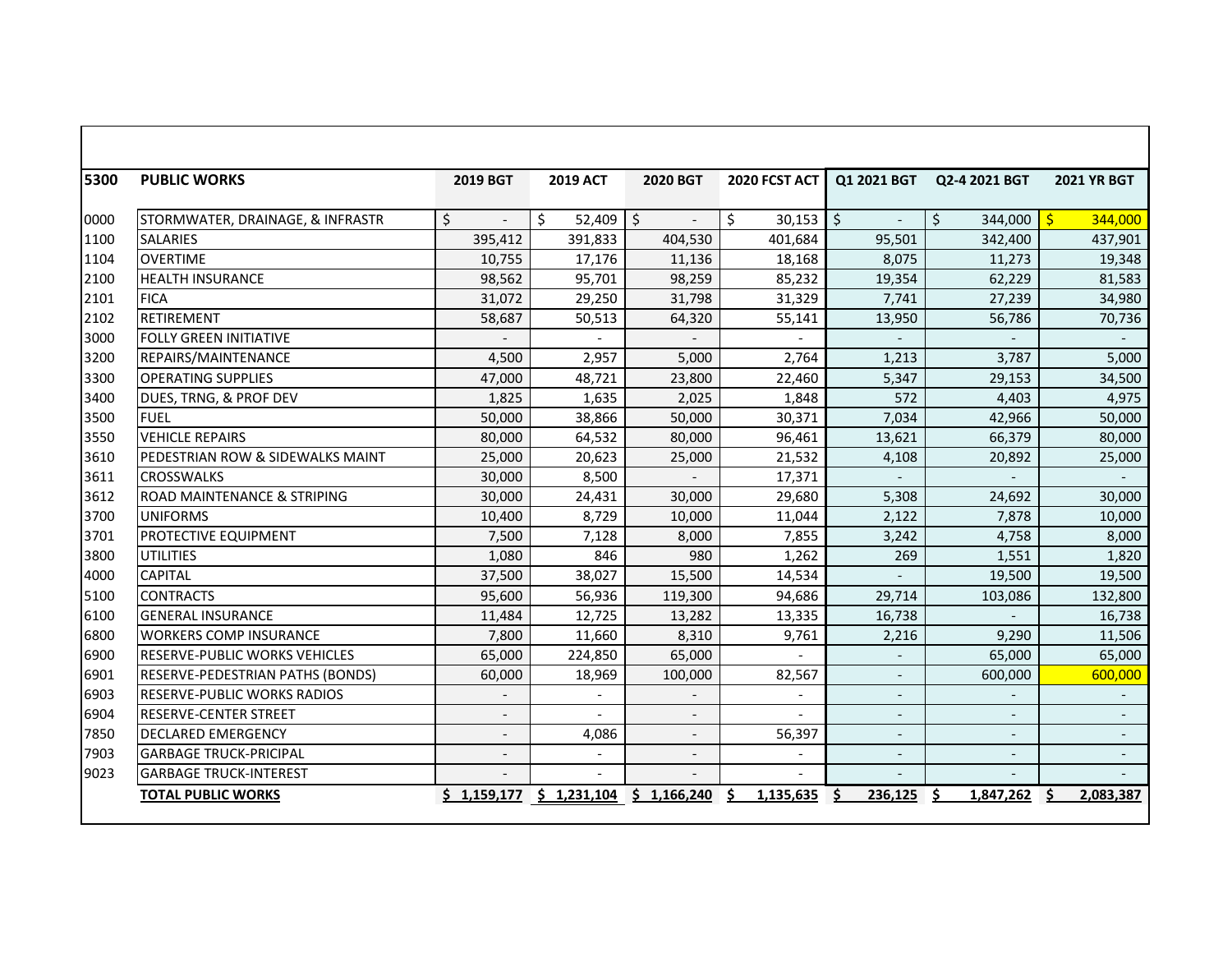| DEPT. | <b>DESCRIPTION</b>                                     | <b>FY19 BGT</b> | <b>FY20 BGT</b> | <b>FY21 BGT</b>          |
|-------|--------------------------------------------------------|-----------------|-----------------|--------------------------|
| 5300  | OFFICE SUPPLIES & HAND TOOLS                           | 4,500           | 4,500           | 4,500                    |
|       | MISC - STENCILS, PAINT, ETC                            |                 | 1,500           | 1,000                    |
|       | LANDSCAPING - BP SPRAYER, STEEL WEED EATER, 12' LADDER |                 | 1,000           | 1,000                    |
|       | 90 GALLON ROLL CARTS                                   | 9,000           | 9,000           | 10,000                   |
|       | <b>VARIOUS SIGNAGE</b>                                 | 6,000           | 6,500           | 6,500                    |
|       | PORTABLE GENERATOR FOR PW/FAC/UTILITIES TO SHARE       |                 | 1,300           | $\blacksquare$           |
|       | EIGHT MOTOROLA RADIOS (COUNTY SYSTEM)                  | 27,500          |                 | $\overline{\phantom{a}}$ |
|       | <b>RADAR SIGNS</b>                                     |                 |                 | 9,000                    |
|       | Christmas Parade & NYE Porta Potties                   |                 | 2,000           | 2,000                    |
|       | Stage Rental for Holloween Carnival, etc.              |                 | 500             | 500                      |
|       | <b>TOTAL</b>                                           | 47.000          | 26,300<br>S.    | \$34.500                 |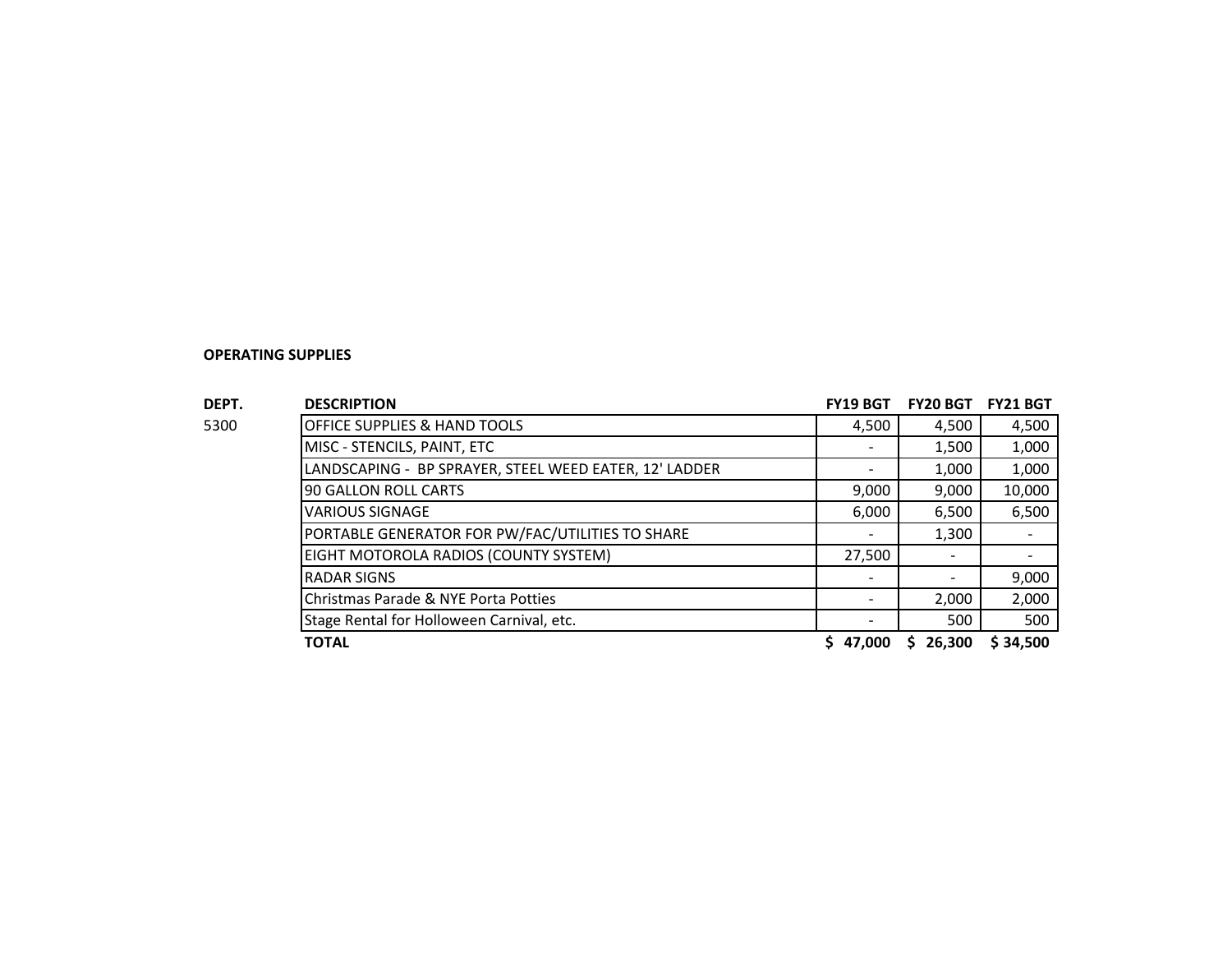# **REPAIR & MAINTENANCE**

| <b>DEPT</b> | <b>DESCRIPTION</b>                   |       | FY19 BGT FY20 BGT FY21 BGT |       |
|-------------|--------------------------------------|-------|----------------------------|-------|
| 5300        | LANDSCAPING EQUIP/RIDING MOWER MAINT | 4.500 | $5.000$ J                  | 5,000 |
|             | <b>TOTAL</b>                         |       | $$4,500 \$5,000 \$5,000$   |       |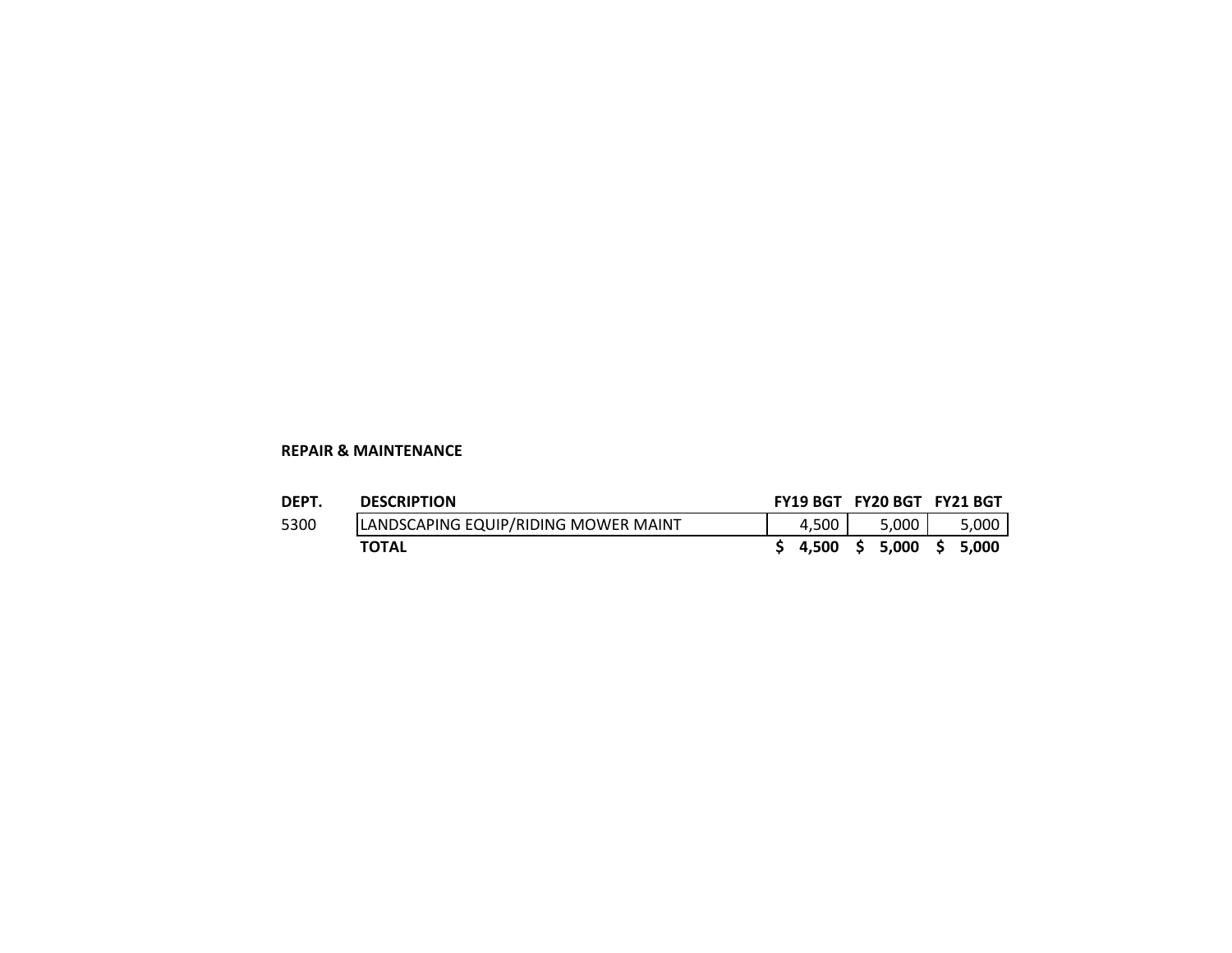| DEPT. | <b>EMPLOYEE</b>            | <b>DESCRIPTION</b>                                  | <b>FY19 BGT</b> | <b>FY20 BGT</b> | <b>FY21 BGT</b> |
|-------|----------------------------|-----------------------------------------------------|-----------------|-----------------|-----------------|
| 5300  | <b>JALL DEPT PERSONNEL</b> | <b>JOSHA SAFETY TRAINING</b>                        | 300             | 500             | 2,000           |
|       |                            | <b>CDL TRAINING</b>                                 | 250             | 500             | 500             |
|       |                            | <b>CDL SCDOT PHYSICALS, DOT TESTING, URINALYSIS</b> | 1,050           | 500             | 1,000           |
|       |                            | <b>SPRAYER CERT</b>                                 | 50              | 350             |                 |
|       |                            | IMASC - SC ASSOC OF STORM WATER MANAGERS            | 175             | 175             | 175             |
|       |                            | MANAGEMENT AND LEADERSHIP TRAINING FOR CREWS        |                 |                 | 900             |
|       |                            | <b>APWA MEMBERSHIP</b>                              |                 |                 | 400             |
|       |                            | <b>TOTAL</b>                                        | 1,825           | 2,025           | 4.975           |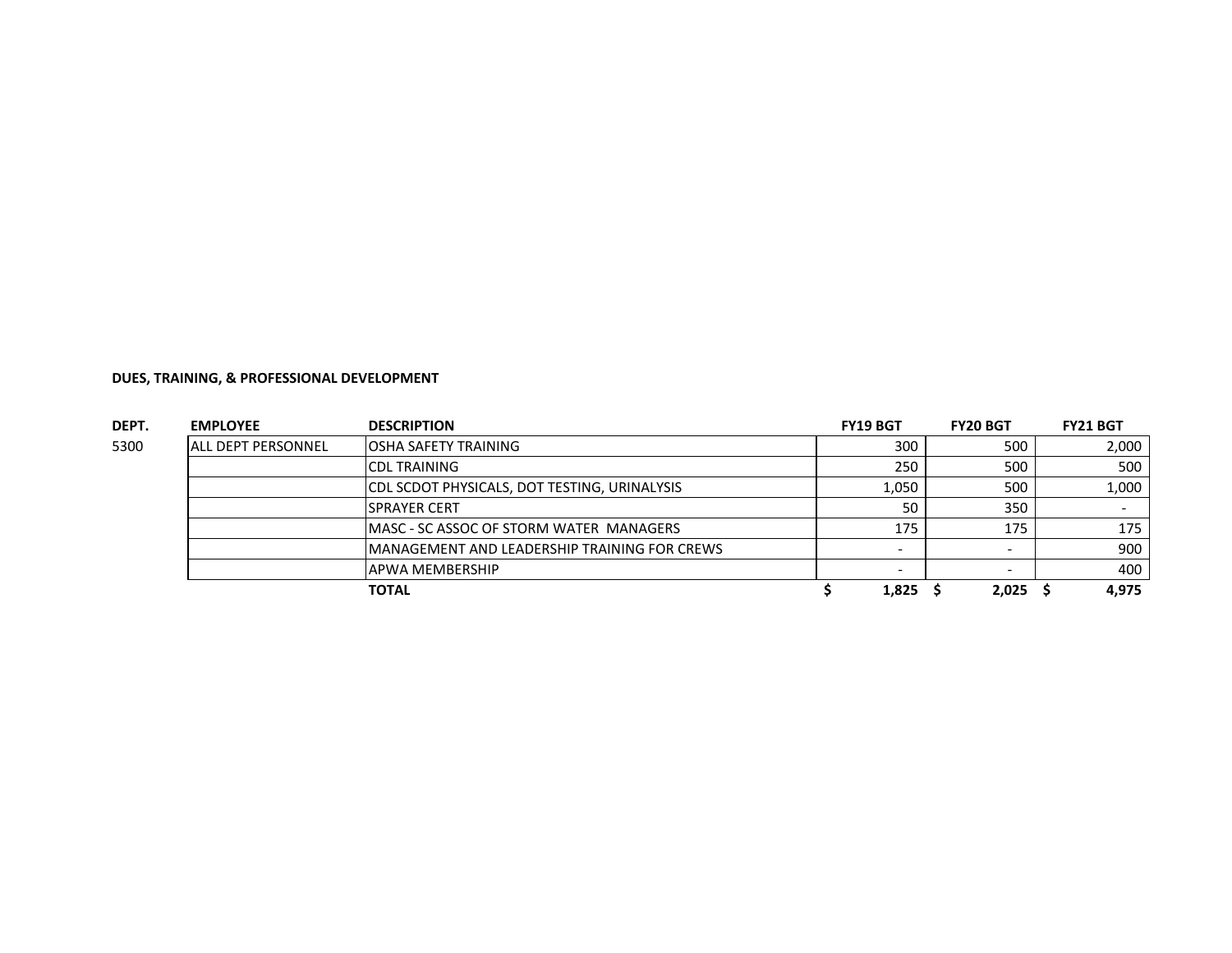### **CAPITAL**

| <b>DEPT</b> | <b>DESCRIPTION</b>                      | <b>FY19 BGT</b>          | <b>FY20 BGT</b>          | <b>FY21 BGT</b>          |
|-------------|-----------------------------------------|--------------------------|--------------------------|--------------------------|
|             | <b>WHEELED LOADER/BACKHOE</b>           | 20,000                   |                          |                          |
|             | <b>50% PICK UP TRUCK</b>                | 17,500                   | $\overline{\phantom{a}}$ |                          |
|             | SMALL BUCKET ATTACHMENT FOR BACKHOE     |                          | 5,500                    |                          |
| 5300        | <b>ICE MACHINE</b>                      |                          |                          |                          |
|             | <b>REPAINT OF GARBAGE TRUCK #247</b>    | $\overline{\phantom{0}}$ | 10,000                   | $\overline{\phantom{a}}$ |
|             | 1/2 TRAILER FOR BACKHOE AND TRACTOR     |                          |                          | 7,500                    |
|             | QUICK CONNECT HYDRO COUPLER FOR BACKHOE |                          |                          | 12,000                   |
|             | <b>TOTAL</b>                            | 37,500                   | 15,500                   | 19.500                   |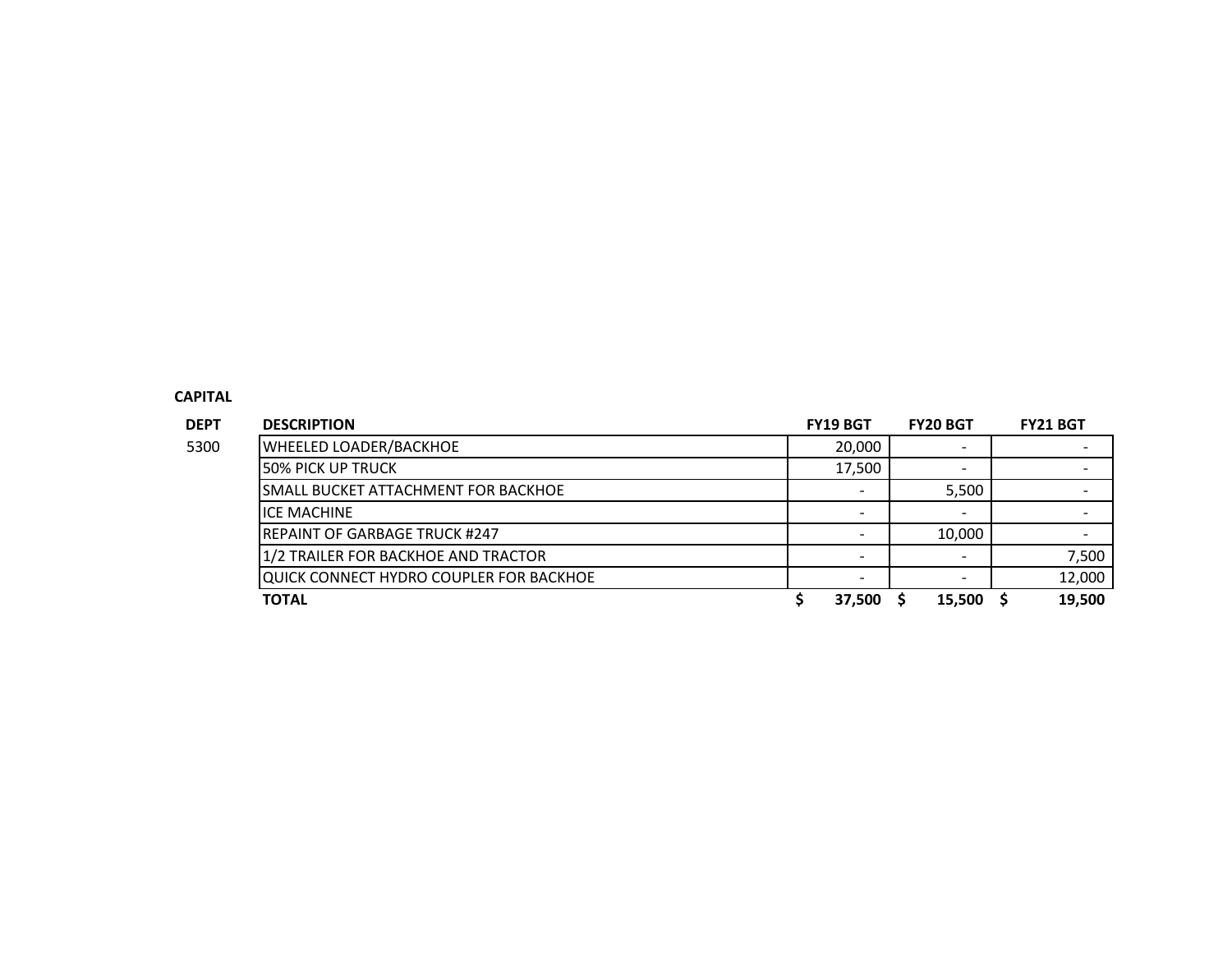#### **CONTRACTS**

| <b>DEPT</b> | <b>VENDOR</b>                                                | <b>DESCRIPTION</b>                                    | <b>FY19 BGT</b> | <b>FY20 BGT</b>  | <b>FY21 BGT</b>  |
|-------------|--------------------------------------------------------------|-------------------------------------------------------|-----------------|------------------|------------------|
| 5300        | <b>SWEEPING SOUTH</b>                                        | lQUARTERLY STREET CLEANING & FESTIVALS                | 20,000          | 20,500           | 20,500           |
|             | <b>JIPSD</b>                                                 | 7,200                                                 | 7.200           | 7,200            |                  |
|             | <b>CONTRACTOR TBD</b>                                        | <b>TREE TRIMMING</b>                                  | 3,400           | 3,600            | 4,600            |
|             | SEASONAL TEMP LABOR (2 ea. @\$15HR)<br><b>CONTRACTOR TBD</b> |                                                       |                 | 46,000<br>46,000 | 46,000           |
|             | NATURES CALLING                                              | COMMERCIAL DUMPSTER SERVICE 1PER WEEK 8YD MULTIFAMILY |                 |                  | 15,500<br>15,000 |
|             | <b>CHARLESTON COUNTY</b>                                     | EIGHT (8) RADIO ANNUAL USER FEES (\$500 ea)           | 4,000           | 4.000            | 4,000            |
|             | <b>TBD</b>                                                   | <b>ROLL CART SCREENS AT BEACH ACCESSES</b>            |                 | 11.000           | 15,000           |
|             | DAVIS & FLOYD                                                | PEDESTRIAN PATH ENGINEERING                           |                 | 12,000           | 20,000           |
|             |                                                              | <b>TOTAL</b>                                          | 95,600          | 119,300          | 132,800          |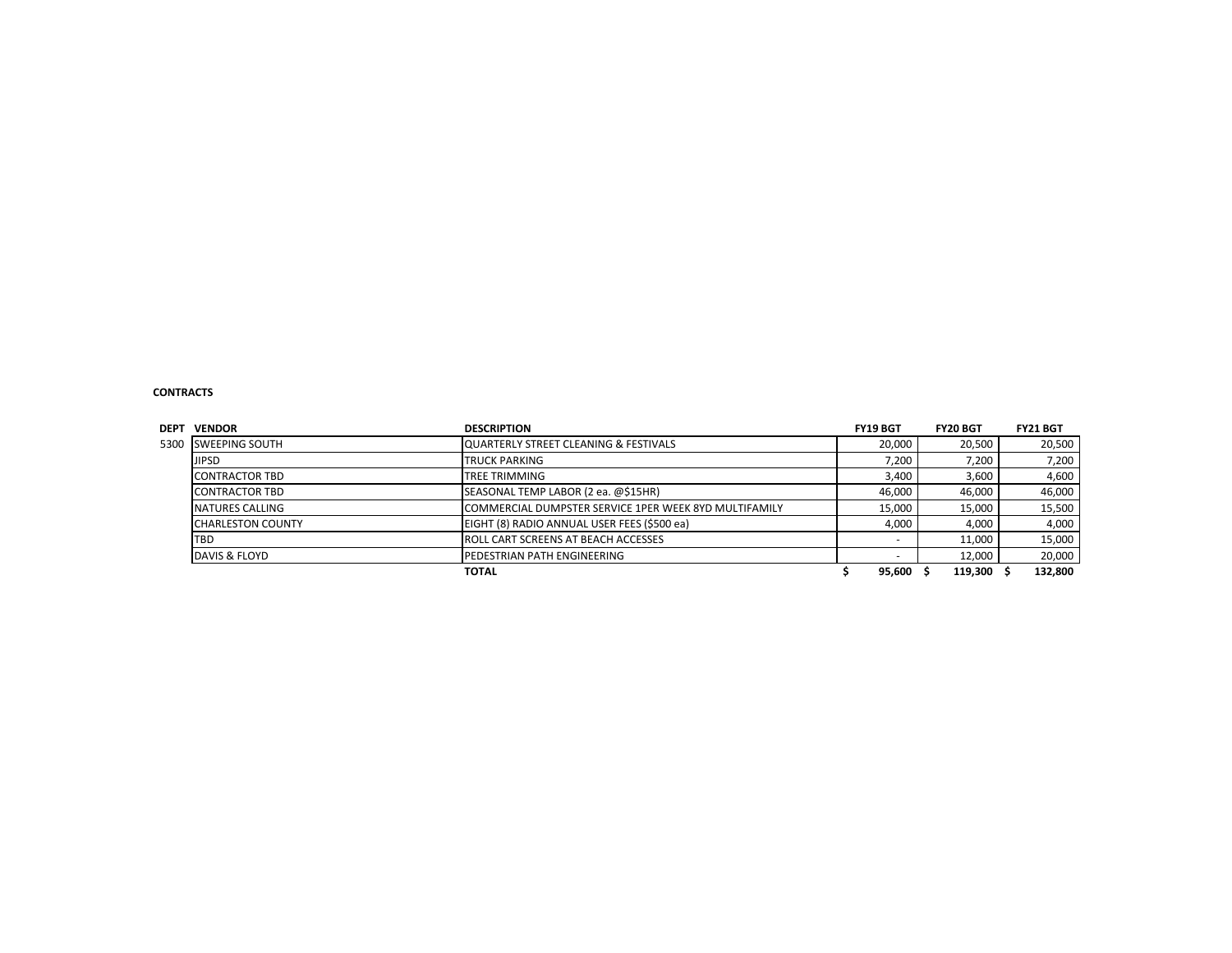|      | <b>5400 MAYOR</b>          | <b>2019 BGT</b>          | <b>2019 ACT</b>          | 2020 BGT                 | <b>2020 FCST ACT</b>     |                          | Q1 2021 BGT Q2-4 2021 BGT | <b>2021 YR BGT</b>       |
|------|----------------------------|--------------------------|--------------------------|--------------------------|--------------------------|--------------------------|---------------------------|--------------------------|
| 1100 | <b>MAYOR SALARY</b>        | \$15,000                 | \$15,000                 | \$15,000                 | \$<br>15,000             | \$<br>3,750              | \$<br>11,250              | \$<br>15,000             |
| 2100 | <b>HEALTH INSURANCE</b>    | 6,139                    | 6,471                    | 6,291                    | 6,299                    | 1,560                    | 4,739                     | 6,299                    |
| 2101 | <b>FICA</b>                | 1,148                    | 1,091                    | 1,148                    | 1,096                    | 277                      | 871                       | 1,148                    |
| 2102 | <b>RETIREMENT</b>          | 2,184                    | 2,184                    | 2,334                    | 2,334                    | 584                      | 1,750                     | 2,334                    |
| 3300 | <b>OPERATING SUPPLIES</b>  | 2,000                    | 730                      | 3,500                    | 457                      | 275                      | 6,725                     | 7,000                    |
| 3400 | DUES, TRNG, & PROF DEV     | 6,875                    | 5,924                    | 6,875                    | 4,331                    | $\overline{\phantom{a}}$ | 8,375                     | 8,375                    |
| 3650 | <b>MAYOR DISCRETIONARY</b> | 6,613                    | 4,533                    | 6,469                    | 2,822                    | $\overline{\phantom{0}}$ | 7,500                     | 7,500                    |
| 3800 | <b>IUTILITIES</b>          | 1,700                    | 1,062                    | 1,500                    | 1,333                    | 311                      | 1,189                     | 1,500                    |
| 4000 | <b>CAPITAL</b>             | $\overline{\phantom{a}}$ | $\overline{\phantom{a}}$ | $\overline{\phantom{a}}$ | $\overline{\phantom{a}}$ | $\overline{\phantom{a}}$ | $\overline{\phantom{a}}$  | $\overline{\phantom{a}}$ |
| 5100 | <b>CONTRACTS</b>           | $\overline{\phantom{a}}$ | -                        | $\overline{\phantom{0}}$ | $\overline{\phantom{a}}$ | $\overline{\phantom{a}}$ | $\overline{\phantom{a}}$  | $\overline{\phantom{a}}$ |
| 5300 | <b>LEGISLATIVE</b>         | 3,500                    | 572                      | 3,500                    | 3,445                    | $\overline{\phantom{a}}$ | 4,000                     | 4,000                    |
| 7850 | <b>DECLARED EMERGENCY</b>  | $\overline{\phantom{a}}$ | $\overline{\phantom{a}}$ |                          |                          |                          | $\overline{\phantom{a}}$  |                          |
|      | <b>TOTAL MAYOR</b>         | \$45,159                 | \$37,567                 | \$46,616                 | 37,117<br>S              | 6,757<br>Ś               | S<br>46,398               | 53,155<br>S              |
|      |                            |                          |                          |                          |                          |                          |                           |                          |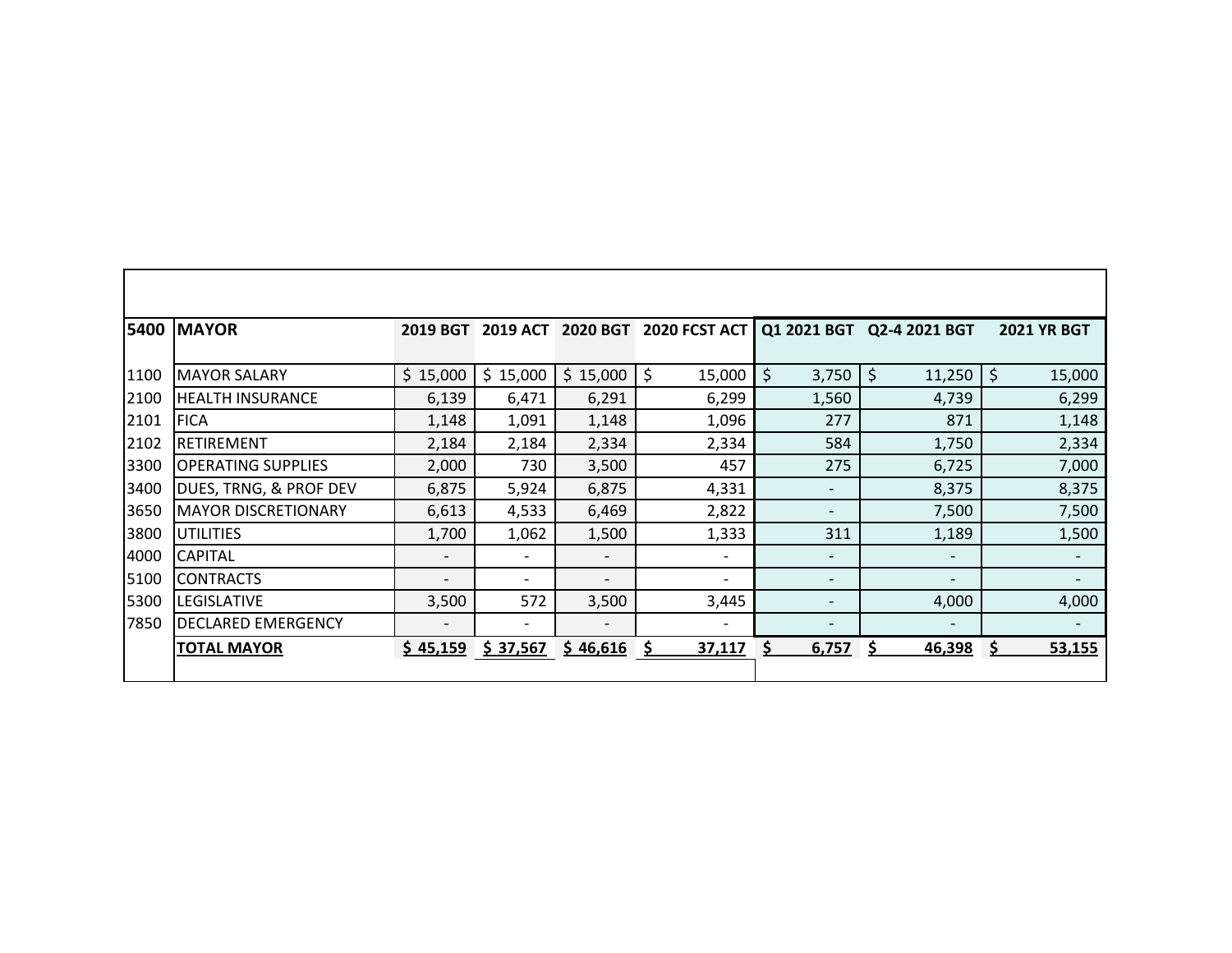| DEPT. | <b>DESCRIPTION</b>                |  | <b>FY19 BGT</b> | <b>FY20 BGT FY21 BGT</b> |                          |
|-------|-----------------------------------|--|-----------------|--------------------------|--------------------------|
| 5400  | <b>IEMERGENCY SERVICES RADIO</b>  |  | $\sim$          | 3,500                    | $\overline{\phantom{0}}$ |
|       | <b>IOFFICE SUPPLIES</b>           |  |                 | 1.000                    | 2,000                    |
|       | <b>OFFICE FURNITURE/EQUIPMENT</b> |  | -               | $\overline{\phantom{a}}$ | 5,000                    |
|       |                                   |  | 2.000           | 4,500                    | 7.000                    |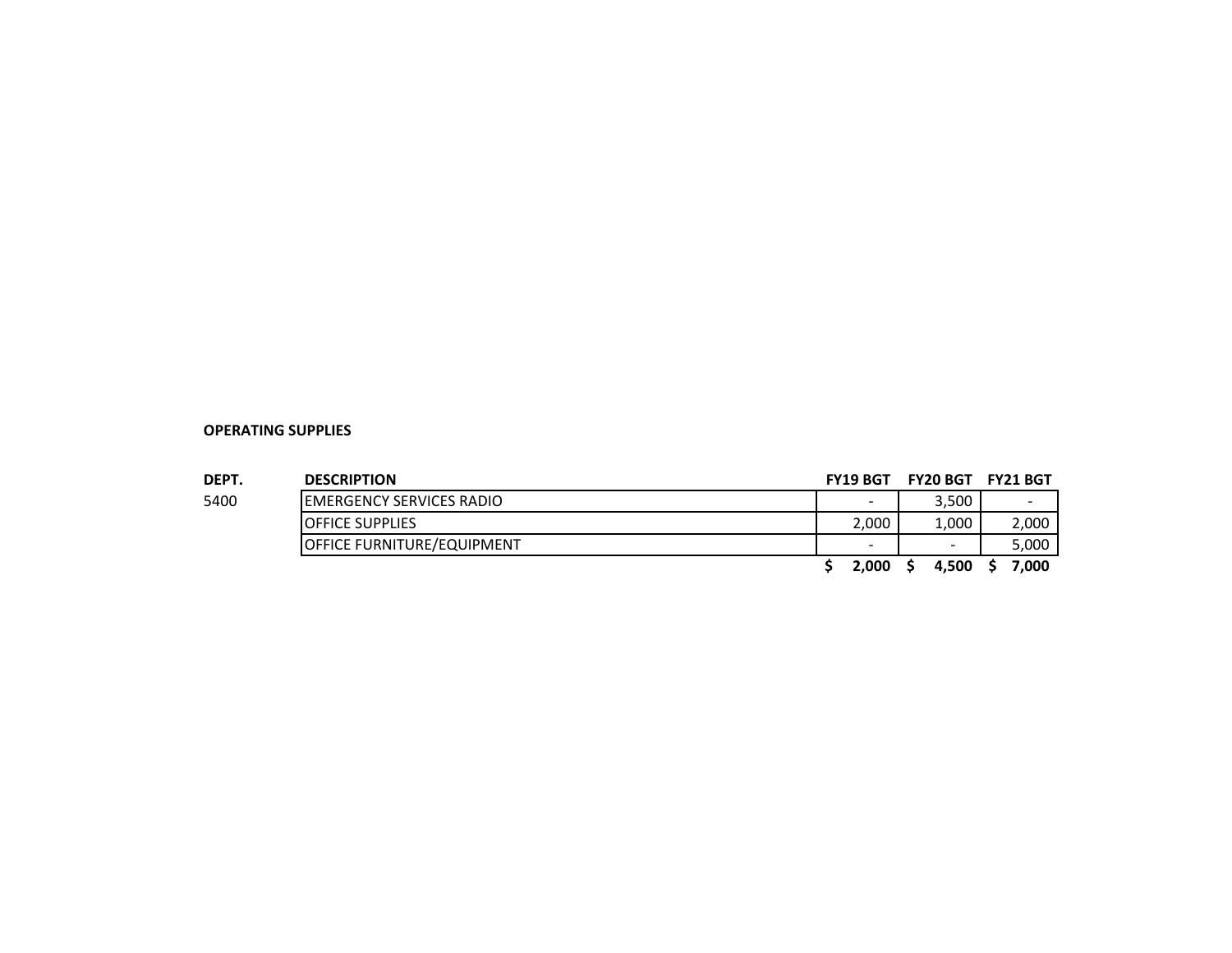| DEPT. | <b>EMPLOYEE</b>    | <b>DESCRIPTION</b>                    | <b>FY19 BGT</b> | <b>FY20 BGT</b> | <b>FY21 BGT</b> |
|-------|--------------------|---------------------------------------|-----------------|-----------------|-----------------|
| 5400  | <b>TIM GOODWIN</b> | MASC ANNUAL MEETING                   | 500             | 500             | 1,500           |
|       |                    | <b>MASC COURSE</b>                    | 75              | 75              | 75              |
|       |                    | ASSOC OF SC MAYORS (MASC)             | 500             | 500             | 500             |
|       |                    | <b>HURRICANE CONFERENCE</b>           | 1,900           | 1,900           | 1,900           |
|       |                    | <b>MASC LEGISLATIVE ACTION</b>        | 900             | 900             | 900             |
|       |                    | <b>SC BEACH ADVOCATES</b>             | 1,500           | 1.500           | 1,500           |
|       |                    | AMERICAN SHORE AND BEACH PRESERVATION | 1,500           | 1,500           | 2,000           |
|       |                    | TOTAL                                 | 6,875           | 6,875           | 8,375           |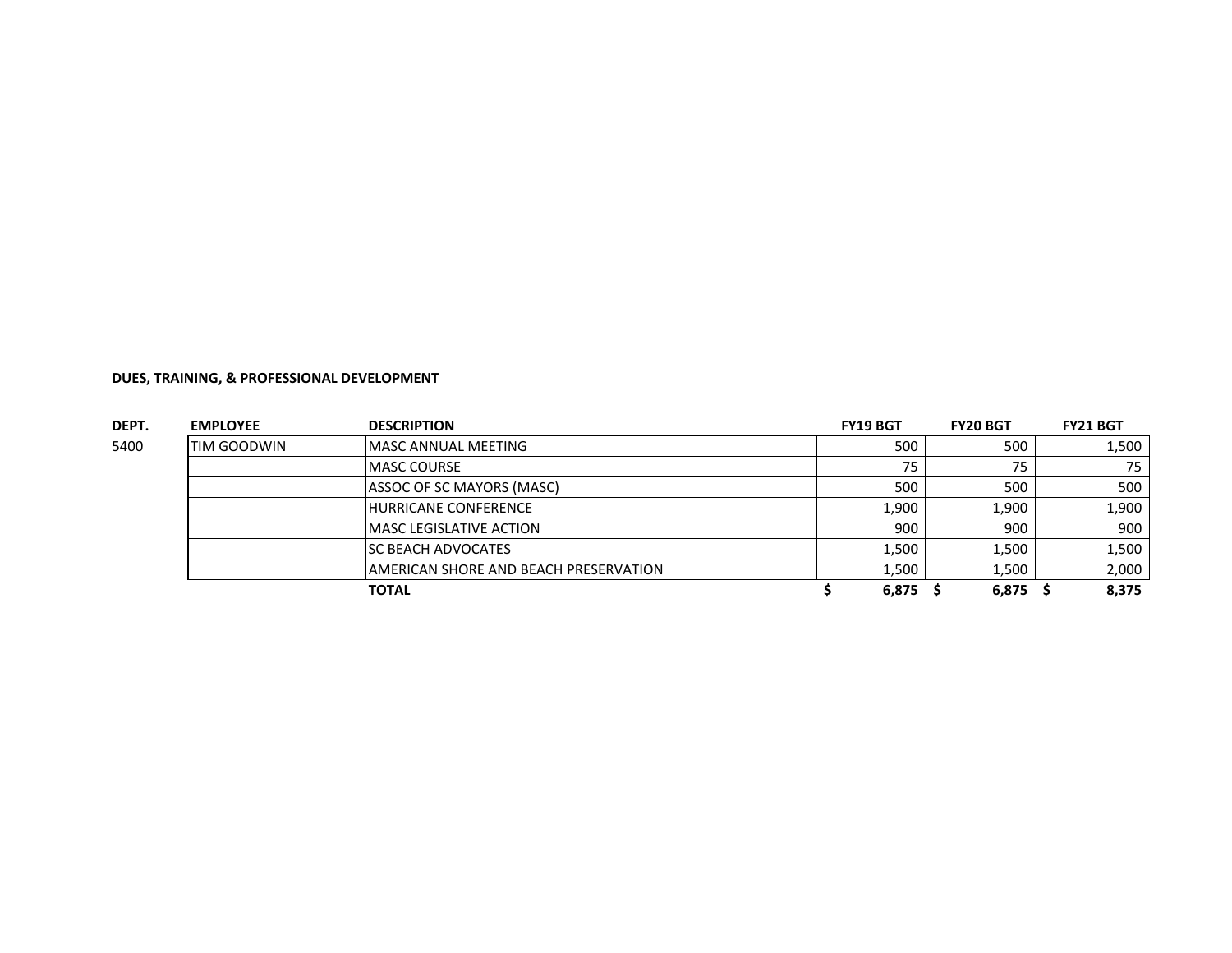|      | <b>5500 COUNCIL</b>                    | 2019 BGT                 | <b>2019 ACT</b> | 2020 BGT                 | 2020 FCST ACT            | Q1 2021 BGT              | Q2-4 2021 BGT            | <b>2021 YR BGT</b> |
|------|----------------------------------------|--------------------------|-----------------|--------------------------|--------------------------|--------------------------|--------------------------|--------------------|
|      |                                        |                          |                 |                          |                          |                          |                          |                    |
| 1100 | <b>COUNCIL SALARIES</b>                | \$<br>28,800             | \$<br>29,108    | Ŝ.<br>28,800             | Ŝ.<br>28,800             | \$<br>7,200              | \$<br>21,600             | 28,800<br>Ś.       |
| 1102 | <b>COUNCIL STAFF SPT SALARIES</b>      | 40,220                   | 41,224          | 41,420                   | 42,662                   | 10,299                   | 38,483                   | 48,782             |
| 1104 | <b>OVERTIME</b>                        | 1,500                    | 346             | 1,500                    | $\overline{a}$           | $\overline{\phantom{a}}$ | 1,500                    | 1,500              |
| 2100 | <b>HEALTH INSURANCE</b>                | 38,245                   | 40,988          | 39,117                   | 39,072                   | 9,477                    | 35,151                   | 44,628             |
| 2101 | <b>FICA</b>                            | 5,395                    | 6,222           | 5,487                    | 5,262                    | 1,265                    | 4,785                    | 6,050              |
| 2102 | RETIREMENT                             | 10,239                   | 8,547           | 11,128                   | 9,598                    | 2,349                    | 10,426                   | 12,775             |
| 3300 | <b>OPERATING SUPPLIES</b>              | 1,900                    | 1,718           | 1,500                    | 824                      | 246                      | 34,754                   | 35,000             |
| 3400 | DUES, TRNG, & PROF DEV                 | 14,085                   | 11,161          | 14,885                   | 7,348                    | 2,323                    | 12,629                   | 14,952             |
| 3650 | <b>COUNCIL DISCRETIONARY</b>           | 2,113                    | 2,000           | 3,230                    | $\blacksquare$           | $\overline{\phantom{a}}$ | 1,000                    | 1,000              |
| 3800 | <b>UTILITIES</b>                       | 10,145                   | 4,941           | 5,490                    | 4,375                    | 1,358                    | 3,902                    | 5,260              |
| 6100 | <b>GENERAL INSURANCE</b>               | 6,760                    | 6,760           | 7,774                    | 7,774                    | 9,611                    | $\blacksquare$           | 9,611              |
| 6800 | <b>WORKERS COMP INSURANCE</b>          | 186                      | $\sim$          | $\blacksquare$           | $\overline{\phantom{a}}$ | $\overline{\phantom{a}}$ | $\overline{\phantom{a}}$ | $\blacksquare$     |
| 6900 | <b>RESERVE - COUNCIL DISCRETIONARY</b> | $\blacksquare$           | 500             | $\blacksquare$           | 1,000                    | $\sim$                   | 4,230                    | 4,230              |
| 6902 | <b>RESERVE - CITY CELEBRATIONS</b>     | $\overline{\phantom{a}}$ | $\blacksquare$  | $\blacksquare$           | ۰.                       | $\overline{\phantom{a}}$ | $\sim$                   | $\sim$             |
| 7850 | <b>DECLARED EMERGENCY</b>              | $\overline{\phantom{a}}$ |                 | $\overline{\phantom{a}}$ | $\sim$                   | $\blacksquare$           | $\overline{\phantom{a}}$ | $\blacksquare$     |
|      | <b>TOTAL COUNCIL</b>                   | \$159,588                | \$153,516       | 160,331<br>S.            | 146,715                  | 44,128                   | 168,459                  | 212,587            |
|      |                                        |                          |                 |                          |                          |                          |                          |                    |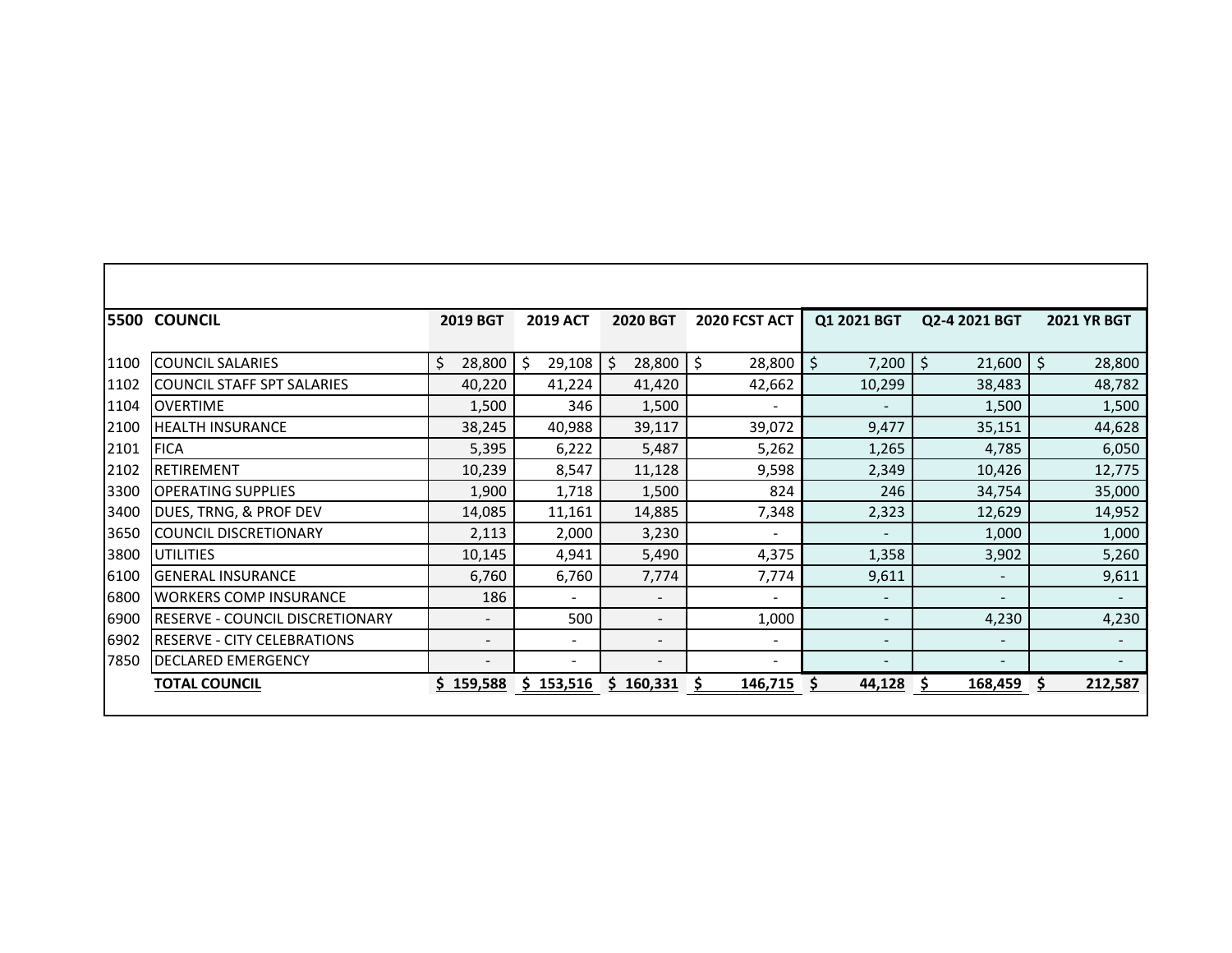| <b>DEPT</b> | <b>DESCRIPTION</b>                              | <b>FY19 BGT</b> | <b>FY20 BGT</b> |       | <b>FY21 BGT</b> |
|-------------|-------------------------------------------------|-----------------|-----------------|-------|-----------------|
| 5500        | <b>OFFICE SUPPLIES &amp; CHAMBERS EQUIPMENT</b> | 1.900           |                 | 1.500 | 35,000          |
|             |                                                 | 1.900           | S.              | 1,500 | \$ 35,000       |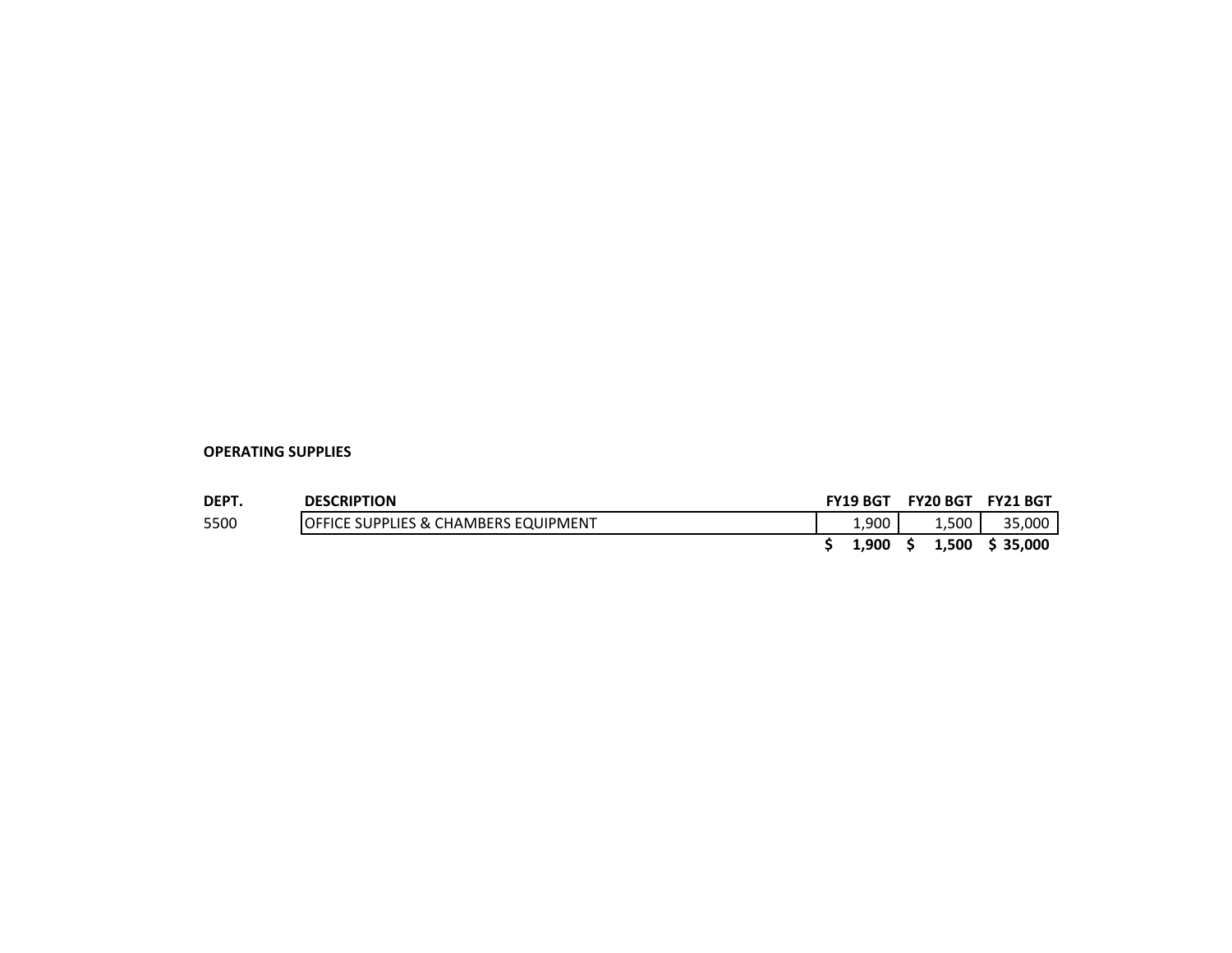| DEPT. | <b>EMPLOYEE</b>            | <b>DESCRIPTION</b>                          | <b>FY19 BGT</b> | <b>FY20 BGT</b> | <b>FY21 BGT</b> |
|-------|----------------------------|---------------------------------------------|-----------------|-----------------|-----------------|
| 5500  | <b>HOUGHTON, KATHERINE</b> | MASC ANNUAL, LEGISLATIVE                    | 1,600           | 1,600           | 1,600           |
|       | <b>GROOMS, BILLY</b>       | MASC ANNUAL, LEGISLATIVE                    | 1,600           | 1,600           | 1,600           |
|       | <b>BARKER, ADAM</b>        | MASC ANNUAL, LEGISLATIVE                    | 1,600           | 1,600           | 1,600           |
|       | RAY, AMY                   | MASC ANNUAL, LEGISLATIVE                    | 1,600           | 1,600           | 1,600           |
|       | RICH, DJ                   | MASC ANNUAL, LEGISLATIVE                    | 1,600           | 1,600           | 1,600           |
|       | FARLEY, WILLIAM            | MASC ANNUAL, LEGISLATIVE                    | 1,600           | 1,600           | 1,600           |
|       | <b>COUNCIL</b>             | <b>MASC DUES</b>                            | 810             | 810             | 810             |
|       | <b>COUNCIL</b>             | CHARLESTON METRO CHAMBER OF COMMERCE DUES   | 950             | 950             | 1,017           |
|       | <b>KATHERINE EICH</b>      | <b>MASC MISC TRAINING</b>                   | 1,000           | 1,000           | 1,000           |
|       | <b>KATHERINE EICH</b>      | <b>GRANT TRAINING</b>                       |                 | 700             | 700             |
|       | <b>KATHERINE EICH</b>      | MFOCTA ANNUAL DUES (MASC)                   | 25              | 25              | 25              |
|       | JOE WILSON                 | MASC MEETING & ILA DUES                     | 700             | 800             | 800             |
|       | <b>COUNCIL</b>             | ANNUAL LONG TERM STRATEGIC PLANNING SESSION | 1,000           | 1,000           | 1,000           |
|       |                            | <b>TOTAL</b>                                | 14,085          | 14,885          | 14,952          |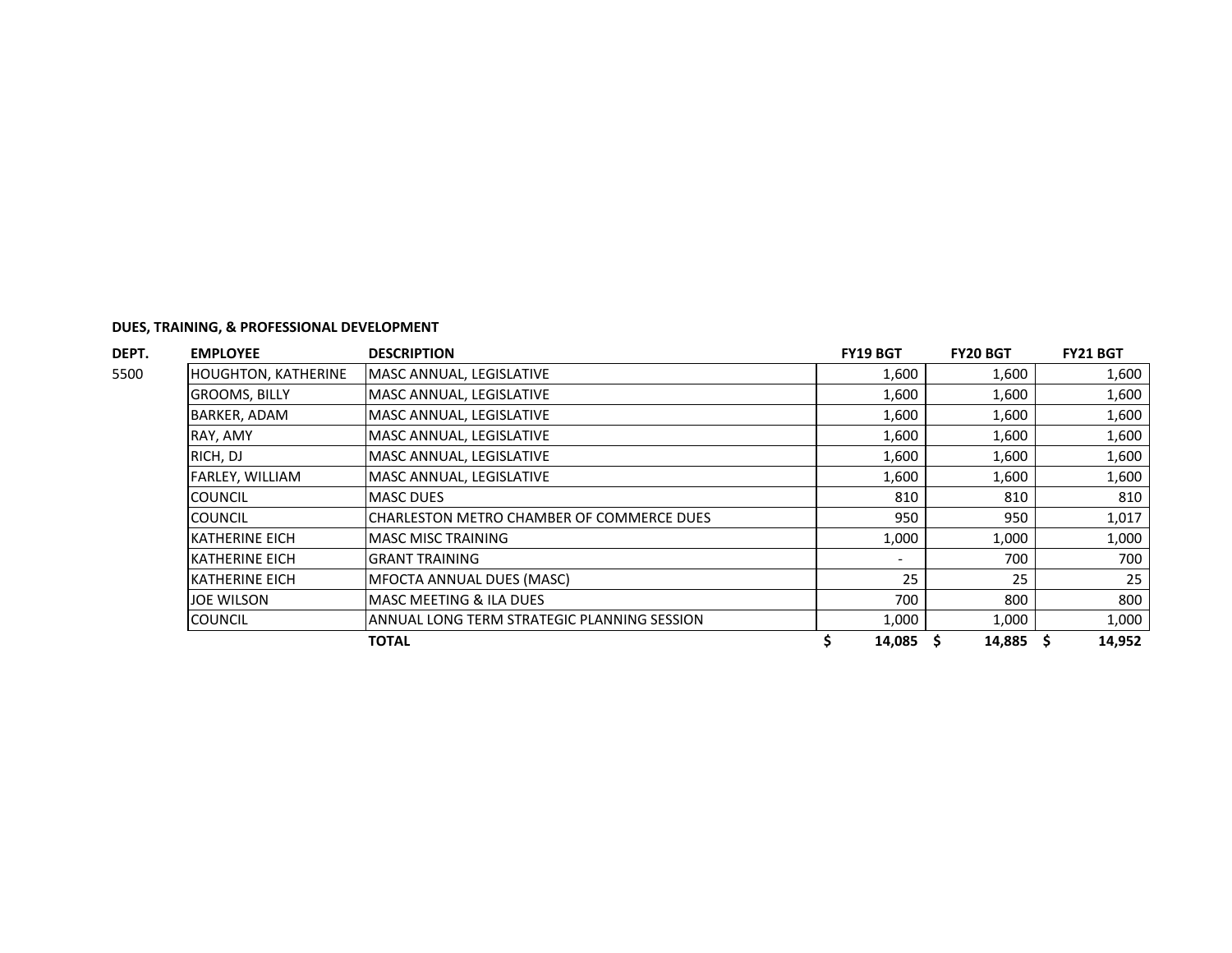| 5600 | <b>JUDICIAL</b>           | <b>2019 BGT</b>          | <b>2019 ACT</b>              | <b>2020 BGT</b>          | 2020 FCST ACT | Q1 2021 BGT              | Q2-4 2021 BGT | <b>2021 YR BGT</b>       |
|------|---------------------------|--------------------------|------------------------------|--------------------------|---------------|--------------------------|---------------|--------------------------|
| 1100 | <b>SALARIES</b>           | \$39,110                 | \$<br>54,330                 | \$.<br>60,610            | \$<br>59,563  | \$<br>14,103             | \$<br>47,011  | \$<br>61,114             |
| 2100 | <b>HEALTH INSURANCE</b>   | $\overline{a}$           | $\overline{\phantom{0}}$     |                          | 169           |                          |               | $\overline{\phantom{0}}$ |
| 2101 | <b>FICA</b>               | 2,992                    | 2,788                        | 4,564                    | 4,548         | 1,079                    | 3,520         | 4,599                    |
| 2102 | <b>IRETIREMENT</b>        | 5,673                    | 7,874                        | 8,665                    | 9,235         | 2,194                    | 7,279         | 9,473                    |
| 3300 | <b>OPERATING SUPPLIES</b> | 800                      | 805                          | 1,000                    | 333           |                          | 5,730         | 5,730                    |
| 3400 | DUES, TRNG, & PROF DEV    | 3,900                    | 2,121                        | 5,400                    | 750           | $\overline{\phantom{0}}$ | 7,230         | 7,230                    |
| 3800 | <b>UTILITIES</b>          | $\overline{\phantom{a}}$ | $\qquad \qquad \blacksquare$ |                          |               | $\overline{\phantom{0}}$ | 970           | 970                      |
| 4000 | <b>CAPITAL</b>            | $\overline{\phantom{a}}$ | $\overline{\phantom{0}}$     | $\overline{\phantom{0}}$ |               | $\qquad \qquad$          |               | $\overline{\phantom{a}}$ |
| 5100 | <b>CONTRACTS</b>          | -                        | $\overline{\phantom{a}}$     |                          | 585           |                          | 31,000        | 31,000                   |
|      | <b>TOTAL JUDICIAL</b>     | \$52,475                 | \$67,918                     | \$80,239                 | 75,183        | 17,376                   | 102,740       | 120,116                  |
|      |                           |                          |                              |                          |               |                          |               |                          |

 $\Gamma$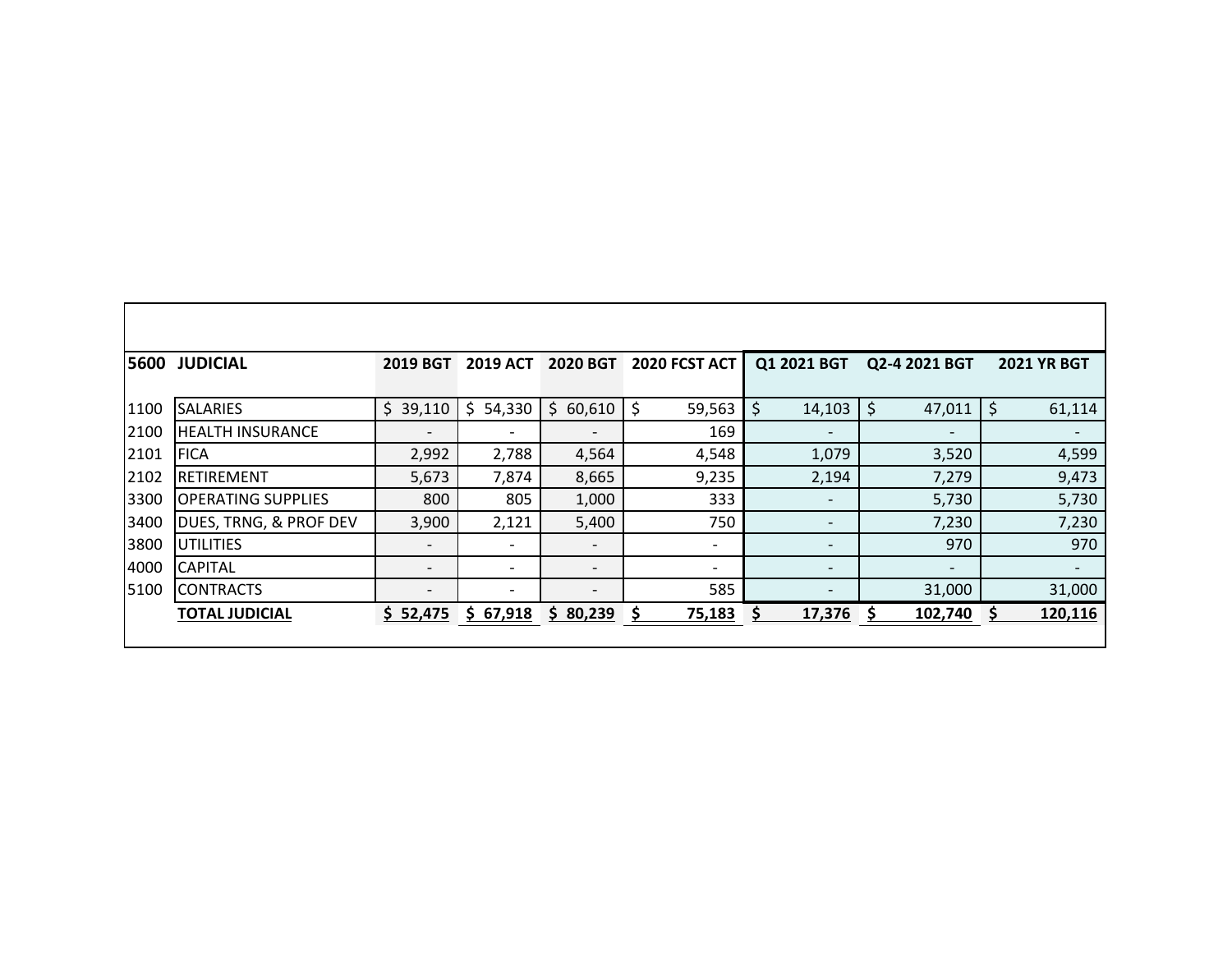| <b>DEPT</b> | <b>DESCRIPTION</b>                | <b>FY19 BGT</b>          | FY20 BGT FY21 BGT     |       |
|-------------|-----------------------------------|--------------------------|-----------------------|-------|
| 5600        | <b>IOFFICE SUPPLIES</b>           | 800                      | $\scriptstyle\pm,000$ | 700   |
|             | <b>OFFICE FURNITURE/EQUIPMENT</b> | $\overline{\phantom{a}}$ | $\sim$                | 5.030 |
|             |                                   | 800                      | 1.000                 | 5.730 |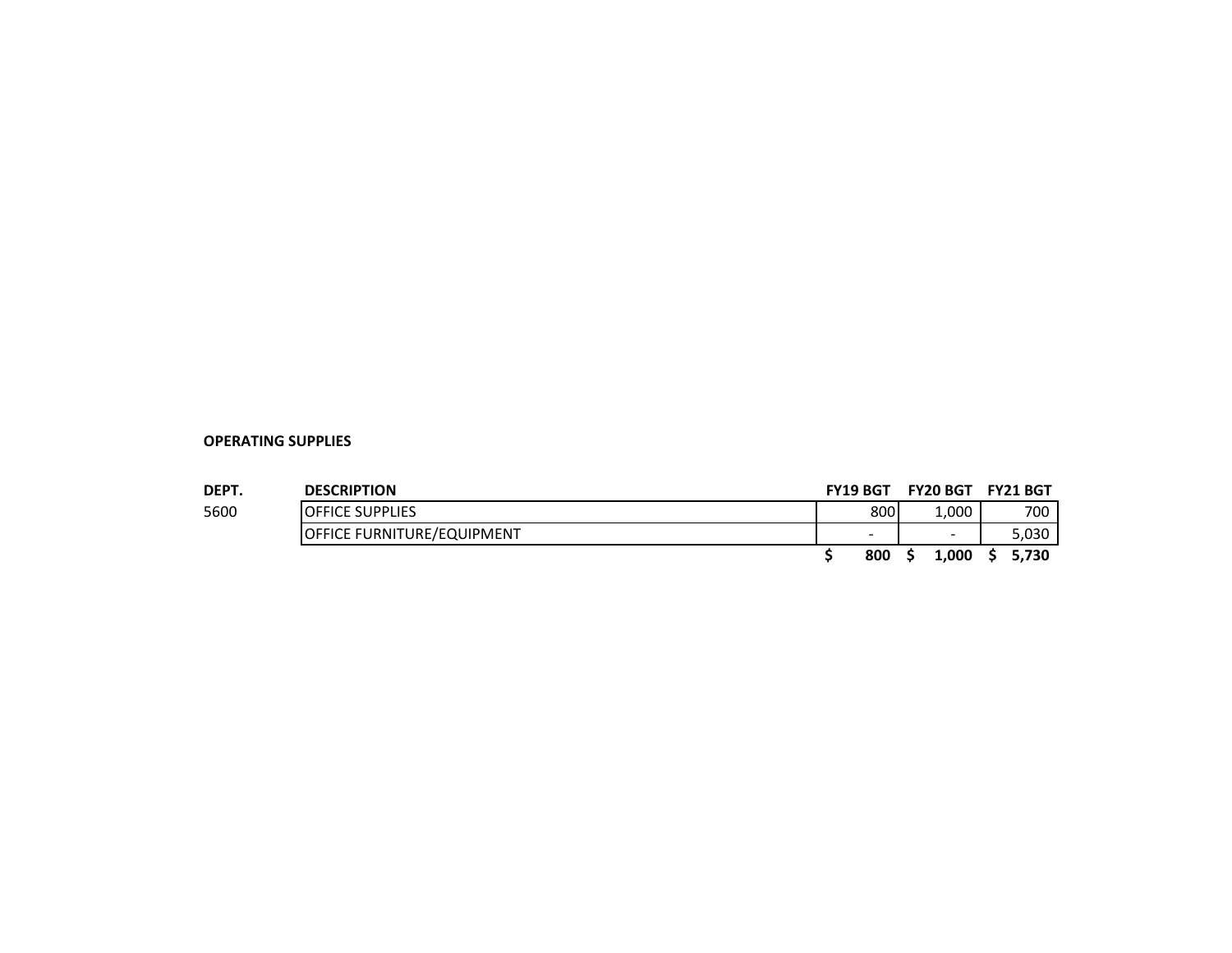| DEPT. | <b>EMPLOYEE</b>      | <b>DESCRIPTION</b>               | <b>FY19 BGT</b>          | <b>FY20 BGT</b> | <b>FY21 BGT</b> |
|-------|----------------------|----------------------------------|--------------------------|-----------------|-----------------|
| 5600  | <b>ANITA PRAYTOR</b> | <b>SCSCJA ANNUAL SEMINAR</b>     | 1,300                    | 1,300           | 1,300           |
|       |                      | MCAA ANNUAL MEETING (MASC)       | 850                      | 850             | 850             |
|       |                      | MCAA ANNUAL DUES (MASC)          | 65                       | 65              | 65              |
|       |                      | <b>MISC COURT TRAINING</b>       | $\overline{\phantom{a}}$ |                 | 1,000           |
|       | <b>KATE SCHMUTZ</b>  | SCSCJA ANNUAL CONVENTION         | 820                      | 820             | 820             |
|       |                      | <b>SCSCJA ANNUAL DUES</b>        | 50                       | 50              | 50              |
|       |                      | <b>SCSCJA NEW JUDGE TRAINING</b> |                          | 1,500           |                 |
|       |                      | <b>JUDGE ANNUAL TRAINING</b>     |                          |                 | 600             |
|       |                      | MCAA ANNUAL DUES (MASC)          |                          |                 | 65              |
|       | <b>CHRIS SKIPPER</b> | <b>SCSCJA ANNUAL CONVENTION</b>  | 765                      | 765             | 765             |
|       |                      | <b>SCSCJA ANNUAL DUES</b>        | 50                       | 50              | 50              |
|       |                      | JUDGE ANNUAL TRAINING            |                          |                 | 600             |
|       |                      | MCAA ANNUAL DUES (MASC)          |                          |                 | 65              |
|       | YOUNG LAW FIRM       | SOLICITORS CONFERENCE            |                          |                 | 1,000           |
|       |                      | TOTAL                            | 3,900                    | 5,400<br>s      | 7,230           |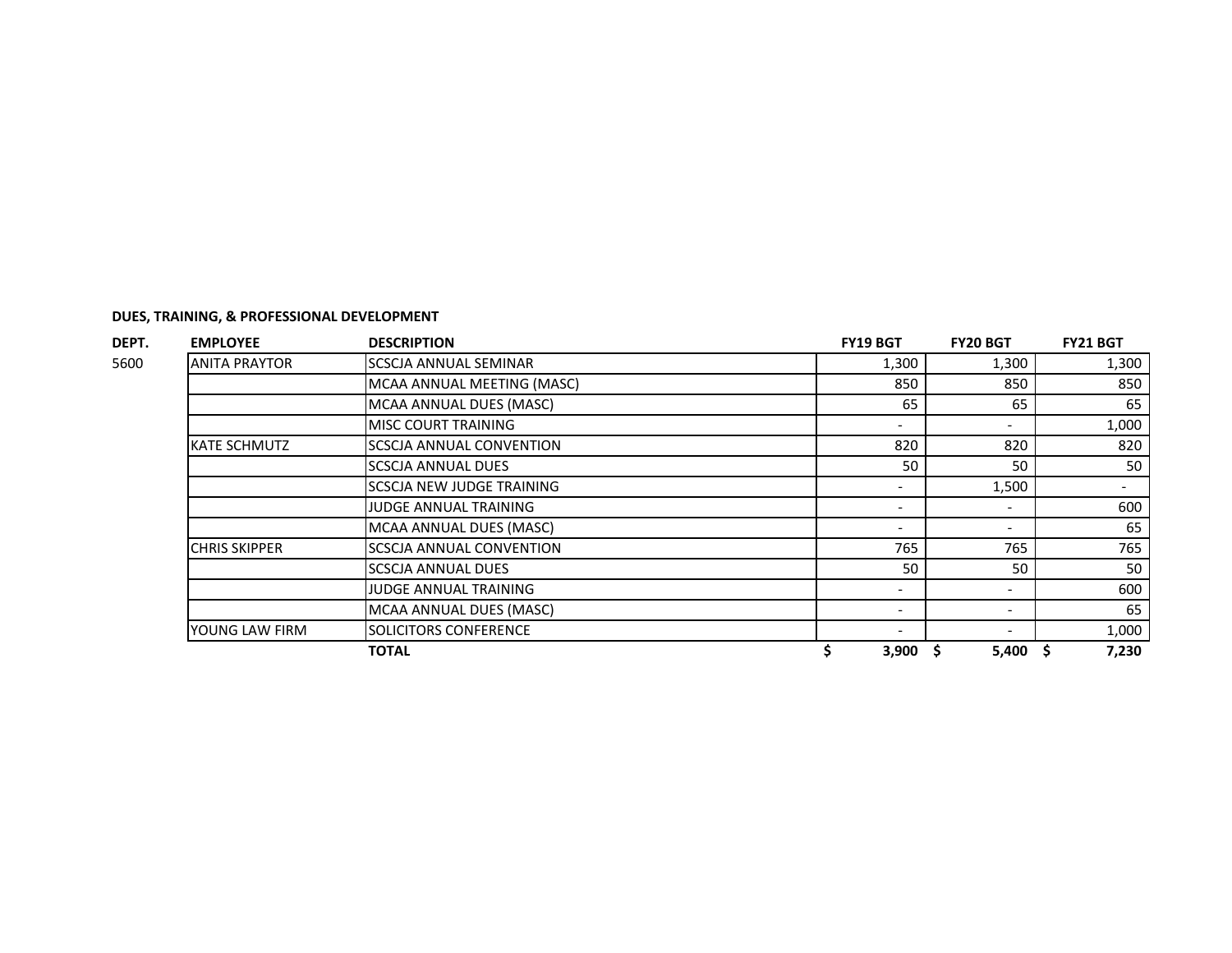#### **CONTRACTS**

| <b>DEPT</b> | <b>VENDOR</b>             | <b>DESCRIPTION</b>     | <b>FY19 BGT</b> | <b>FY20 BGT</b> | <b>FY21 BGT</b> |
|-------------|---------------------------|------------------------|-----------------|-----------------|-----------------|
| 5600        | <b>MAGNOLIA REPORTING</b> | <b>COURT REPORTING</b> |                 |                 | 1,000           |
|             | <b>RYAN SCHWARTZ</b>      | <b>PUBLIC DEFENDER</b> |                 | 5,000           | 5,000           |
|             | <b>ADAM YOUNG</b>         | <b>PROSECUTOR</b>      |                 | 25.000          | 25,000          |
|             |                           | <b>TOTAL</b>           |                 | 30,000          | 31,000          |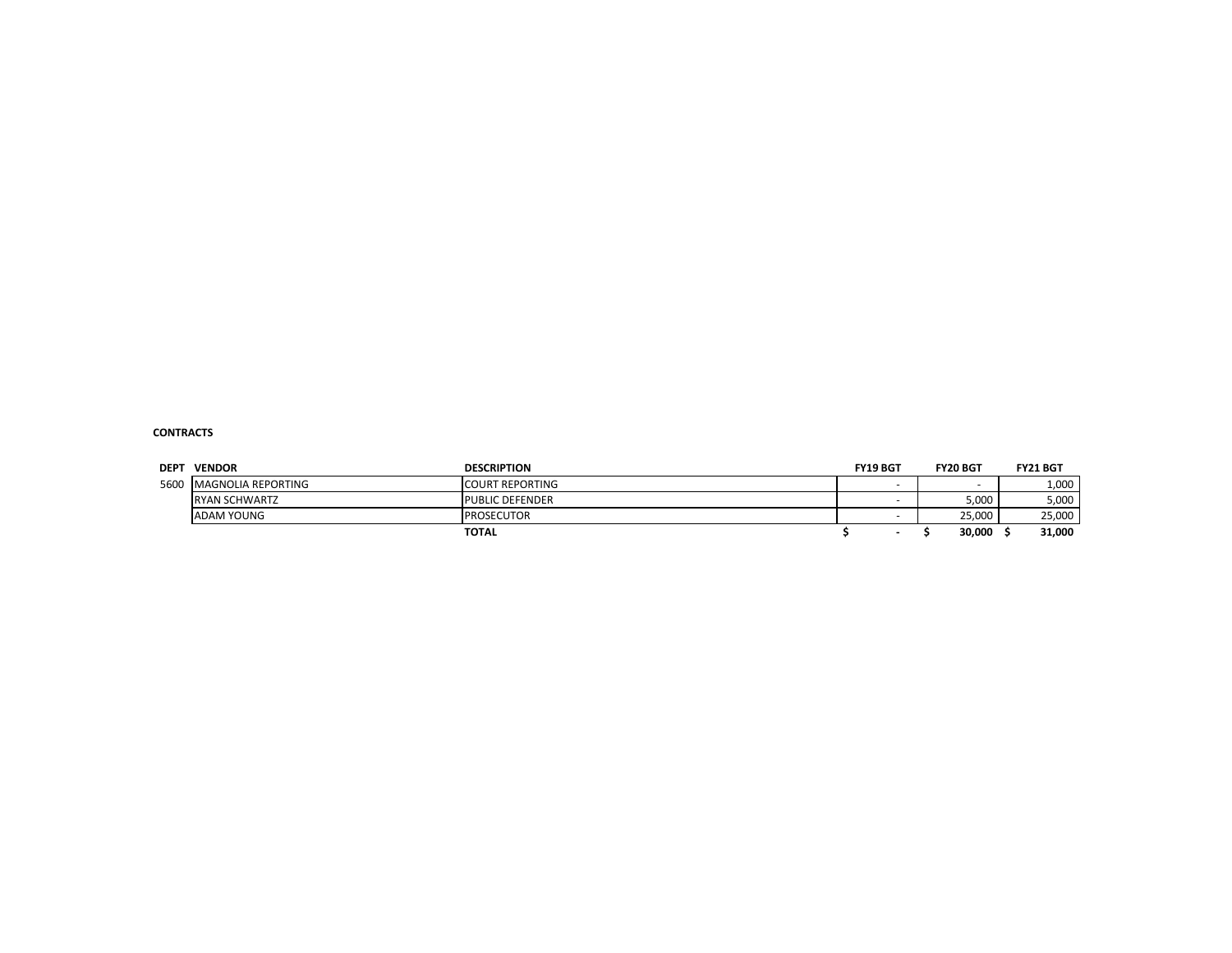|      | <b>5700 ELECTIONS</b>     |  |                |    |                 | 2019 BGT 2019 ACT 2020 BGT 2020 FCST ACT   Q1 2021 BGT Q2-4 2021 BGT |   |                          |    |  | <b>2021 YR BGT</b> |
|------|---------------------------|--|----------------|----|-----------------|----------------------------------------------------------------------|---|--------------------------|----|--|--------------------|
|      |                           |  |                |    |                 |                                                                      |   |                          |    |  |                    |
| 1100 | <b>SALARIES</b>           |  |                | S  | 2,000           | \$                                                                   | Ş | 2,500                    |    |  | 2,500              |
| 2101 | <b>FICA</b>               |  |                |    |                 |                                                                      |   | 574                      |    |  | 574                |
| 3000 | <b>ADVERTISING</b>        |  |                |    | 500             | 1,936                                                                |   |                          |    |  |                    |
| 3300 | <b>OPERATING SUPPLIES</b> |  |                |    | $\qquad \qquad$ | $\overline{\phantom{a}}$                                             |   | $\overline{\phantom{0}}$ |    |  |                    |
| 3400 | DUES, TRNG, & PROF DEV    |  |                |    |                 | 35                                                                   |   |                          |    |  |                    |
|      | <b>TOTAL ELECTIONS</b>    |  | $\blacksquare$ | S. | 2,500           | 1,971                                                                | S | 3,074                    | -S |  | 3,074              |
|      |                           |  |                |    |                 |                                                                      |   |                          |    |  |                    |

 $\Box$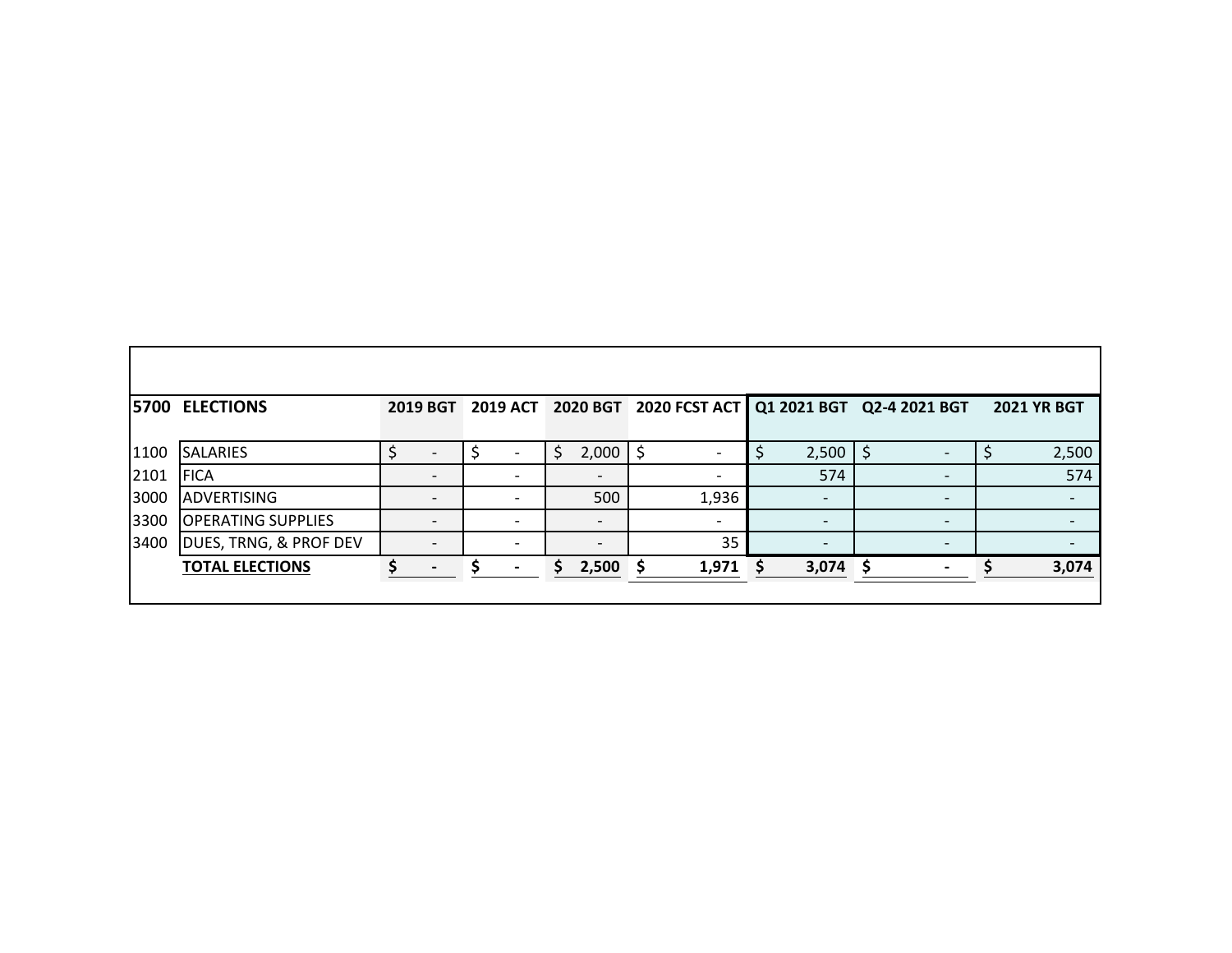|      | <b>5800 ADMINISTRATION</b>         | <b>2019 BGT</b>          | <b>2019 ACT</b> | 2020 BGT                 | <b>2020 FCST ACT  </b>   |                          | Q1 2021 BGT Q2-4 2021 BGT | <b>2021 YR BGT</b> |
|------|------------------------------------|--------------------------|-----------------|--------------------------|--------------------------|--------------------------|---------------------------|--------------------|
|      |                                    |                          |                 |                          |                          |                          |                           |                    |
| 1100 | <b>SALARIES</b>                    | \$405,751                | \$416,029       | \$428,780                | \$<br>433,687            | \$<br>102,555            | \$<br>377,173             | \$<br>479,728      |
| 1104 | <b>OVERTIME</b>                    | 1,400                    | 849             | 1,342                    | 3,769                    | 605                      | 369                       | 974                |
| 2100 | <b>HEALTH INSURANCE</b>            | 69,395                   | 53,860          | 63,765                   | 51,940                   | 10,692                   | 62,687                    | 73,379             |
| 2101 | <b>FICA</b>                        | 31,147                   | 31,222          | 32,904                   | 32,861                   | 7,748                    | 29,057                    | 36,805             |
| 2102 | <b>RETIREMENT</b>                  | 59,012                   | 56,059          | 62,364                   | 66,006                   | 15,951                   | 58,595                    | 74,546             |
| 3300 | <b>OPERATING SUPPLIES</b>          | 16,600                   | 16,868          | 20,650                   | 14,148                   | 2,874                    | 25,576                    | 28,450             |
| 3400 | DUES, TRNG, & PROF DEV             | 18,770                   | 18,211          | 21,975                   | 8,947                    | 2,333                    | 20,491                    | 22,824             |
| 3800 | UTILITIES                          | 5,610                    | 4,634           | 6,760                    | 5,398                    | 1,481                    | 5,349                     | 6,830              |
| 3900 | <b>COMMUNITY COORDINATION</b>      |                          |                 | $\overline{\phantom{0}}$ | $\overline{\phantom{a}}$ |                          | 21,600                    | 21,600             |
| 4000 | <b>CAPITAL</b>                     | $\overline{\phantom{0}}$ | $\sim$          | $\overline{\phantom{a}}$ | $\overline{\phantom{0}}$ | $\overline{\phantom{a}}$ | $\overline{\phantom{a}}$  |                    |
| 5100 | <b>CONTRACTS</b>                   | 2,400                    | 561             | 11,900                   | 1,266                    | $\overline{\phantom{a}}$ | 56,200                    | 56,200             |
| 6100 | <b>GENERAL INSURANCE</b>           | 6,937                    | 6,937           | 7,977                    | 7,977                    | 1,777                    | $\overline{\phantom{a}}$  | 1,777              |
| 6800 | <b>WORKERS COMP INSURANCE</b>      | 2,080                    | 3,268           | 2,221                    | 3,231                    | 604                      | 2,070                     | 2,674              |
| 6900 | <b>IRESERVE-FINANCIAL SOFTWARE</b> | $\overline{\phantom{0}}$ | 95,842          | $\overline{\phantom{a}}$ | $\overline{\phantom{0}}$ | $\overline{\phantom{a}}$ | $\overline{\phantom{a}}$  |                    |
| 7850 | <b>DECLARED EMERGENCY</b>          | $\overline{\phantom{0}}$ | 1,001           | $\overline{\phantom{a}}$ | 31,984                   | $\overline{\phantom{a}}$ | $\overline{\phantom{a}}$  |                    |
|      | <b>TOTAL ADMINISTRATION</b>        | \$619,102                | \$705,343       | \$660,638                | 661,214                  | S<br>146,620             | S<br>659,167              | S.<br>805,786      |
|      |                                    |                          |                 |                          |                          |                          |                           |                    |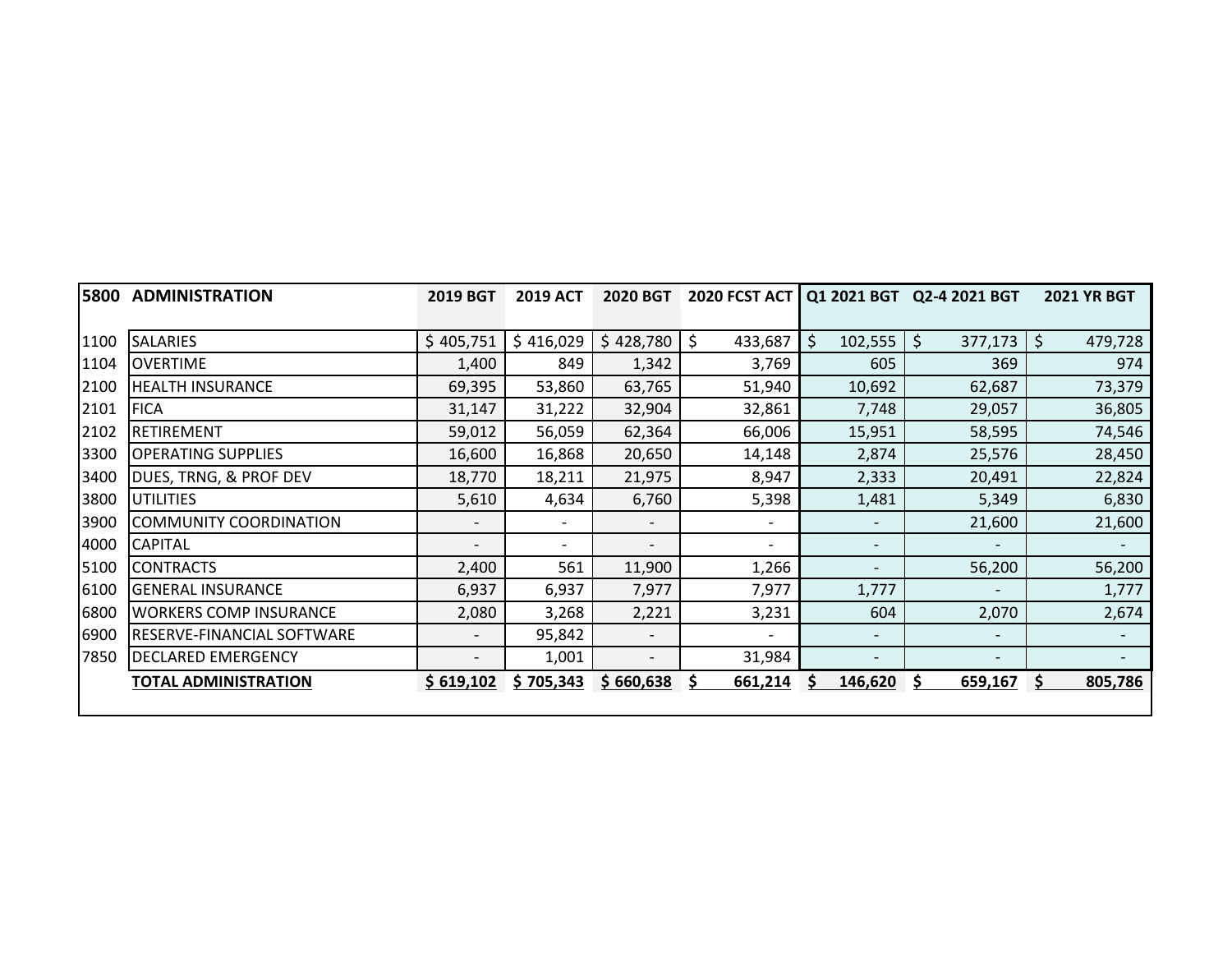| DEPT. | <b>DESCRIPTION</b>                | <b>FY19 BGT</b> | <b>FY20 BGT</b> | <b>FY21 BGT</b>          |
|-------|-----------------------------------|-----------------|-----------------|--------------------------|
| 5800  | OFFICE FURNITURE/EQUIPMENT        | 1,000           | 2,950           | 20,000                   |
|       | <b>GENERAL OFFICE SUPPLIES</b>    | 4,300           | 4,000           | 4,000                    |
|       | <b>PROFESSIONAL SHREDDING</b>     | 700             | 700             | 700                      |
|       | <b>PRINTER CARTRIDGES</b>         | 1,000           |                 | $\overline{\phantom{0}}$ |
|       | VOLUNTEER SUPPLIES                | 1,000           | 1,000           | $\overline{\phantom{0}}$ |
|       | MUTT-MIT BAGS                     | 4,600           | 5,000           | $\overline{\phantom{0}}$ |
|       | <b>EDUCATION STATIONS</b>         |                 | 3,500           |                          |
|       | BUSINESS LICENSE VEHICLE STICKERS | 3,500           | 3,500           | 3,750                    |
|       |                                   | 12,600          | 20,650<br>S     | \$28,450                 |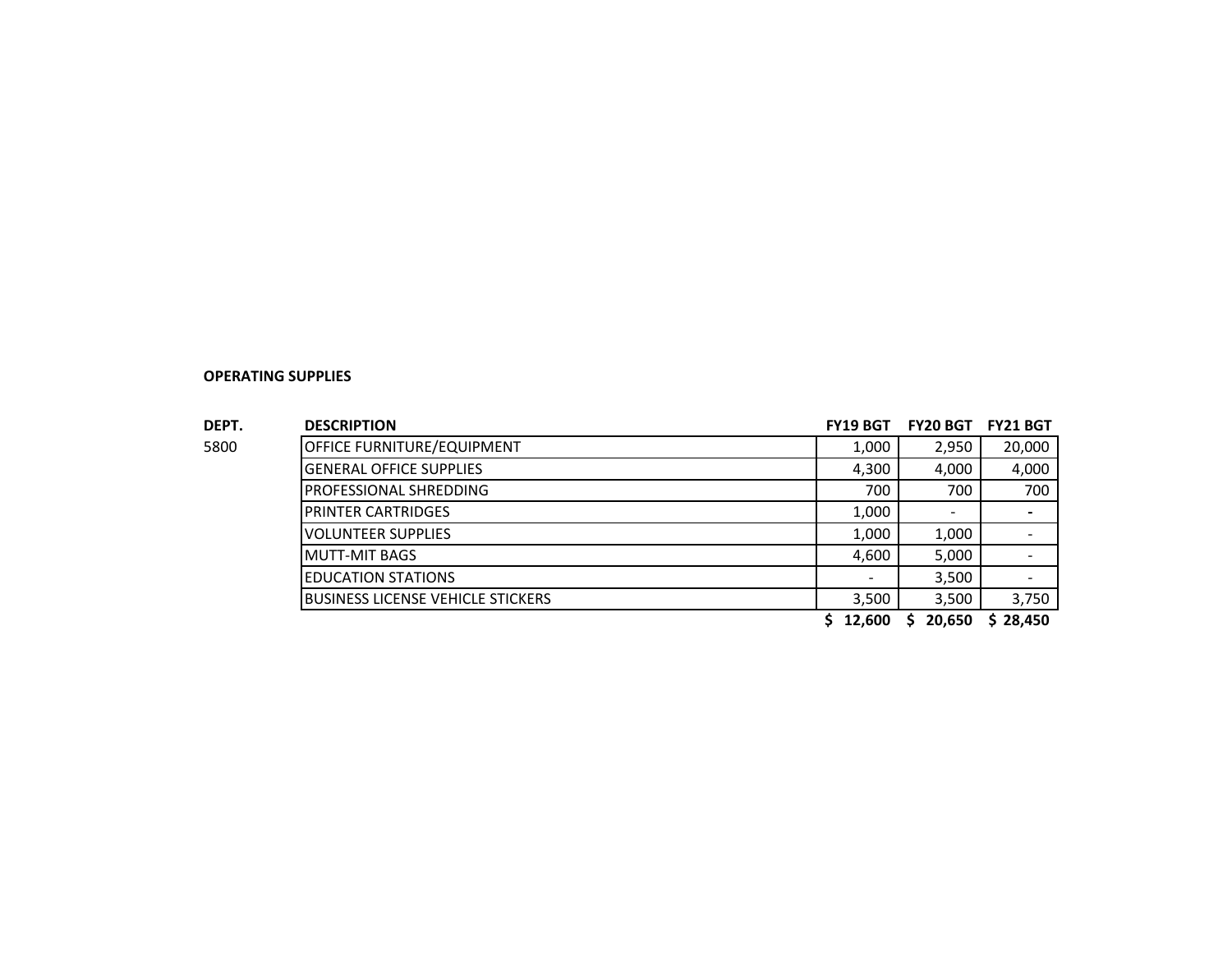| <b>EMPLOYEE</b>        | <b>DESCRIPTION</b>                                  | <b>FY19 BGT</b> | <b>FY20 BGT</b> | <b>FY21 BGT</b> |
|------------------------|-----------------------------------------------------|-----------------|-----------------|-----------------|
| <b>KATHRYN BATTEY</b>  | MUNI HUMAN RESOURCES ASSOC (MASC HR) ANNUAL MEETING | 225             | 225             | 250             |
|                        | <b>TYLER NATIONAL CONFERENCE</b>                    |                 | 3,000           |                 |
|                        | SCMIT RISK MGMT SERVICES ANNUAL MEETING             | 200             | 200             | 200             |
|                        | RISK MANAGEMENT TRAINING CLASS                      | 200             | 200             | 200             |
|                        | SC STATE SHRM ANNUAL CONFERENCE                     | 1,300           | 1,300           | 2,000           |
|                        | BENEFITS AT WORK SPONSORED BY SC PEBA               | 300             | 300             | 200             |
|                        | NATIONAL SHRM CONFERENCE                            |                 |                 | 3,000           |
|                        | <b>SHRM MEMBERSHIP</b>                              | 215             | 215             | 219             |
| LEE GESSNER            | CPE TRAINING & GFOA CONFERENCE (40 hours)           | 3,000           | 3,000           | 3,000           |
|                        | <b>GFOA ANNUAL DUES</b>                             | 160             | 160             | 170             |
|                        | AICPA ANNUAL DUES                                   | 265             | 275             | 285             |
|                        | <b>CPA LICENSE RENEWAL</b>                          | 80              | 80              | 80              |
| <b>ROBIN BROOKS</b>    | <b>MASC REGISTRATION</b>                            | 20              | 20              | 20              |
|                        | MASC/MFOCTA CONFERENCE                              |                 |                 |                 |
|                        | <b>MASC ONLINE COURSES</b>                          |                 |                 |                 |
|                        | TYLER TRAINING/NATIONAL CONFERENCE                  | 1,605           | 3,000           | 3,000           |
| <b>SPENCER WETMORE</b> | SC BEACH ADVOCATES CONFERENCE                       | 500             | 500             | 500             |
|                        | MASC MUNICIPAL ATTORNEYS MEET, ETC                  | 500             | 500             | 500             |
|                        | SC BAR/CONTINUING ED                                | 1,000           | 1,000           | 500             |
|                        | CITY MANAGER/ADMINISTRATOR ASSOC CONFERENCE         | 1,200           | 1,200           | 500             |
|                        | AMERICAN SHORE AND BEACH PRESERVATION CONFERENCE    | 1,500           | 1,000           | 1,000           |
|                        | STAFF PROFESSIONAL MEETINGS & TRAINING              | 500             | 500             | 500             |
| <b>COLLEEN JOLLEY</b>  | <b>COMMUNITY COORDINATOR TRAINING</b>               | 1,000           | 1,000           | 1,500           |
|                        | MASC/MFOCTA CONFERENCE                              | 1,000           |                 |                 |
| <b>AARON POPE</b>      | APA ANNUAL CONFERENCE                               | 3,000           | 3,000           | 3,250           |
|                        | <b>AICP ANNUAL DUES</b>                             | 350             | 350             | 500             |
|                        | MATERIALS & FOOD FOR BOARDS & COMM TRNG             | 150             | 150             | 150             |
|                        | SCCMA ANNUAL MEETING (DEPUTY ADMIN TRNG)            | 500             | 800             | 800             |
|                        | SOUTHEAST SUSTAINABILITY DIRECTORS NETWORK          |                 |                 | 500             |
|                        | <b>TOTAL</b>                                        | \$<br>18,770 \$ | $21,975$ \$     | 22,824          |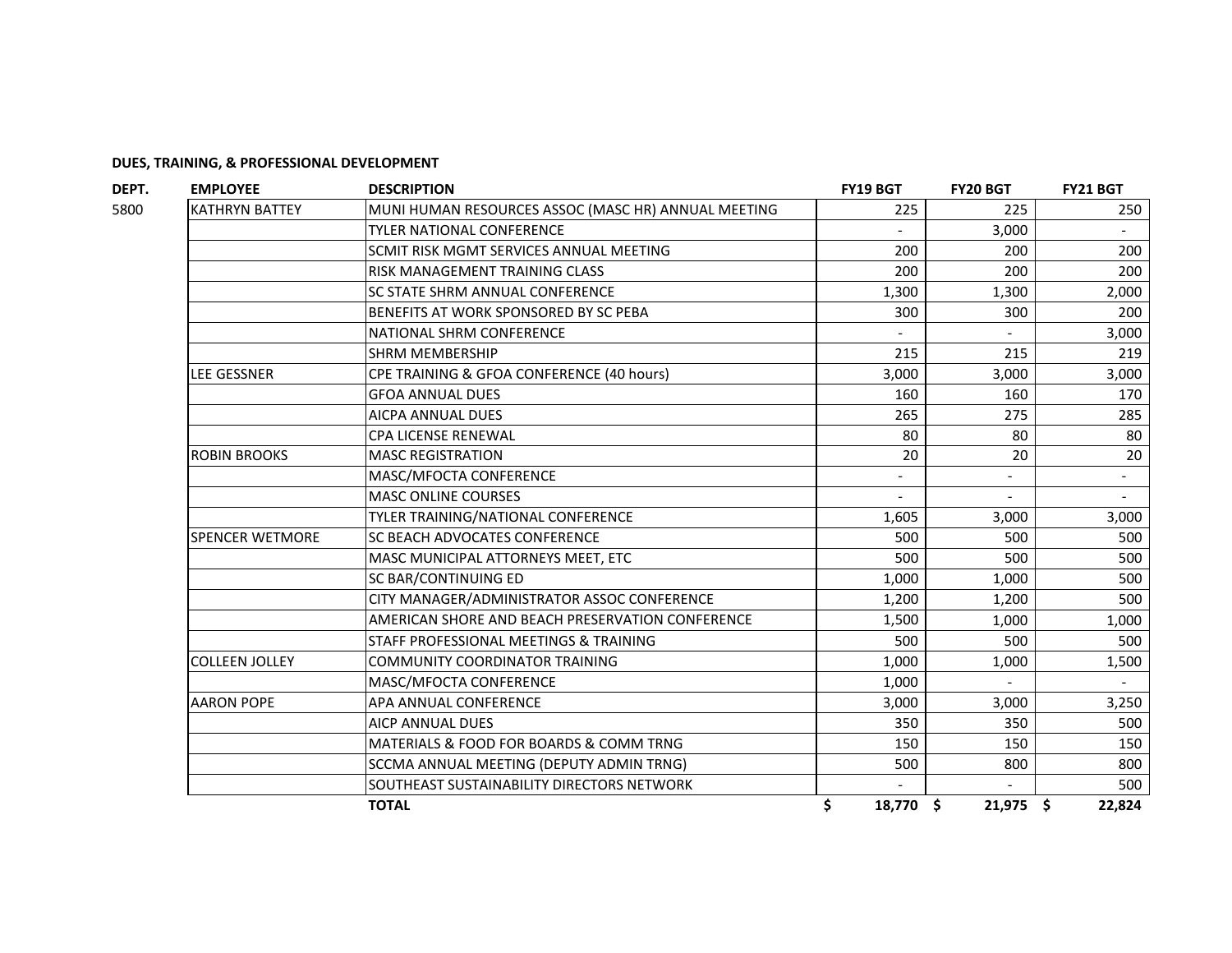#### **COMMUNITY COORDINATION**

| 3,000<br>100<br>500 |
|---------------------|
|                     |
|                     |
|                     |
|                     |
| 1,500               |
| 1,000               |
| 500                 |
| 5,000               |
| 3,500               |
|                     |
| 6,000               |
| 500                 |
|                     |

**\$ 12,100 \$ 21,600**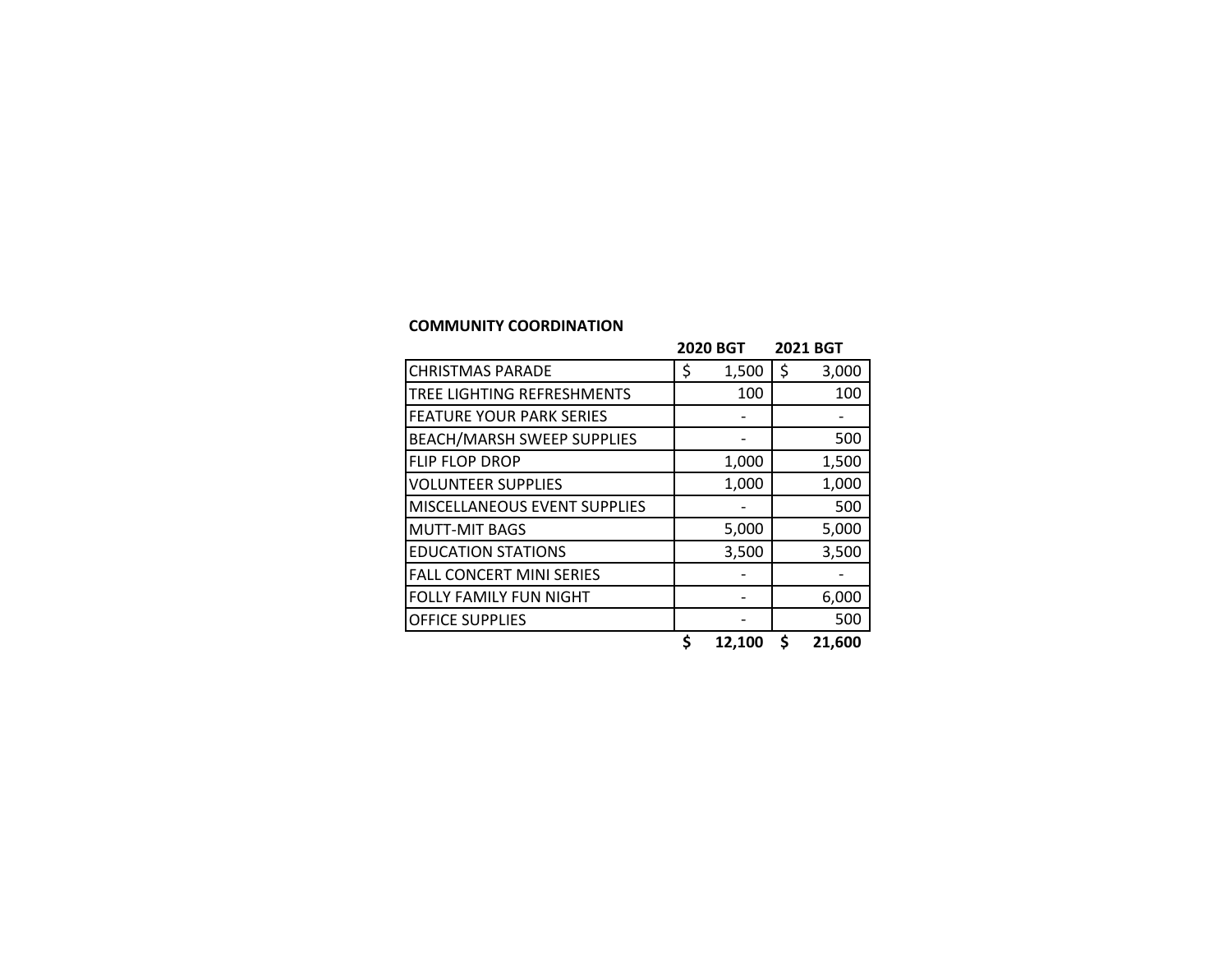#### **CONTRACTS**

| <b>DEPT</b> | <b>VENDOR</b>                  | <b>DESCRIPTION</b>                             | FY19 BGT | <b>FY20 BGT</b> | <b>FY21 BGT</b> |
|-------------|--------------------------------|------------------------------------------------|----------|-----------------|-----------------|
| 5800        | <b>BCDCOG</b>                  | MAPPING, CONSULTING, VARIOUS PLANNING SERVICES | 1,000    | 1,000           | 1,000           |
|             | <b>ICLARK &amp; ASSOCIATES</b> | TRANSCRIPTION FOR BZA & BL HEARINGS            | 1.400    | 1,400           | 1,400           |
|             | TBD                            | TEMPORARY ADMIN ASSISTANCE                     |          | 3,000           | 3,000           |
|             | <b>RETHINK FOLLY ROAD</b>      | 10% FOLLY ROAD CORRIDOR STUDY                  |          | 6.500           | 6,800           |
|             | TBD                            | COMMUNICATIONS & BRANDING OF CITY              |          |                 | 10,000          |
|             | TBD                            | <b>WEBSITE REFRESH</b>                         |          |                 | 10,000          |
|             | <b>SPENCER WETMORE</b>         | CITY ADMINISTATOR TRANSITION ASSISTANCE        |          |                 | 24,000          |
|             |                                | <b>TOTAL</b>                                   | 2,400    | 11.900          | 56,200          |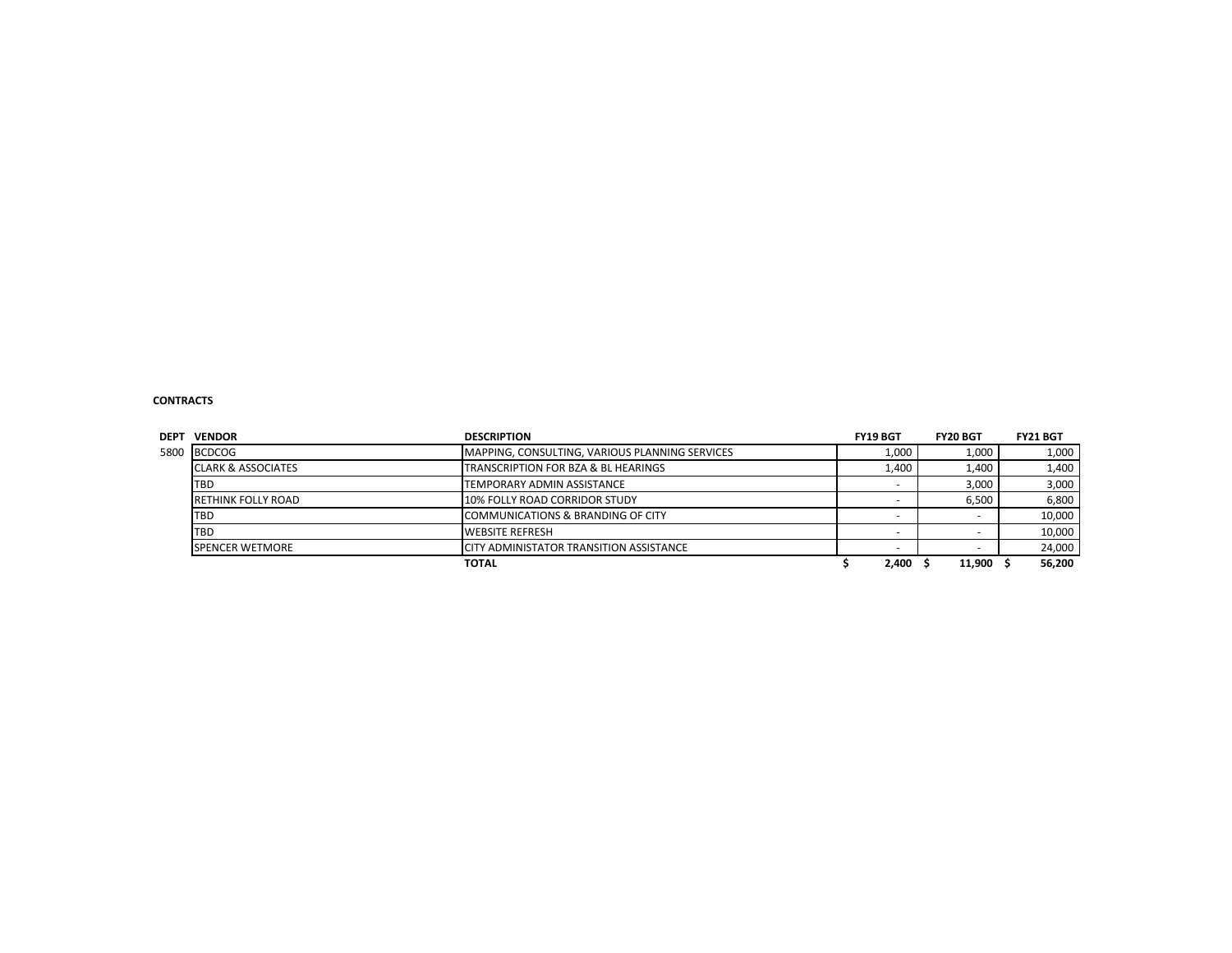|      | 6000 FACILITIES                                    | <b>2019 BGT</b>          | <b>2019 ACT</b>          | <b>2020 BGT</b>          | 2020 FCST ACT            |                          | Q1 2021 BGT Q2-4 2021 BGT | <b>2021 YR BGT</b>       |
|------|----------------------------------------------------|--------------------------|--------------------------|--------------------------|--------------------------|--------------------------|---------------------------|--------------------------|
| 1100 | <b>SALARIES</b>                                    | Ś<br>55,074              | Ŝ.<br>54.504             | $57,997$ \$<br>Ŝ.        | 63,924                   | \$<br>14,996             | \$<br>$48,494$ \$         | 63,490                   |
| 2100 | <b>HEALTH INSURANCE</b>                            | 13,688                   | 12,579                   | 13,953                   | 12,068                   | 2,633                    | 15,877                    | 18,510                   |
| 2101 | <b>FICA</b>                                        | 4,213                    | 4,983                    | 4,437                    | 4,654                    | 1,095                    | 3,762                     | 4,857                    |
| 2102 | <b>RETIREMENT</b>                                  | 7,968                    | 7,555                    | 8,947                    | 9,216                    | 2,333                    | 7,468                     | 9,801                    |
| 3000 | PARKS & REC COMMITTEE (OPERATING)                  | 13,150                   | 14,352                   | 16,150                   | 12,361                   | 1,000                    | 7,650                     | 8,650                    |
| 3300 | <b>OPERATING SUPPLIES</b>                          | 9,200                    | 10,049                   | 55,650                   | 22,179                   | 3,988                    | 58,176                    | 62,164                   |
| 3400 | DUES, TRNG, & PROF DEV                             | 2,926                    | 3,346                    | 3,106                    | 3,878                    | 250                      | 2,981                     | 3,231                    |
| 3500 | <b>FUEL</b>                                        | 4,000                    | 4,874                    | 4,500                    | 4,566                    | 1,550                    | 2,950                     | 4,500                    |
| 3550 | <b>VEHICLE REPAIRS</b>                             | 3,000                    | 2,889                    | 2,000                    | 823                      | 217                      | 1,783                     | 2,000                    |
| 3800 | <b>UTILITIES</b>                                   | 2,250                    | 1.711                    | 3,250                    | 1.709                    | 507                      | 1,967                     | 2,474                    |
| 4000 | <b>CAPITAL</b>                                     | 204,500                  | 60,376                   | 65,000                   | 89,259                   |                          | 50,000                    | 50,000                   |
| 5100 | <b>CONTRACTS</b>                                   | 143,630                  | 150,765                  | 155,200                  | 154,336                  | 48,002                   | 143,848                   | 191,850                  |
| 6000 | PUBLIC SAFETY FACILITY                             | 20,000                   | 21,730                   | 21,500                   | 16,465                   | 3,840                    | 17,160                    | 21,000                   |
| 6001 | <b>CITY HALL FACILITY</b>                          | 25,000                   | 37,719                   | 21,500                   | 23,478                   | 2,686                    | 4,314                     | 7,000                    |
| 6002 | <b>COMMUNITY CENTER FACILITY</b>                   | 9,500                    | 6,695                    | 10,000                   | 12,423                   | 4,155                    | 5,845                     | 10,000                   |
| 6003 | <b>PUB WORKS &amp; UTILITIES FACILITIES</b>        | 11,903                   | 11,777                   | 6,500                    | 2,329                    | 81                       | 6.419                     | 6.500                    |
| 6004 | PARKS & PLAYGROUNDS R&M                            | 27,500                   | 27,601                   | 28,000                   | 25,332                   | 15,800                   | 18,200                    | 34,000                   |
| 6005 | <b>BEACH ACCESS MANAGEMENT</b>                     | 52,000                   | 53,578                   | 55,000                   | 47,636                   | 10,547                   | 44,453                    | 55,000                   |
| 6100 | <b>GENERAL INSURANCE</b>                           | 893                      | 1,478                    | 1,638                    | 1,638                    | 4,854                    |                           | 4,854                    |
| 6900 | <b>RESERVE - PARKS &amp; REC</b>                   | 3,000                    | 1,039                    |                          | 120,000                  | $\blacksquare$           | $\overline{\phantom{a}}$  |                          |
| 6901 | <b>RESERVE - COMMUNITY CENTER</b>                  | $\overline{\phantom{a}}$ | 250                      | $\overline{\phantom{a}}$ | $\overline{\phantom{a}}$ | $\overline{\phantom{a}}$ | $\overline{\phantom{a}}$  | $\overline{\phantom{a}}$ |
| 6902 | <b>RESERVE - WALKOVERS</b>                         | $\overline{\phantom{a}}$ | $\blacksquare$           | $\overline{\phantom{a}}$ | $\overline{\phantom{a}}$ | $\overline{\phantom{a}}$ | $\overline{\phantom{a}}$  | $\overline{\phantom{a}}$ |
| 6903 | <b>RESERVE - HISTORY</b>                           | $\overline{a}$           | 75                       | $\overline{\phantom{a}}$ | $\overline{a}$           |                          | $\blacksquare$            | $\overline{\phantom{a}}$ |
| 6904 | RESERVE - FACILITIES VEHICLES                      | $\overline{a}$           | $\blacksquare$           | 6,000                    | $\overline{a}$           |                          | 6,000                     | 6,000                    |
| 6905 | <b>RESERVE - CRS CERTIFICATION</b>                 |                          | $\overline{\phantom{a}}$ |                          |                          | $\overline{\phantom{a}}$ |                           |                          |
| 6906 | RESERVE - CITY HALL (BONDS)                        | 125,000                  |                          | 150,000                  | 41,495                   | $\blacksquare$           | 1,200,000                 | 1,200,000                |
| 6907 | <b>RESERVE - TREE PRESERVATION</b>                 |                          | 1,520                    |                          |                          | $\overline{\phantom{m}}$ |                           |                          |
| 6908 | <b>RESERVE - PARK FACILITIES &amp; MAINTENANCE</b> | 60,000                   |                          | $\overline{a}$           | 10,030                   |                          |                           |                          |
| 6909 | <b>RESERVE - ADA COMPLIANCE</b>                    |                          | $\overline{a}$           |                          |                          |                          |                           |                          |
| 7850 | <b>DECLARED EMERGENCY</b>                          |                          |                          |                          | 6,721                    |                          |                           |                          |
|      | <b>TOTAL FACILITIES</b>                            | \$<br>798,395            | Ŝ<br>491,444             | \$<br>690,327            | 686,520<br>S             | Ŝ<br>118,534             | S<br>1,647,348            | S<br>1,765,882           |
|      |                                                    |                          |                          |                          |                          |                          |                           |                          |

Г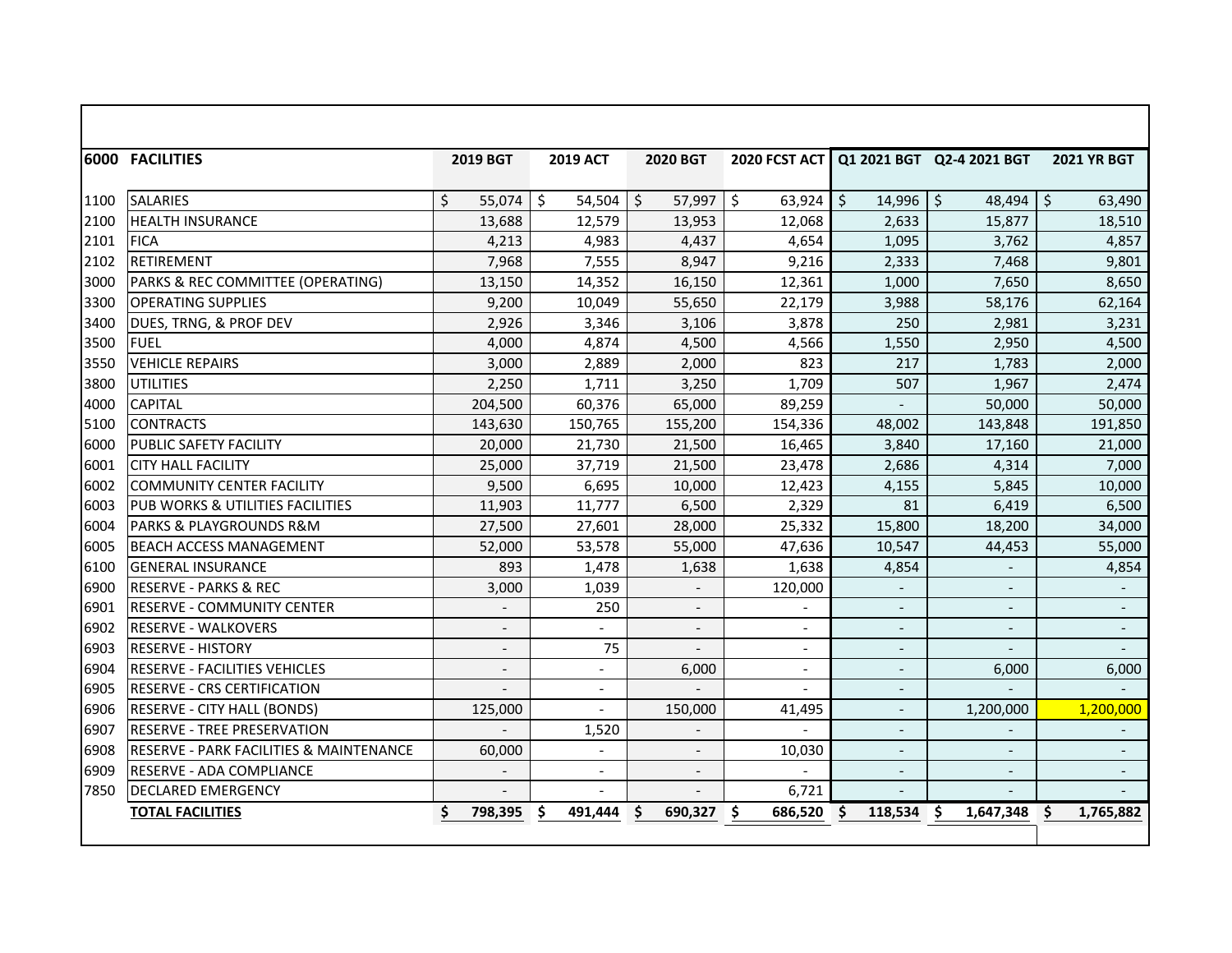| DEPT. | <b>DESCRIPTION</b>                                          | <b>FY19 BGT</b> | <b>FY20 BGT</b> | <b>FY21 BGT</b> |
|-------|-------------------------------------------------------------|-----------------|-----------------|-----------------|
| 6000  | OFFICE SUPPLIES & CODE REFERENCE MATERIALS                  | 2,700           | 3,000           | 1,800           |
|       | RADIO USER FEE (50%)                                        |                 | 250             | 250             |
|       | JANITORIAL SUPPLIES & EXPENDABLES CITY HALL & PUBLIC SAFETY | 5,500           | 6,000           | 7,500           |
|       | NEW CHAIRS FOR COMMUNITY CENTER                             |                 | 900             |                 |
|       | <b>SOUND SYSTEM FOR EVENTS</b>                              |                 | 2,000           |                 |
|       | PERMANENT TASK LIGHTING FOR RIVER PARK                      |                 | 3,000           |                 |
|       | STORAGE CABINETS & DISPLAYS AT COMMUNITY CENTER             |                 | 1,500           | 1,500           |
|       | WATER BOTTLE REFILL STATION REPAIR PARTS                    | 1,000           | 500             | 500             |
|       | <b>BAT HOUSES</b>                                           |                 | 500             |                 |
|       | NEW OUTDOOR FURNITURE & EQUIP FOR RIVER PARK                |                 | 20,000          | 20,614          |
|       | NEW OUTDOOR FURNITURE FOR PIRATES COVE PARK (HUDSON SIDE)   |                 | 8,000           |                 |
|       | BARRICADES FOR CENTER STREET (CHRISTMAS PARADE)             |                 | 10,000          |                 |
|       | FENCE BETWEEN CITY HALL PARKING LOT AND 103 WEST ERIE       |                 |                 | 2,000           |
|       | <b>NEW FENCES FOR FACILITIES</b>                            |                 |                 | 28,000          |

**\$ 9,200 \$ 55,650 \$ 62,164**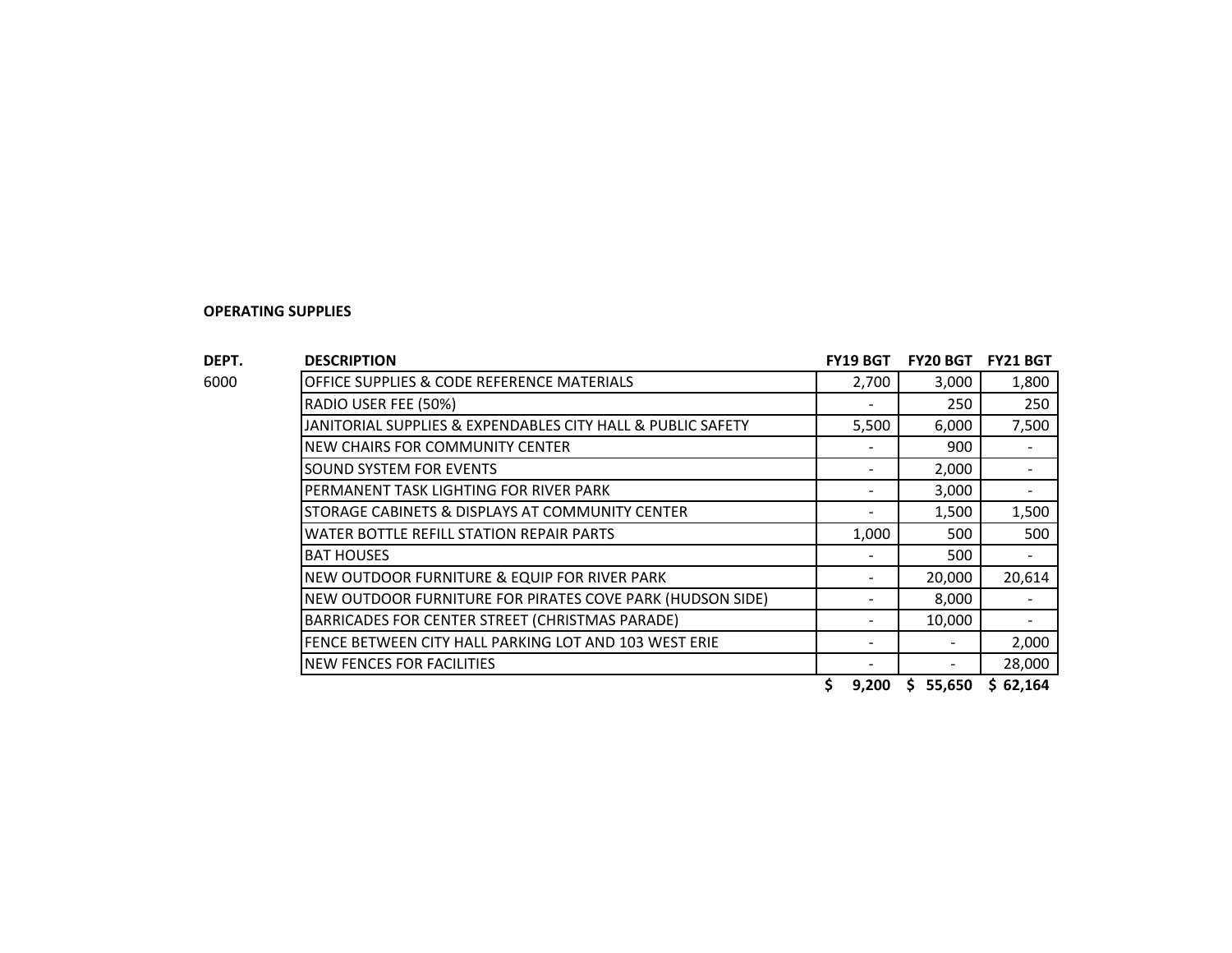| <b>EMPLOYEE</b>        | <b>DESCRIPTION</b>                                  | <b>FY19 BGT</b> | <b>FY20 BGT</b> | <b>FY21 BGT</b> |
|------------------------|-----------------------------------------------------|-----------------|-----------------|-----------------|
| <b>ERIC LUTZ</b>       | SHMIT/SMIRF SEMINAR                                 | 51              | 51              | 51              |
|                        | MASC GENERAL MEMBERSHIP                             | 75              | 75              | 75              |
|                        | <b>IMASC-BUILDING OFFICIALS ASSOCIATION</b>         | 195             | 195             | 195             |
|                        | <b>ISCAHM CONFERENCE &amp; ANNUAL MEMBERSHIP</b>    | 525             | 600             | 900             |
|                        | TRI-COUNTY FOP LODGE                                | 50              | 75              | 75              |
|                        | <b>BOASC CONFERENCE &amp; ANNUAL MEMBERSHIP</b>     | 575             | 575             | 700             |
|                        | <b>ISC SHERIFF'S ASSOCIATION</b>                    | 35              | 35              | 35              |
|                        | <b>COASTAL CODE ENFORCEMENT ASSOCIATION OF SC</b>   | 50              | 100             | 100             |
|                        | ISC FIRE MARSHALS ASSOCIATION                       | 50              | 50              | 50              |
|                        | MASC-BLOA (Business Licensing Laws and Enforcement) | 20              |                 | 50              |
|                        | <b>IFMA MEMBERSHIP-FACILITIES MANAGEMENT</b>        | 300             | 350             |                 |
| <b>HEATHER SPRINGS</b> | PERMIT TECH CERT & BUSINESS LIC TRNG                | 1,000           | 1,000           | 1,000           |
|                        | <b>TOTAL</b>                                        | 2,926           | 3,106           | 3,231           |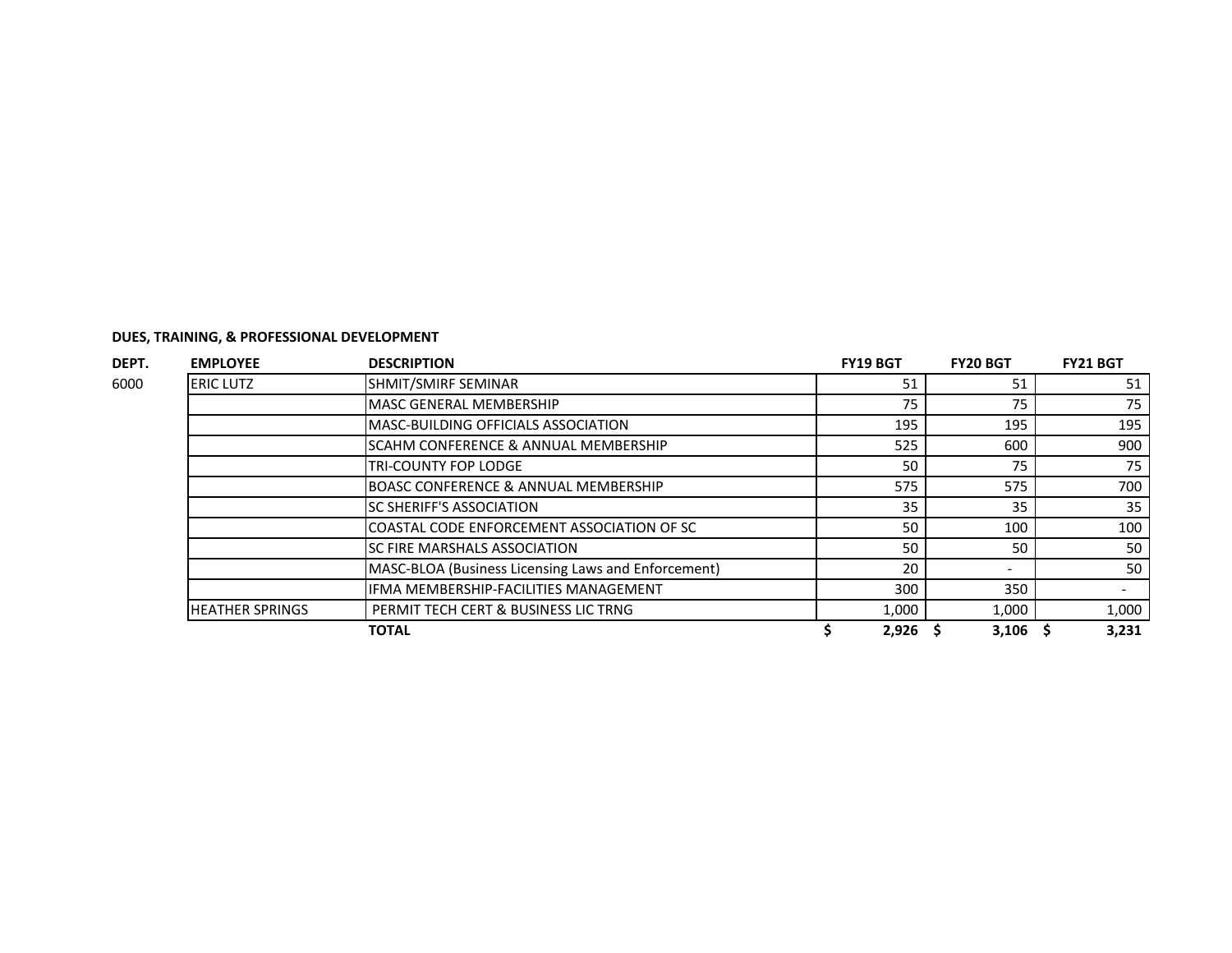#### **CAPITAL**

**DEPT DESCRIPTION FY19 BGT FY20 BGT FY21 BGT** 6000 CITY HALL ARCHITECT PLAN & DESIGN 50,000 10,000 10,000 FM 50,000 10,000 FM 50,000 FM 50,000 FM 50,000 FM 50,000 FM 50,000 FM 50,000 FM 50,000 FM 50,000 FM 50,000 FM 50,000 FM 50,000 FM 50,000 FM 50,000 FM 50,000 FM 50 STUCCO & WINDOW MAINT PER REPORT FROM ABS (REBID)  $\vert$  10,000  $\vert$  -  $\vert$  - -NEW TRASH RECEPTICLES FOR FOLLY RIVER PARK (MATCH CENTER ST.) 7,000 - - PIRATES COVE BASKETBALL & TENNIS COURT RESURFACING THE LODGED ASSOCIATION OF THE LOCAL COURT RESURFACING 50% PICK UP TRUCK 17,500 - - PIRATE COVE PLAYGROUND FENCE THE SECOND OF THE SECOND OF THE SECOND OF THE SECOND ASSAULT AT A SUMMER SECOND A BACKHOE SHELTER AT WATER PLANT A SERIES AND THE SERIES OF THE SERIES OF THE SERIES OF THE SERIES OF THE SERIES FUEL STORAGE BLADDER & FRAMING FOR PUBLIC SAFETY SHED - 7,000 - SHED/COVER FOR GENERATOR & TRACTOR AT WATER PLANT - 5,500 5,500 NEW LIGHTS FOR COMMUNITY CENTER PARKING LOT A LOCAL COMMUNITY CENTER PARKING LOT HVAC UNITS FOR COMMUNITY CENTER X 2  $\vert$  17,000  $\vert$   $\vert$  17,000  $\vert$ RESTROOM TRAILER FOR 2ND STREET EAST AND A SERVICE AND A SERVICE AND RESTROOM TRAILER FOR 2ND STREET EAST AND A SERVICE AND A SERVICE AND RESTREEN A SERVICE AND RESTREEN A SERVICE AND RESTREEN A SERVICE AND RESTREEN A SERV **50% FOR BACKHOE TRAILER** 7.500 NEW ENTRY DOOR FOR COMMUNITY CENTER (SIMILAR TO CITY HALL) - - 8,000 PW FACILITY/WATER PLANT BLDG HVAC & IMPROVEMENTS - - 29,000 **TOTAL \$ 204,500 \$ 65,000 \$ 50,000**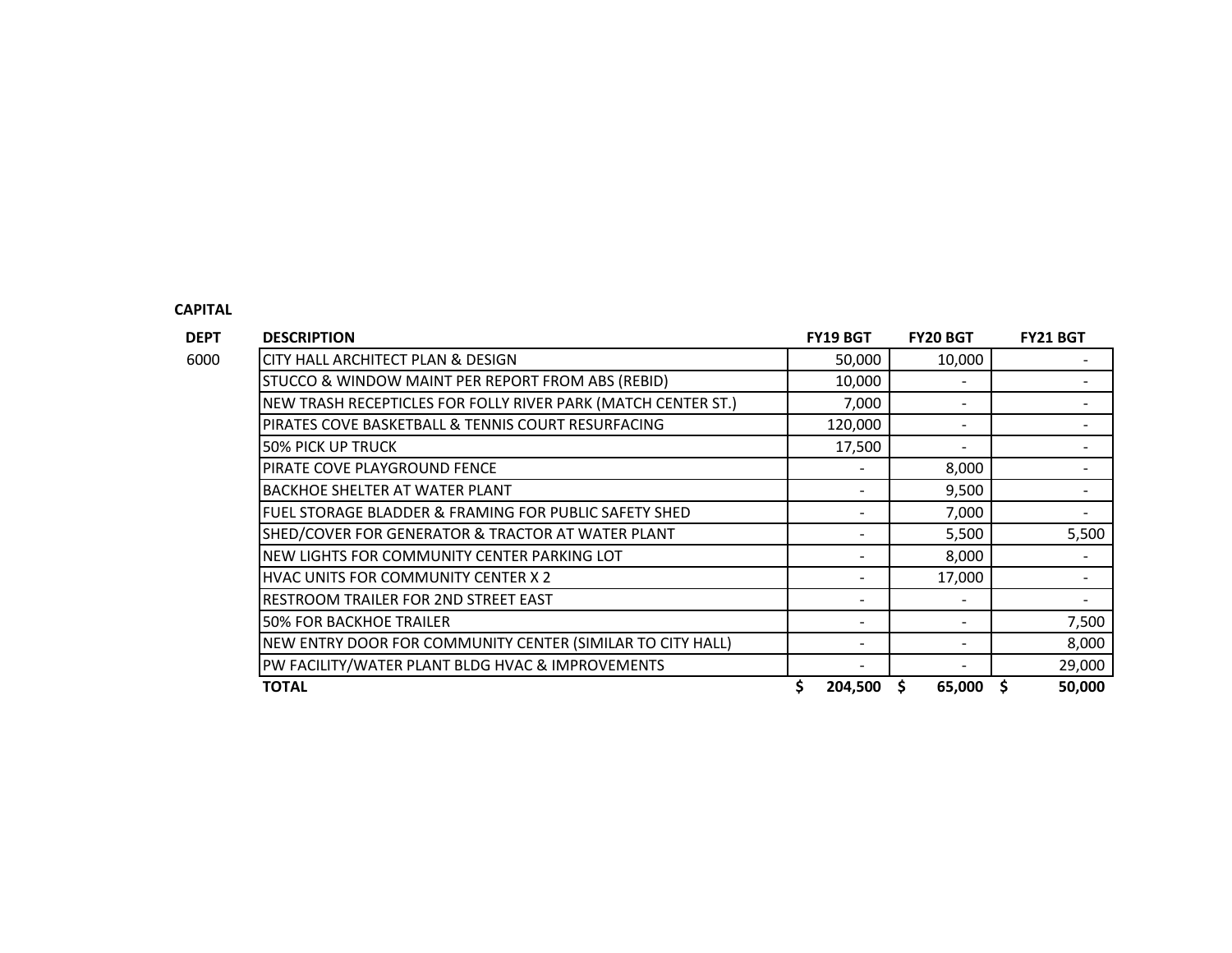#### **CONTRACTS**

| <b>VENDOR</b><br>DEPT                      | <b>DESCRIPTION</b>                                           | <b>FY19 BGT</b> | <b>FY20 BGT</b> | FY21 BGT |
|--------------------------------------------|--------------------------------------------------------------|-----------------|-----------------|----------|
| MIXED VENDOR 3RD PARTY INSPECTIONS<br>6000 | 3RD PARTY INSPECTIONS AND PLAN REVIEW (PR REIMBURSED BY APP) | 45,000          | 50,000          | 60,000   |
| <b>DUNCAN PARNELL</b>                      | <b>ESHARE PROJECT &amp; PLANROOM BUNDLE</b>                  | 2,500           | 2,500           | 9,500    |
| JOHNSON CONTROL FIRE                       | <b>ALARM MONITORING</b>                                      | 1,800           | 1,900           | 1,200    |
| <b>LIBERTY FIRE PROTECTION</b>             | ANNUAL FIRE SUPPRESSION INSPECTIONS (SPRINK & EXT)           | 2,500           | 2,600           | 1,300    |
| TBD                                        | <b>CUSTODIAL CITY HALL &amp; PUBLIC SAFETY</b>               | 30,000          | 35,000          | 35,000   |
| PHILLIP J. HEATH (TIDAL PEST)              | <b>IPEST CONTROL &amp; RODENT SERVICE</b>                    | 3,830           | 3,900           | 3,900    |
| <b>MORELLI</b>                             | <b>ICITY HALL HVAC MAINTANCE</b>                             | 4,950           | 5,000           | 5,000    |
| <b>SCHINDLER</b>                           | <b>ELEVATORS</b>                                             | 4,400           | 4,600           | 4,600    |
| JOHSON CONTROLS-SECURITY                   | ALL MAINTENANCE CONTRACTS (ACCESS, CAMERAS, ALARM PANEL)     | 9,800           | 10,000          | 10,000   |
| TBD                                        | PUBLIC SAFETY HVAC MAINTENANCE                               | 1,650           | 1,900           | 5,000    |
| <b>MAXIMUM POWER</b>                       | <b>GENERATOR MAINTENANCE (X4 GENERATORS)</b>                 | 3,100           | 3,250           | 3,250    |
| OVERHEAD DOOR OF CHARLESTON                | <b>OVERHEAD DOOR MAINTENANCE</b>                             | 1,200           | 1,400           | 1,400    |
| NATURES CALLING                            | <b>CHANGING STATION PUMPING</b>                              | 9,000           | 9,200           | 9,200    |
| <b>SIMPLEX</b>                             | <b>ALARM MONITORING</b>                                      | 900             | 950             |          |
| <b>CRS AUDIT CONSULTANT</b>                | COMMUNITY FLOOD CERTIFICATION                                | 4,500           | 4,500           | 15,000   |
| IN LIVING COLOR                            | <b>ICENTER STREET FLOWER POT MAINTENANCE</b>                 | 16,000          | 16,000          | 25,000   |
| PRIORITY LANDSCAPING                       | <b>GRASS RESEED FOR FOLLY RIVER PARK</b>                     | 2,500           | 2,500           | 2,500    |
|                                            | <b>TOTAL</b>                                                 | 143,630         | 155,200 \$      | 191,850  |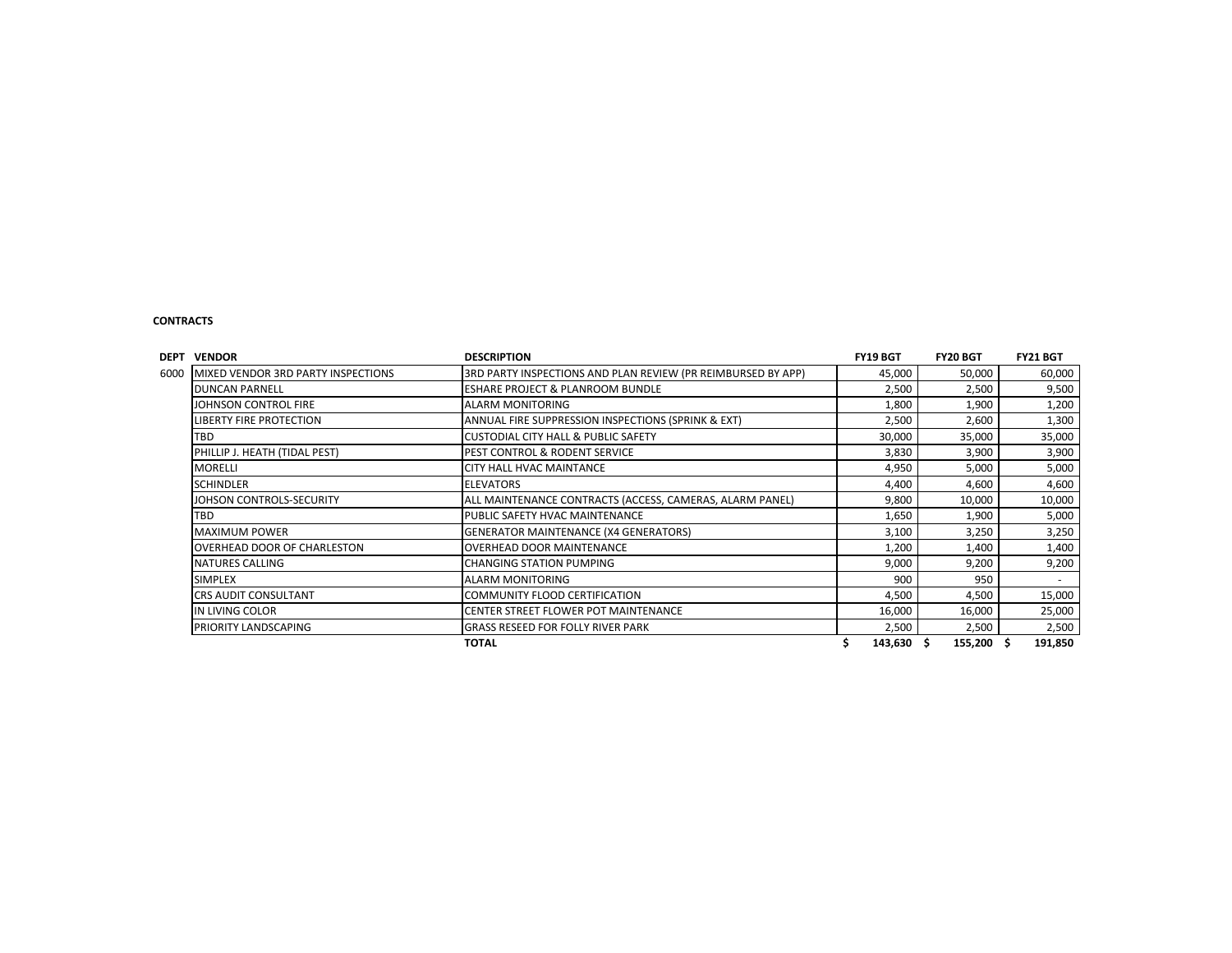| 6100 | <b>INFORMATION TECHNOLOGY</b> | <b>2019 BGT</b>              | <b>2019 ACT</b> | <b>2020 BGT</b> | 2020 FCST ACT            | Q1 2021 BGT                  | Q2-4 2021 BGT            | <b>2021 YR BGT</b> |
|------|-------------------------------|------------------------------|-----------------|-----------------|--------------------------|------------------------------|--------------------------|--------------------|
|      |                               |                              |                 |                 |                          |                              |                          |                    |
| 1100 | <b>SALARIES</b>               | \$<br>60,386                 | 56,938<br>S     | 68,050<br>Ś.    | \$<br>68,966             | \$<br>17,187                 | \$<br>50,913             | \$<br>68,100       |
| 2100 | <b>HEALTH INSURANCE</b>       | 13,688                       | 8,110           |                 | $\overline{\phantom{0}}$ |                              | $\overline{\phantom{0}}$ |                    |
| 2101 | <b>FICA</b>                   | 4,620                        | 4,281           | 5,206           | 5,274                    | 1,315                        | 3,895                    | 5,210              |
| 2102 | <b>RETIREMENT</b>             | 8,763                        | 7,948           | 10,581          | 10,756                   | 2,674                        | 7,907                    | 10,581             |
| 3200 | REPAIRS/MAINTENANCE           | 3,000                        | 2,988           | 5,300           | 5,264                    | 1,605                        | 1,895                    | 3,500              |
| 3300 | <b>OPERATING SUPPLIES</b>     | 14,171                       | 14,403          | 57,500          | 32,233                   | 3,258                        | 56,942                   | 60,200             |
| 3400 | DUES, TRNG, & PROF DEV        | 1,500                        | 1,496           | 3,000           | 219                      |                              | 6,000                    | 6,000              |
| 3800 | <b>UTILITIES</b>              | 53,740                       | 51,340          | 58,438          | 56,279                   | 9,740                        | 50,380                   | 60,120             |
| 4000 | <b>CAPITAL</b>                | 10,000                       | 9,997           | 28,000          | 18,898                   | $\qquad \qquad \blacksquare$ | 15,000                   | 15,000             |
| 5100 | <b>CONTRACTS</b>              | 134,260                      | 125,696         | 151,595         | 143,843                  | 21,884                       | 223,953                  | 245,837            |
| 7850 | DECLARED EMERGENCY            | $\qquad \qquad \blacksquare$ |                 |                 | 4,895                    |                              | $\overline{\phantom{0}}$ |                    |
|      | <b>TOTAL INFO TECHNOLOGY</b>  | \$304,128                    | \$283,197       | \$387,670       | 346,627<br>S.            | 57,663<br>S                  | 416,884                  | 474,547<br>S       |
|      |                               |                              |                 |                 |                          |                              |                          |                    |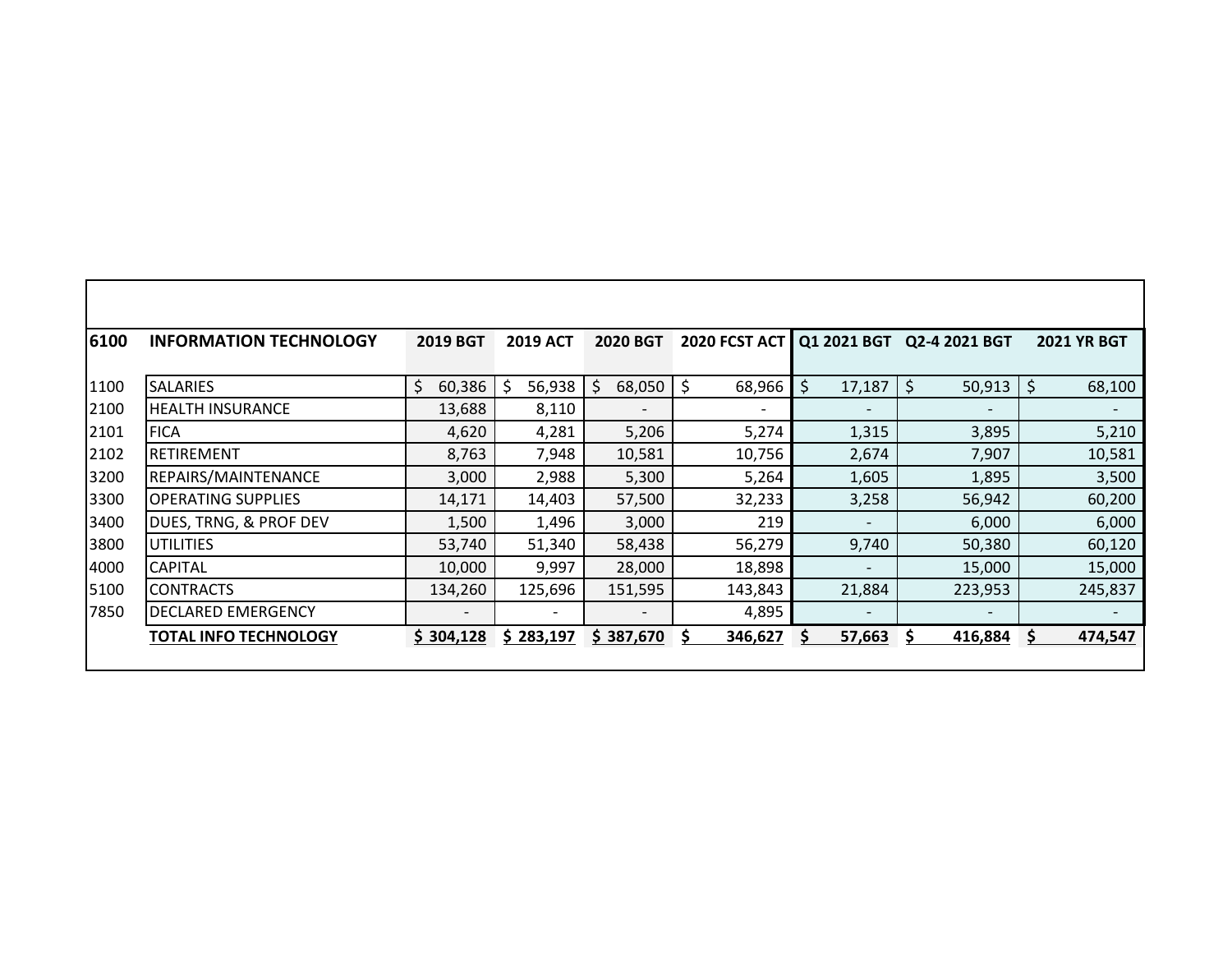**DEPT. DESCRIPTION FY19 BGT FY20 BGT FY21 BGT** 6100 COMPUTER UPFITS FOR ADMINISTRATION DEPARTMENT FOR AN INC. AND THE STATE STATE STATE STATE STATE STATE ST COMPUTER UPFIT FOR IT **1,600** -  $\begin{bmatrix} 1,600 & - & 1 \end{bmatrix}$ 

GENERAL OFFICE SUPPLIES **1,000** -SERVER REPLACEMENT - 4,000 2,000 CITY WIDE PRINTER TONER **3,000** 3,000 3,000 3,000 3,000 3,000 3,000 3,000 3,000 3,000 3,000 3,000 3,000 3,000 5,000 5,000 5,000 5,000 5,000 5,000 5,000 5,000 5,000 5,000 5,000 5,000 5,000 5,000 5,000 5,000 5,000 5,000 5,00 FD COMPUTER REFRESH (3 COMPUTERS, 2 TABLETS) - 1,500 - PD COMPUTER REFRESH (In car devices for Rapid Deploy) The Second Laterature of the second second second second MAYOR COMPUTER REFRESH (1 COMPUTER) And the settlement of the settlement of the settlement of the settlement of the settlement of the settlement of the settlement of the settlement of the settlement of the settlement of th MONITOR REPLACEMENT **1.200 1.200 1.200 1.200 1.200 1.200 1.200** TWO TABLETS W/RUGGEDIZED CASES FOR UTILITIES  $\begin{array}{|c|c|c|c|c|c|c|c|c|} \hline \text{1,500} & \text{800} & \text{-} \end{array}$ FRONT DESK TERMINALS 1,000 - 5,000 POLICE BODY CAMERAS (GOPRO) And the set of the set of the set of the set of the set of the set of the set of the set of the set of the set of the set of the set of the set of the set of the set of the set of the set of the PROJECTORS (PS TRAINING ROOM) And the set of the set of the set of the set of the set of the set of the set of the set of the set of the set of the set of the set of the set of the set of the set of the set of the set of t NETWORK SWITCH UPGRADES AND RESOLUTION ON A 4,800 10,000 NETWORK SWITCH UPGRADES NETWORK ROUTER - 600 - ACCESS POINTS **ACCESS POINTS 1999 12:00 12:00 12:00 12:00 12:00 12:00 12:00 12:00 12:00 12:00 12:00 12:00 12:00 12:00 12:00 12:00 12:00 12:00 12:00 12:00 12:00 12:00 12:00 12:00 12:00 12:00 12:00 12:00 12:00 12:00 12:00** EXTERIOR VIDEO CAMERAS FOR CITY HALL & CITY PARKS  $\begin{array}{cccc} - & | & 7,800 | & 4,600 \end{array}$ FD DRONE FOR INSPECTION, POLICE FOR S&R - 2,500 - DISPATCH WORKSTATION UPGRADES & MONITORS - 3,300 - DOCUMENT SCANNERS - 300 - CITY HALL IT & MEDIA - - 28,000 **TOTAL \$ 14,171 \$ 57,500 \$ 60,200**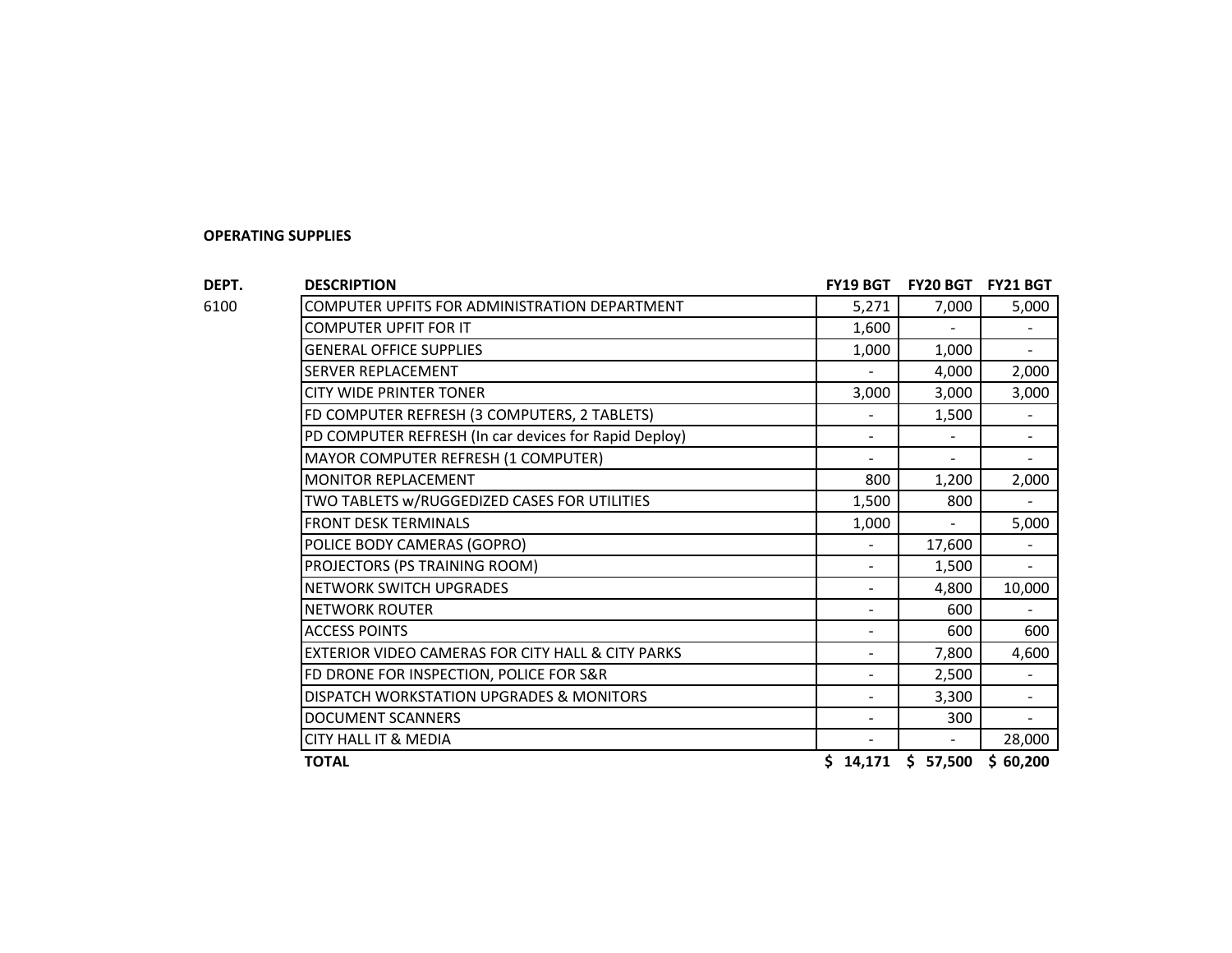#### **REPAIR & MAINTENANCE**

| DEPT. | <b>DESCRIPTION</b>                            | FY19 BGT FY20 BGT FY21 BGT |       |                          |
|-------|-----------------------------------------------|----------------------------|-------|--------------------------|
| 6100  | PHONE SYSTEM / VM MAINTENANCE                 | 1,000                      |       | $\overline{\phantom{0}}$ |
|       | PARTS FOR EXISTING COMPUTER INFRASTRUCTURE    | 2,000                      |       | -                        |
|       | <b>WORKSTATION UPGRADES, SSD UPGRADE, RAM</b> |                            | 1,600 |                          |
|       | <b>SERVER MAINTENANCE</b>                     |                            | 2,500 | 2,000                    |
|       | <b>TOOLS AND EQUIPMENT</b>                    |                            | 1,200 | 1,500                    |
|       | <b>TOTAL</b>                                  | 3,000                      | 5.300 | 3,500                    |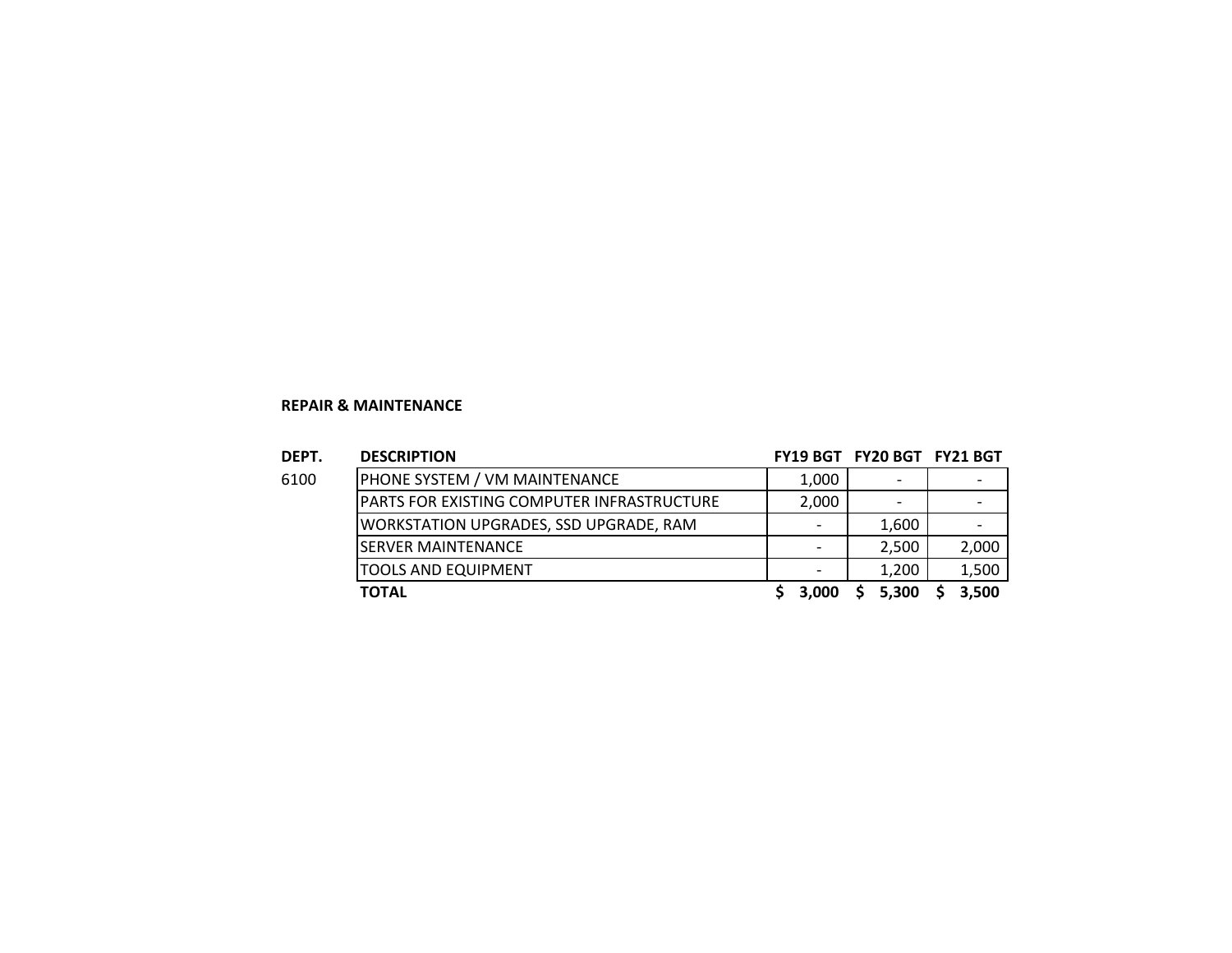| DEPT. | <b>EMPLOYEE</b>       | <b>DESCRIPTION</b>                 | <b>FY19 BGT</b> | <b>FY20 BGT</b> | <b>FY21 BGT</b> |
|-------|-----------------------|------------------------------------|-----------------|-----------------|-----------------|
| 6100  | <b>AARON STRANSKY</b> | MTASC MEMBERSHIP/MEETINGS/TRAVEL   | 1,200           | 1,500           |                 |
|       |                       | LMTC MEETINGS/TRAVEL               | 300             | 500             |                 |
|       |                       | IT TRAINING                        |                 | 1,000           | 2,000           |
|       |                       | <b>IPROFESSIONAL IT CONFERENCE</b> |                 |                 | 4.000           |
|       |                       | <b>TOTAL</b>                       | 1,500           | 3,000           | 6,000           |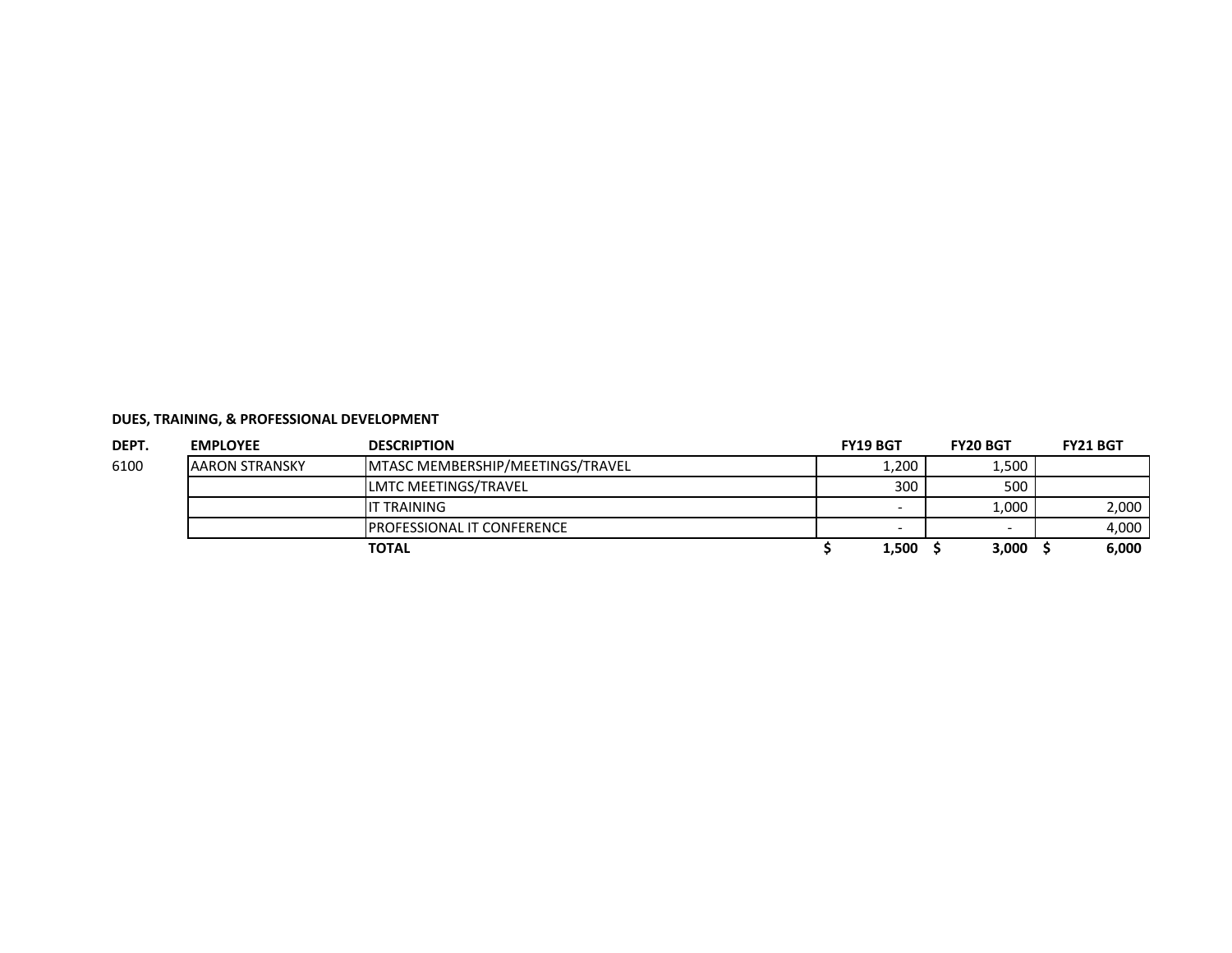#### **CAPITAL**

| <b>DEPT</b> | <b>DESCRIPTION</b>     | <b>FY19 BGT</b>          | <b>FY20 BGT</b>          | <b>FY21 BGT</b>          |
|-------------|------------------------|--------------------------|--------------------------|--------------------------|
| 6100        | XG FIREWALL/WEB FILTER | 10,000                   | $\overline{\phantom{0}}$ | $\overline{\phantom{0}}$ |
|             | <b>IPHONE SYSTEM</b>   | $\overline{\phantom{0}}$ | 28.000                   |                          |
|             | <b>ACCESS CONTROL</b>  | $\overline{\phantom{a}}$ | $\overline{\phantom{0}}$ | 15,000                   |
|             | <b>TOTAL</b>           | 10,000                   | 28,000                   | 15,000                   |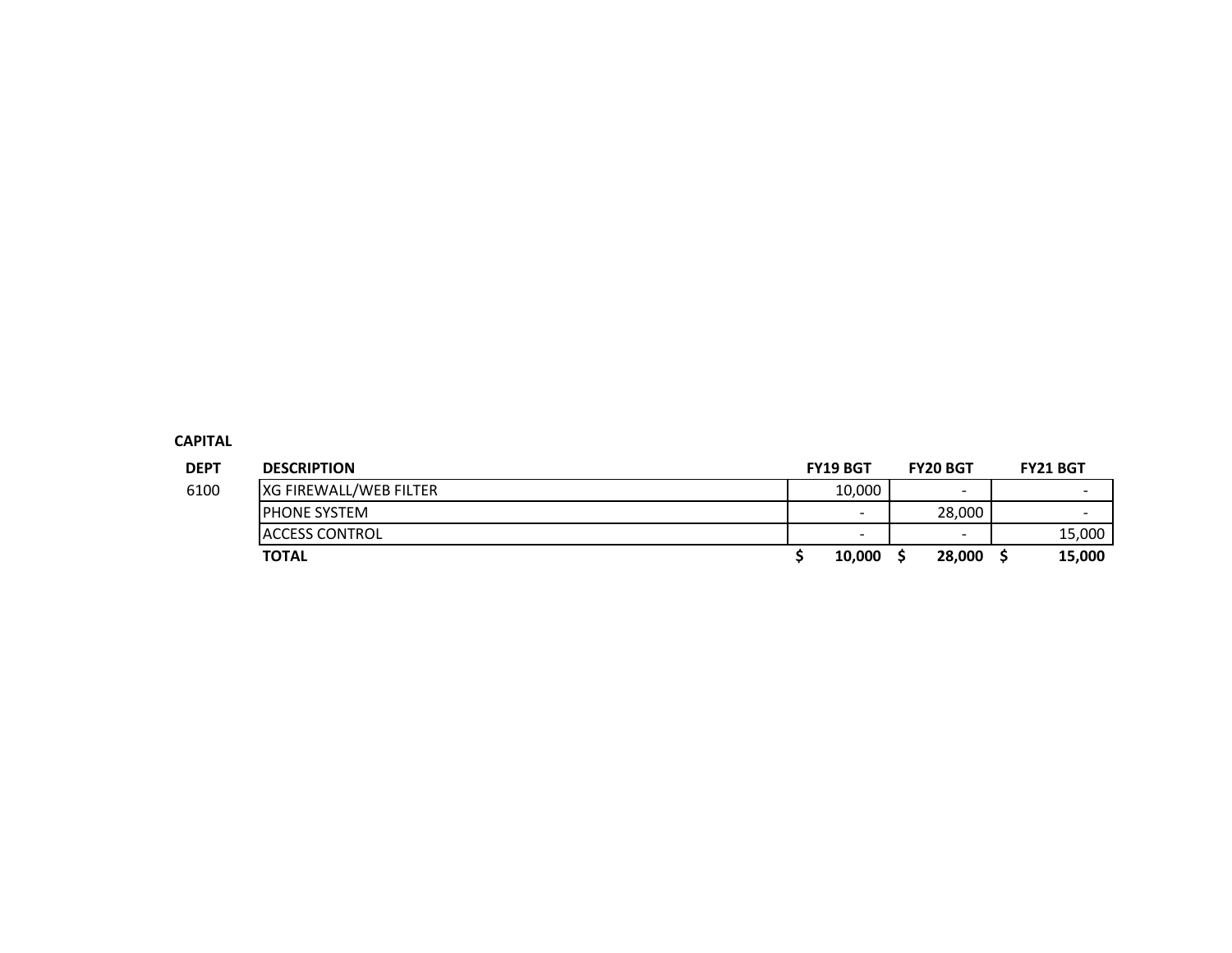#### **CONTRACTS**

| <b>DEPT VENDOR</b>                     | <b>DESCRIPTION</b>                                                 | FY19 BGT         | FY20 BGT   | <b>FY21 BGT</b> |
|----------------------------------------|--------------------------------------------------------------------|------------------|------------|-----------------|
| <b>MICROSOFT</b><br>6100               | EMAIL LICENSES/OFFICE SOFTWARE                                     | 7,500            | 8,000      | 8,000           |
| <b>HARRIS SERVICES</b>                 | G/L, A/P,C/R,P/R SOFTWARE MAIN.                                    | 11,000           | $\sim$     | $\sim$          |
| <b>WOWZA</b>                           | WEB STREAM SERVICE FOR COUNCIL MEETINGS                            | 600              | 600        |                 |
| <b>BARRACUDA</b>                       | <b>SYSTEMS BACKUP (2016 - 2019)</b>                                | 2,700            | 2,700      | 4,500           |
| VIEO DESIGN LLC                        | <b>WEBSITE HOSTING</b>                                             | 2,000            | 2,000      | $\sim$          |
| SYMANTEC END POINT PROTECTION          | <b>ANTI-VIRUS LICENSE</b>                                          | 250              | $\omega$   | $\sim$          |
| <b>CITRIX</b>                          | REMOTE ACCESS & ASSIST                                             | 1,300            | 1,300      |                 |
| DATAMAXX APPLIED TECHNOLOGIES          | NCIC ACCESS SOFTWARE MAINTENANCE                                   | 1.600            | 1,600      | 1.600           |
| <b>BUDGET AND CONTROL</b>              | NCIC ROUTER MAINT/MGT                                              | 2,200            | 2,200      | $\sim$          |
| ZAPIER                                 | ADMINISTRATIVE SOFTWARE - RESIDENTIAL REPORT                       | 500              | 500        | $\sim$          |
| XEROX CORP (WAS ACS FIREHOUSE)         | FIRE SOFTWARE MAINTENANCE                                          | 3,250            | 4,085      | 4,100           |
| <b>TYLER TECHONOLOGIES</b>             | FINANCE & COURT SOFTWARE MAINTENANCE                               | 44,200           | 35,000     | 36,000          |
| <b>IBIS SMS PERMITTING SOFTWARE</b>    | <b>ANNUAL MAINTENANCE</b>                                          | 1,200            | 1,200      | 1,500           |
| <b>ADOBE PRO</b>                       | CREATIVE CLOUD PDF SOFTWARE                                        | 1,500            | 1,550      | 1,550           |
| ALEN                                   | POLICE DISPATCH & RMS SOFTWARE                                     | 14,400           | 14,400     | 14,400          |
| ESRI                                   | <b>GIS ONLINE LICENSING</b>                                        | 1,200            | 1,200      | 1,200           |
| <b>ECIVIS</b>                          | <b>GRANT SEARCH (1 LICENSE)</b>                                    | 1,900            | $\sim$     | $\sim$          |
| <b>RICOH</b>                           | 3 COPIER LEASE (City Hall & PS)                                    | 10,000           | 17,000     | 17,000          |
| UATTEND.COM                            | TIME CLOCK PROCESSING - WATER PLANT                                | 360              | 360        | 360             |
| SEE CLICK FIX                          | MUNICIPAL MOBILE APP                                               | 4.000            | 4,000      | 4,400           |
| NDI RECOGNITION SYSTEMS                | LPR CAMERA                                                         | 3,200            | 3,200      | 3,200           |
| COMODO (previously Sophos)             | ANTI-VIRUS/Endpoint Protection - 3yr contract - FY24 Next Renewal) | 1,800            | 1,800      | 8,000           |
| <b>LEADS ONLINE</b>                    | PD INVESTIGATION SOFTWARE                                          | 2,500            | 2,500      | 2,200           |
| <b>CLEAR SOFTWARE</b>                  | PD INVESTIGATION SOFTWARE                                          | 2,500            | 2,500      | 3,500           |
| EDISPATCHES.COM                        | <b>EMERGENCY STAFF CALLBACK SYSTEM</b>                             | 2,000            | 2,000      | $\sim$          |
| AWEBER                                 | RESIDENT EMAIL COMMUNICATION                                       | 600              | $\sim$     | 60              |
| <b>STR HELPER</b>                      | RENTAL REGISTRATION SOFTWARE                                       | 10,000           | 22,000     | 18,020          |
| TBD                                    | UPFIT EOC, AV EQUIP, COMPUTER, CABLING                             |                  | $\omega$   |                 |
| TBD                                    | EOC BACKUP TELEPHONE SERVICE                                       |                  | $\sim$     | $\sim$          |
| TBD                                    | IT SECURITY AUDIT                                                  |                  | 2,500      | $\sim$          |
| POWER DMS                              | DOCUMENT MANAGEMENT (3yr Contract - FY21 Next Renewal)             |                  | $\sim$     | 8,000           |
| TBD                                    | IT NETWORK SUPPORT                                                 |                  | 3,000      | $\sim$          |
| TBD                                    | NETWORK WIRING INSTALLATION                                        | $\sim$           | 4,000      | $\sim$          |
| WEB DOMAIN SERVICE                     | <b>GOV DOMAIN</b>                                                  |                  | 400        | 400             |
| TBD                                    | PUBLIC SAFETY AND COURT SOFTWARE INTEGRATION                       | $\sim$           | 10,000     | $\sim$          |
| TBD                                    | PHONE AND BACKUP CELLULAR INTERNET                                 | $\sim$           | $\sim$     | 150             |
| WATCHGUARD HOSTED EVIDENCE LIBRARY.COM | <b>VIDEO &amp; AUDIO STORAGE</b>                                   |                  | $\sim$     | 15,000          |
| TBD                                    | IT MANAGEMENT CONTRACT                                             | $\overline{a}$   | $\sim$     | 25,000          |
| TBD                                    | NETWORK WIRING FOR NEW CITY HALL                                   | $\omega$         | $\omega$   | 50,000          |
| <b>ARCHIVE SOCIAL</b>                  | SOCIAL MEDIA TRAFFIC STORAGE                                       | ×.               | $\sim$     | 597             |
| CAROLINA RECORDING SYSTEMS, INC.       | ANNUAL MAINTENANCE OF COMMUNICATIONS RECORDING SYSTEM              | $\sim$           | $\sim$     | 3,600           |
| ELLIOT DAVIS CYBER AUDIT               | CYBER SECURITY PROGRAM ASSESSMENT                                  | $\sim$           | $\omega$   | 10,000          |
| ELLIOT DAVIS CYBER AUDIT               | WEB APPLICATION PENETRATION TEST                                   |                  | $\sim$     | 3,500           |
|                                        | <b>TOTAL</b>                                                       | Ś.<br>134,260 \$ | 151,595 \$ | 245,837         |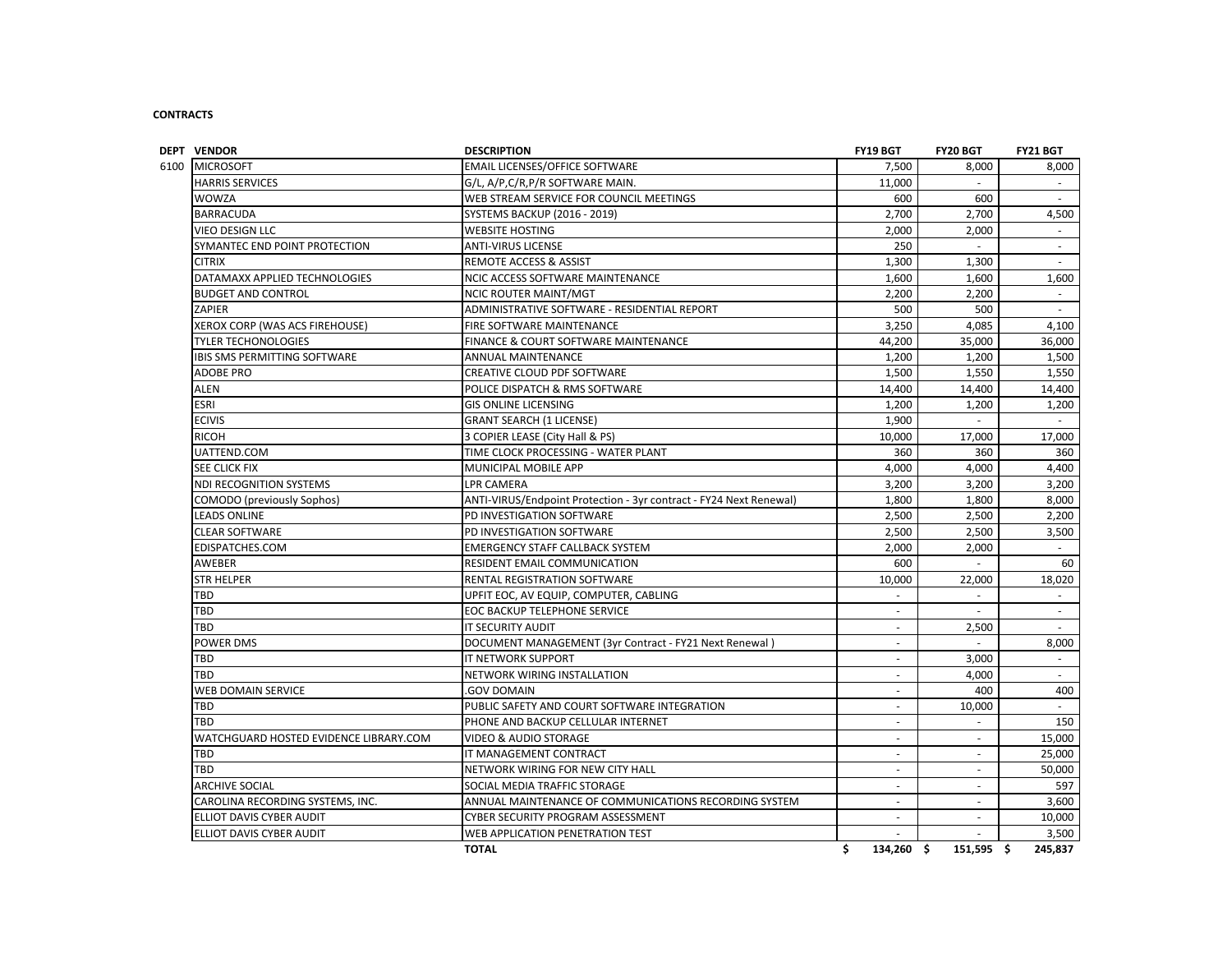|                                                                   |                                   |                                   |                                   | FY2021 HEALTH PREMIUMS (07/01/20 - 12/31/20) |                                |                      |
|-------------------------------------------------------------------|-----------------------------------|-----------------------------------|-----------------------------------|----------------------------------------------|--------------------------------|----------------------|
| +1.8% Load Factor - 0% Experience Rating = +1.8% EMPLOYER PORTION |                                   |                                   |                                   |                                              |                                |                      |
|                                                                   |                                   |                                   |                                   |                                              |                                |                      |
| <b>STANDARD PLAN</b>                                              | <b>EMPLOYEE</b><br><b>MONTHLY</b> | <b>EMPLOYEE PER</b><br><b>PAY</b> | <b>EMPLOYER</b><br><b>MONTHLY</b> | <b>EMPLOYER PER</b><br>PAY                   | <b>TOTAL</b><br><b>MONTHLY</b> | <b>TOTAL PER PAY</b> |
| <b>EMPLOYEE ONLY</b>                                              | \$0.00                            | \$0.00                            | \$509.39                          | \$235.10                                     | \$509.39                       | \$235.10             |
| <b>EMPLOYEE &amp; SPOUSE</b>                                      | \$119.71                          | \$55.25                           | \$950.25                          | \$438.58                                     | \$1,069.96                     | \$493.83             |
| <b>EMPLOYEE &amp; CHILD</b>                                       | \$54.77                           | \$25.28                           | \$720.86                          | \$332.70                                     | \$775.63                       | \$357.98             |
| <b>FULL FAMILY</b>                                                | \$173.59                          | \$80.12                           | \$1,155.19                        | \$533.16                                     | \$1,328.78                     | \$613.28             |
|                                                                   |                                   |                                   |                                   |                                              |                                |                      |
|                                                                   |                                   |                                   |                                   | FY2021 HEALTH PREMIUMS (01/01/21 - 06/30/21) |                                |                      |
| -1.8% Load Factor - 0% Experience Rating = -1.8% EMPLOYER PORTION |                                   |                                   |                                   |                                              |                                |                      |
| <b>STANDARD PLAN</b>                                              | <b>EMPLOYEE</b><br><b>MONTHLY</b> | <b>EMPLOYEE PER</b><br>PAY        | <b>EMPLOYER</b><br><b>MONTHLY</b> | <b>EMPLOYER PER</b><br>PAY                   | <b>TOTAL</b><br><b>MONTHLY</b> | <b>TOTAL PER PAY</b> |
| <b>EMPLOYEE ONLY</b>                                              |                                   |                                   |                                   |                                              |                                |                      |
|                                                                   | \$0.00                            | \$0.00                            | \$500.38                          | \$230.94<br>\$429.85                         | \$500.38                       | \$230.94             |
| <b>EMPLOYEE &amp; SPOUSE</b>                                      | \$119.71                          | \$55.25                           | \$931.33                          |                                              | \$1,051.04                     | \$485.10             |
| <b>EMPLOYEE &amp; CHILD</b>                                       | \$54.77                           | \$25.28                           | \$707.15                          | \$326.38                                     | \$761.92                       | \$351.66             |
| <b>FULL FAMILY</b>                                                | \$173.59                          | \$80.12                           | \$1,131.69                        | \$522.32                                     | \$1,305.28                     | \$602.44             |
|                                                                   |                                   |                                   |                                   | <b>EMPLOYER FY21</b><br><b>ANNUALIZED</b>    |                                |                      |
|                                                                   |                                   | <b>EMPLOYEE ONLY</b>              |                                   | \$6,058.62                                   |                                |                      |
|                                                                   |                                   | <b>EMPLOYEE SPOUSE</b>            |                                   | \$11,289.50                                  |                                |                      |
|                                                                   |                                   | <b>EMPLOYEE CHILD</b>             |                                   | \$8,568.02                                   |                                |                      |
|                                                                   |                                   | <b>FULL FAMILY</b>                |                                   | \$13,721.24                                  |                                |                      |
|                                                                   |                                   |                                   |                                   |                                              |                                |                      |
| FY21 ADDITIONAL EMPLOYER PAID BENEFITS (07/01/20 - 12/31/20)      |                                   |                                   |                                   |                                              |                                |                      |
|                                                                   |                                   |                                   |                                   | <b>EMPLOYER PER</b>                          |                                |                      |
|                                                                   |                                   |                                   |                                   | <b>PAY</b>                                   |                                |                      |
| <b>STATE DENTAL PLAN</b>                                          |                                   |                                   |                                   | \$6.74                                       |                                |                      |
| <b>STATE HEALTH PLAN ADMIN FEE</b>                                |                                   |                                   |                                   | \$1.50                                       |                                |                      |
| <b>BASIC LIFE INSURANCE</b>                                       |                                   |                                   |                                   | \$0.16                                       |                                |                      |
| <b>BASIC LONG TERM DISABILITY</b>                                 |                                   |                                   |                                   | \$1.61                                       |                                |                      |
|                                                                   |                                   |                                   |                                   |                                              |                                |                      |
| FY21 ADDITIONAL EMPLOYER PAID BENEFITS (01/01/21 - 06/30/21)      |                                   |                                   |                                   |                                              |                                |                      |
|                                                                   |                                   |                                   |                                   | <b>EMPLOYER PER</b>                          |                                |                      |
|                                                                   |                                   |                                   |                                   | <b>PAY</b>                                   |                                |                      |
| <b>STATE DENTAL PLAN</b>                                          |                                   |                                   |                                   | \$6.74                                       |                                |                      |
| STATE HEALTH PLAN ADMIN FEE                                       |                                   |                                   |                                   | \$1.50                                       |                                |                      |
| <b>BASIC LIFE INSURANCE</b>                                       |                                   |                                   |                                   | \$0.16                                       |                                |                      |
| <b>BASIC LONG TERM DISABILITY</b>                                 |                                   |                                   |                                   | \$1.61                                       |                                |                      |
|                                                                   |                                   |                                   |                                   | <b>EMPLOYER FY21</b>                         |                                |                      |
|                                                                   |                                   |                                   |                                   | ANNUALIZED                                   |                                |                      |
|                                                                   |                                   |                                   |                                   | \$161.76                                     |                                |                      |
|                                                                   |                                   |                                   |                                   | \$36.00                                      |                                |                      |
|                                                                   |                                   |                                   |                                   | \$3.84<br>\$38.64                            |                                |                      |
| <b>TOTAL FOR EACH EMPLOYEE</b>                                    |                                   |                                   |                                   | \$240.24                                     |                                |                      |
|                                                                   |                                   |                                   |                                   |                                              |                                |                      |
|                                                                   |                                   |                                   |                                   |                                              |                                |                      |
| IFY21 GRAND TOTAL HEALTH INSURANCE EMPLOYER COST                  |                                   |                                   |                                   |                                              |                                |                      |
| <b>EMPLOYEE ONLY</b>                                              | \$6,298.86                        |                                   |                                   |                                              |                                |                      |
| <b>EMPLOYEE SPOUSE</b>                                            | \$11,529.74                       |                                   |                                   |                                              |                                |                      |
| <b>EMPLOYEE CHILD</b>                                             | \$8,808.26                        |                                   |                                   |                                              |                                |                      |
| <b>FULL FAMILY</b>                                                | \$13,961.48                       |                                   |                                   |                                              |                                |                      |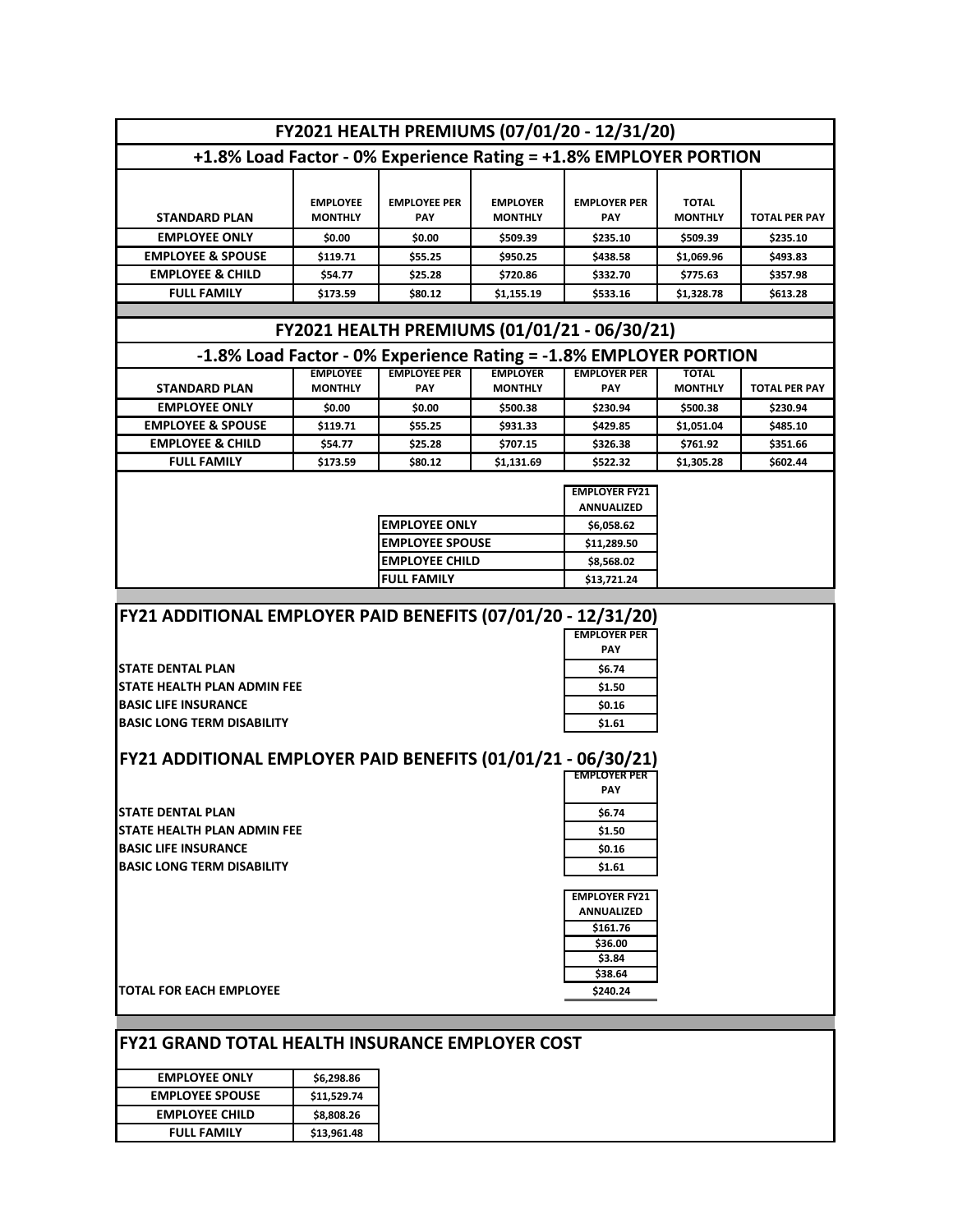#### **UTILITIES FY2021**

| <b>Verizon Equipment Replace</b>     | <b>Devices</b>                | FY20 BGT                          | FY21 BGT                          |
|--------------------------------------|-------------------------------|-----------------------------------|-----------------------------------|
| <b>5200 - Police</b>                 |                               |                                   |                                   |
| Phones                               | 0                             | 1,250                             |                                   |
| Wifi Pack for Crusiers               | 0                             | 600                               | ÷                                 |
| Sierra Wireless Modem/Booster        | 0                             | 100                               | $\overline{a}$                    |
|                                      |                               | \$<br>1,950                       | \$<br>$\overline{\phantom{a}}$    |
| 5220 - Fire                          |                               |                                   |                                   |
| Phones                               | 0                             | 250<br>\$                         | \$<br>$\overline{\phantom{a}}$    |
|                                      |                               |                                   |                                   |
| 5230 - Dispatch                      |                               |                                   |                                   |
| <b>Emergency Line</b>                | $\mathbf 1$                   | \$<br>250                         | \$<br>200                         |
|                                      |                               |                                   |                                   |
| 5300 - Public Works                  |                               |                                   |                                   |
| Phones                               | $\mathbf 1$                   | 200                               | 200                               |
|                                      |                               | \$<br>200                         | \$<br>200                         |
| 5400 - Mayor                         |                               |                                   |                                   |
| Phones                               | $\mathbf{1}$                  | 250                               | 250                               |
| Chambers Jet Pack                    | 1                             | 50                                | 50                                |
|                                      |                               | \$<br>300                         | \$<br>300                         |
| 5600 - Judicial                      |                               |                                   |                                   |
| Phones                               | $\mathbf{1}$                  |                                   | 250                               |
|                                      |                               | \$<br>$\overline{a}$              | \$<br>250                         |
| 5500 - Council                       |                               |                                   |                                   |
| Phones                               | 3                             | 750                               | 1,000                             |
| Tablets                              | 0                             |                                   |                                   |
|                                      |                               | \$<br>750                         | \$<br>1,000                       |
| 5800 - Administration                |                               |                                   |                                   |
| Phones                               | 6                             | 1,500                             | 1,500                             |
| Jet Pack                             | $\mathbf 1$                   | 50                                | 50                                |
|                                      |                               | \$<br>1,550                       | \$<br>1,550                       |
| 6000 - Facilities                    |                               |                                   |                                   |
| Phones                               | 0                             | 400                               | L,                                |
| Jet Pack                             | $\mathbf{1}$                  | 50                                | 50                                |
| Ipad                                 | 1                             | 600                               | 600                               |
|                                      |                               | \$<br>1,050                       | \$<br>650                         |
| 6100 - Info Technology               |                               |                                   |                                   |
| Phones                               | 0                             | 250                               | $\overline{\phantom{0}}$          |
|                                      |                               | \$<br>250                         | \$                                |
|                                      |                               |                                   |                                   |
|                                      |                               |                                   |                                   |
| <b>Mobile Equipment Total</b>        | 17                            | \$<br>6,550                       | \$<br>4,150                       |
|                                      |                               |                                   |                                   |
| <b>Verizon Service Charges</b>       | <b>Devices</b>                | FY20 BGT                          | FY21 BGT                          |
|                                      |                               |                                   |                                   |
|                                      |                               |                                   |                                   |
| <b>5200 - Police</b>                 |                               |                                   |                                   |
| Phones                               | 0                             | 4,236                             | $\overline{a}$                    |
| Wifi Pack for Crusiers               | 17                            | 8,160                             | 480                               |
| Sierra Wireless Modem/Booster        | 0                             | 680                               |                                   |
|                                      |                               | \$<br>13,076                      | \$<br>480                         |
|                                      |                               |                                   |                                   |
| 5220 - Fire                          |                               |                                   |                                   |
| Phones                               | 0                             | 660                               |                                   |
|                                      |                               | \$<br>660                         | \$<br>$\overline{\phantom{a}}$    |
|                                      |                               |                                   |                                   |
| 5230 - Dispatch                      |                               |                                   |                                   |
| <b>Emergency Line</b>                | $\mathbf{1}$                  | 360                               | 360                               |
|                                      |                               | \$<br>360                         | \$<br>360                         |
|                                      |                               |                                   |                                   |
| 5300 - Public Works                  |                               |                                   |                                   |
| Phones                               | 1                             | 780                               | 1,620                             |
|                                      |                               | Ş<br>780                          | Ş<br>1,620                        |
| 5400 - Mayor                         |                               |                                   |                                   |
| Phones                               | $\mathbf 1$                   | 700                               | 700                               |
| Jet Pack                             | $\mathbf 1$                   | 500                               | 500                               |
|                                      |                               | \$<br>1,200                       | \$<br>1,200                       |
| 5500 - Council                       |                               |                                   |                                   |
| Phones                               | 7<br>$\overline{\phantom{a}}$ | 4,740<br>$\overline{\phantom{a}}$ | 4,260<br>$\overline{\phantom{a}}$ |
| Tablets                              |                               | \$                                |                                   |
| 5600 - Judicial                      |                               | 4,740                             | \$<br>4,260                       |
| Phones                               | $\mathbf 1$                   |                                   | 720                               |
|                                      |                               | \$<br>$\overline{\phantom{a}}$    | \$<br>720                         |
| 5800 - Administration                |                               |                                   |                                   |
| Phones                               | 7                             | 4,710                             | 4,320                             |
| Jet Pack                             | $\overline{\mathbf{c}}$       | 500                               | 960                               |
|                                      |                               | \$<br>5,210                       | \$<br>5,280                       |
| 6000 - Facilities                    |                               |                                   |                                   |
| Phones                               | 0                             | 1,200                             |                                   |
| Jet Pack                             | $\mathbf 1$                   | 500                               | 500                               |
| Ipad                                 | $\mathbf 1$                   | 500                               | 500                               |
|                                      |                               | \$<br>2,200                       | \$<br>1,000                       |
|                                      |                               |                                   |                                   |
| 6100 - Info Technology<br>Phones     | 0                             | 780                               |                                   |
| <b>MEOC Phones</b>                   | 8                             | 2,160                             | 2,400                             |
| LPR Camera Service                   | 1                             |                                   |                                   |
|                                      |                               | \$<br>2,940                       | \$<br>2,400                       |
|                                      |                               |                                   |                                   |
| <b>Verizon Service Charges Total</b> | 49                            | \$<br>31,166                      | \$<br>17,320                      |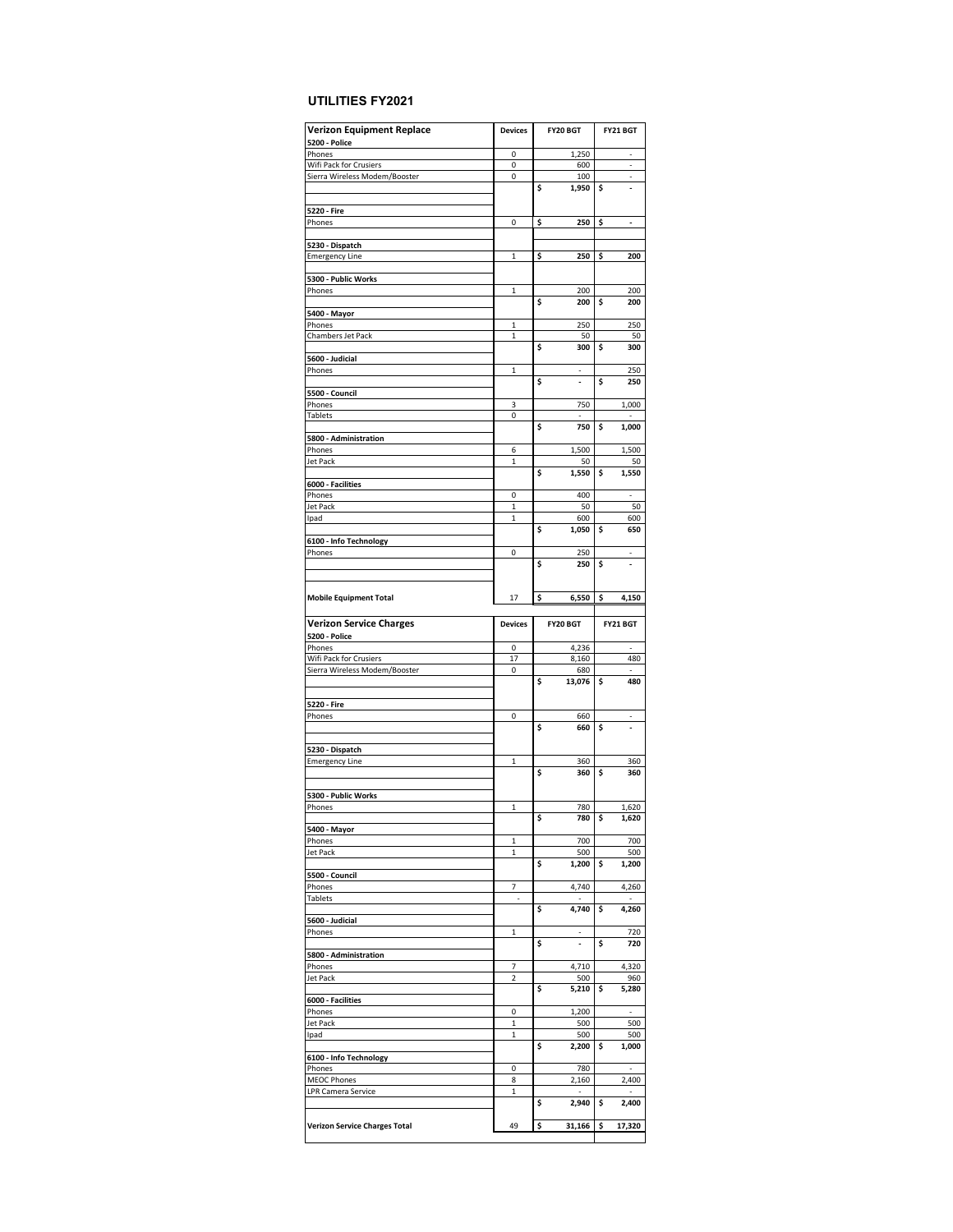| OTHER UTILITY COSTS FY2021                               |                |    |                |    |                |
|----------------------------------------------------------|----------------|----|----------------|----|----------------|
|                                                          | Dept.          |    | FY20 BGT       |    | FY21 BGT       |
| <b>SEGRA COMMUNICATIONS</b>                              |                |    |                |    |                |
| <b>Admin Phones</b>                                      | 6100           |    | 9.600          |    | 9.000          |
| <b>Public Safety Phones</b>                              | 6100           |    | 9,600          |    | 9,000          |
| City Internet                                            | 6100           |    | 13,000         |    | 18,000         |
|                                                          |                | Ś  | 32,200         | Ś  | 36,000         |
| <b>COMCAST</b>                                           |                |    |                |    |                |
| City Cable                                               | 6100           |    | 5.000          |    | 2,040          |
| PS Cable                                                 | 6100           |    | 420            |    | 400            |
| Backup Internet                                          | 6100<br>6100   |    | $\overline{a}$ |    | 3.000          |
| SCDOT 511 Bridge Cameras/City Wecome Sign                |                | Ś  | 1,620<br>7,040 | Ś  | 3,600<br>9,040 |
| AT&T                                                     |                |    |                |    |                |
| Park Sign & Community Ctr & Hot Spot                     | 6100           |    | 4,600          |    | 4,800          |
| <b>SLED Line</b>                                         | 6100           |    | 5,600          |    | 4,800          |
| Playground Camera & PW Time Clock                        | 6100           |    | 1,008          |    | 1,020          |
|                                                          |                | \$ | 11,208         | \$ | 10,620         |
| SKYLINE TECHNOLOGY SOLUTIONS                             | 6100           | \$ | 4,800          | Ś  | 4,800          |
| <b>FOLLY BEACH WATER DEPARTMENT</b>                      |                |    |                |    |                |
| City Facilities, Public Bathrooms, Bottle Stations, etc. | 5100           | \$ | 13,500         | \$ | 13,500         |
|                                                          |                |    |                |    |                |
| <b>Dominion Energy</b>                                   |                |    |                |    |                |
| Facilities, Street Lights, etc.                          | 5100           | \$ | 117,500        | \$ | 120,000        |
| <b>Public Safety Building</b>                            | 5200           |    | 6,000          |    | 8,000          |
|                                                          | 5220           |    | 6,000          |    | 8,000          |
|                                                          | 5230           |    | 1,000          |    |                |
| <b>CHARLESTON COUNTY</b>                                 |                | Ś  | 13,000         | \$ | 16,000         |
| Property Tax - Storm Water & Business Property           | 5100           | \$ | 3,000          | \$ | 3,000          |
| Public Safety Boat Property Tax                          | 5200           |    |                |    | 62             |
|                                                          |                |    |                |    |                |
| <b>GRAND TOTAL</b>                                       |                | \$ | 239,964        | Ś  | 234,430        |
|                                                          |                |    |                |    |                |
| <b>AT&amp;T First Net Equipment Replace</b>              | <b>Devices</b> |    | FY20 BGT       |    | FY21 BGT       |
| 5200 - Police                                            |                |    |                |    |                |
| Phones                                                   | 17             |    |                |    | 1,700          |
|                                                          |                | \$ |                | Ś  | 1,700          |
| 5220 - Fire                                              |                |    |                |    |                |
| Phones                                                   | 8              | \$ |                | \$ | 800            |

| Phones                                          | 17             |    | $\overline{\phantom{m}}$ |    | 1,700    |
|-------------------------------------------------|----------------|----|--------------------------|----|----------|
|                                                 |                | Ś  |                          | Ś  | 1,700    |
| 5220 - Fire                                     |                |    |                          |    |          |
| Phones                                          | 8              | \$ |                          | \$ | 800      |
| 6000 - Facilities                               |                |    |                          |    |          |
| Phones                                          | $\mathbf{1}$   |    |                          |    | 200      |
|                                                 |                | Ś  |                          | Ś  | 200      |
| 6100 - Info Technology                          |                |    |                          |    |          |
| Phones                                          | $\overline{2}$ |    |                          |    | 200      |
|                                                 |                | Ś  |                          | Ś  | 200      |
|                                                 |                |    |                          |    |          |
|                                                 |                |    |                          |    |          |
| <b>Mobile Equipment Total</b>                   | 28             | \$ | $\overline{\phantom{a}}$ | \$ | 2,900    |
|                                                 |                |    |                          |    |          |
| <b>AT&amp;T First Net Service Charges</b>       | <b>Devices</b> |    | FY20 BGT                 |    | FY21 BGT |
| <b>5200 - Police</b>                            |                |    |                          |    |          |
| Phones                                          | 17             |    | ٠                        |    | 10,320   |
|                                                 |                | \$ |                          | Ś  | 10,320   |
|                                                 |                |    |                          |    |          |
| 5220 - Fire                                     |                |    |                          |    |          |
| Phones                                          | 8              |    | ٠                        |    | 4,800    |
|                                                 |                | Ś  |                          | Ś  | 4,800    |
| 6000 - Facilities                               |                |    |                          |    |          |
| Phones                                          | $\mathbf{1}$   |    |                          |    | 624      |
|                                                 |                | Ś  |                          | Ś  | 624      |
| 6100 - Info Technology                          |                |    |                          |    |          |
| Phones                                          | $\overline{2}$ |    |                          |    | 1,860    |
|                                                 |                | \$ |                          | Ś  | 1,860    |
| <b>AT&amp;T First Net Service Charges Total</b> | 28             | \$ | $\overline{\phantom{a}}$ | \$ | 17,604   |
|                                                 |                |    |                          |    |          |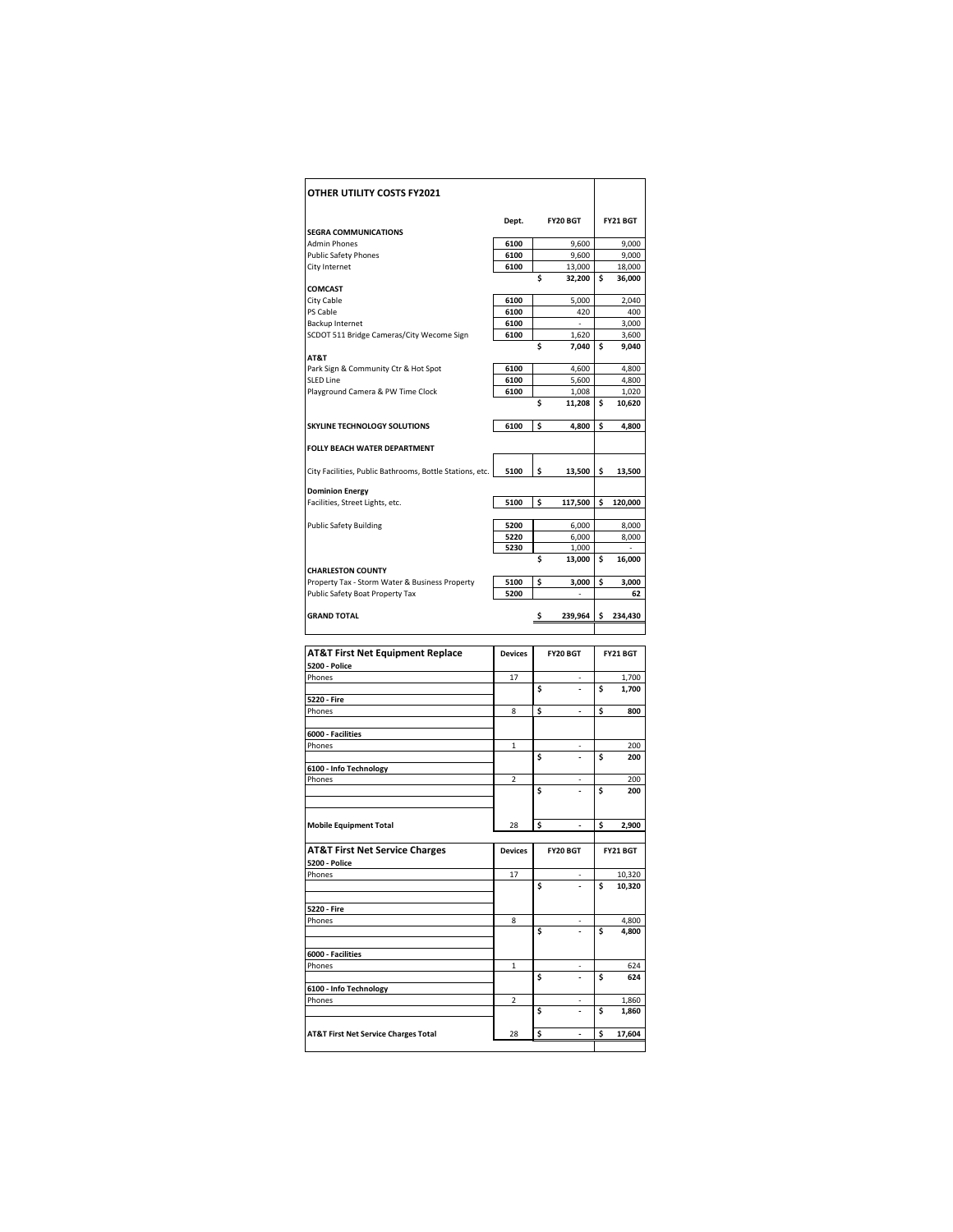|                              | Gen Gov't | <b>Police</b> | <b>Fire</b> | PW        | <b>Council</b> | Admin  | Admin    | <b>Facilities</b> | <b>Utilities Funds</b> |              |
|------------------------------|-----------|---------------|-------------|-----------|----------------|--------|----------|-------------------|------------------------|--------------|
| <b>POLICY</b>                | 5100      | 5200          | 5220        | 5300      | 5500           | 5800   | 5900     | 6000              | 30 & 89                | <b>TOTAL</b> |
| <b>AUTO COMP.&amp; COLL.</b> |           | 3,917.10      | 3,098.42    | 3,266.74  |                |        |          | 323.51            | 318.46                 | 10,924.23    |
| <b>DATA PROCESSING</b>       | 75.96     | 272.14        | 271.90      | 39.50     |                |        | 39.50    | 39.50             | 39.50                  | 778.00       |
| <b>IBLDGS &amp; PROPERTY</b> | 20,952.74 | 2,165.73      | 2,165.73    | 86.22     |                |        |          |                   | 7,566.06               | 32,936.48    |
| <b>AUTO LIABILITY</b>        |           | 14,938.00     | 2,037.00    | 6,790.00  |                |        |          | 1,358.00          | 2,037.00               | 27,160.00    |
| <b>INLAND MARINE</b>         | 617.79    | 867.46        | 867.46      | 1,689.95  |                |        |          |                   |                        | 4,042.66     |
| <b>TORT LIABILITY</b>        |           | 27,268.00     | 7,728.00    | 4,865.65  | 9,611.00       | 364.35 | 1,373.00 | 3,133.00          | 1,697.00               | 56,040.00    |
| <b>MED PROF LIABILITY</b>    |           |               | 2,577.00    |           |                |        |          |                   |                        | 2,577.00     |
| <b>IPREPAID LEGAL</b>        | 8,500.00  |               |             |           |                |        |          |                   |                        | 8,500.00     |
| <b>TOTAL</b>                 | 30.146.49 | 49,428.43     | 18,745.51   | 16,738.06 | 9,611.00       | 364.35 | 1,412.50 | 4,854.01          | 11,658.02              | 142,958.37   |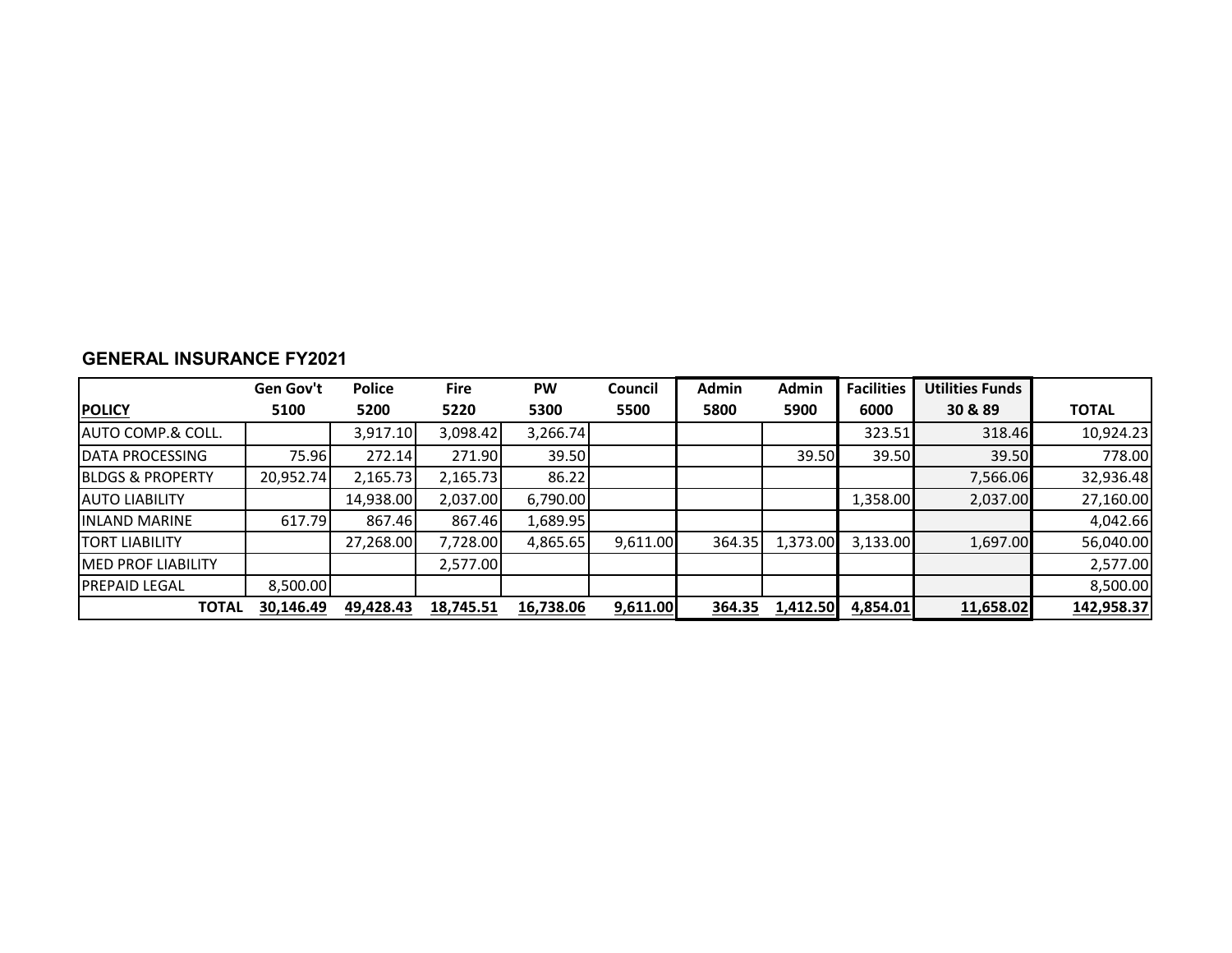# **WORKERS COMPENSATION FY 2021**

South Carolina Municipal Insurance Trust

Workers' Compensation Program

Invoice - Estimated Annual Contribution Report

Member: City of Folly Beach

Member ID: 1127

Coverage Contract No: P-SCMIT-1127-2020-01

Coverage Period: 01/01/2020 to 01/01/2021

|                 |                                                    | <b>Estimated</b> |            |                          | <b>Adjusted</b>          |                         |        |
|-----------------|----------------------------------------------------|------------------|------------|--------------------------|--------------------------|-------------------------|--------|
| <b>Code</b>     | <b>Classification</b>                              | Payroll          | Rate       | Contribution             | <b>Contribution</b>      | Dept.                   |        |
| 7704            | Firefighters                                       | \$455,000        | 0.040470   | \$18,414                 | \$8,999                  | 5220                    |        |
| 7720            | Police Officers                                    | 900,000          | 0.053675   | 48,308                   | 23,609                   | 5200                    |        |
| 7720 c          | <b>Police Officers</b>                             | 30,000           | 0.065300   | 1,959                    | 957                      | 5200                    |        |
| 8810            | <b>Clerical Office Employees</b>                   | 560,000          | 0.002250   | 1,260                    | 616                      | 5800                    |        |
| 8810 c          | <b>Clerical Office Employees</b>                   |                  | 0.002500   |                          | $\overline{\phantom{a}}$ | 5800                    |        |
| 9015 p          | Buildings/Maintenance & Custodial                  | $\blacksquare$   | 0.062500   | $\overline{\phantom{a}}$ | $\sim$                   | 5800                    |        |
| 9102 c          | Parks/Recreation-Including Drivers                 | $\blacksquare$   | 0.022700   | $\blacksquare$           | $\blacksquare$           | 5800                    |        |
| 9403            | Garbage/Refuse Collection-Including Drivers        | 360,000          | 0.065400   | 23,544                   | 11,506                   | 5300                    |        |
| 9410            | Municipal Employees-NOC                            | 600,000          | 0.012160   | 7,296                    | 3,566                    | 5800                    |        |
| 9410 c          | Municipal Employees-NOC                            |                  | 0.036700   |                          |                          | 5800                    |        |
| 9996            | <b>Other Volunteers</b>                            | 21,000           | 0.026800   | 563                      | 275                      | 5800                    |        |
| 9999            | Volunteer Firemen                                  | 15,000           | 0.033680   | 505                      | 247                      | 5220                    |        |
|                 | <b>Policy Totals:</b>                              | \$2,941,000      |            | \$101,848                | \$49,775                 |                         |        |
|                 | Multiply by Experience Modifier                    | 0.738078         |            | \$75,172                 |                          | <b>Department Total</b> |        |
|                 | <b>Risk Management Guideline Adjustment</b>        | (3,758.60)       |            | 71,413                   |                          | 5200 Police             | 24,566 |
|                 | Deductible Credit for electing \$25,000 deductible | 21,638.00        |            | 49,775                   |                          | <b>5220 Fire</b>        | 9,246  |
|                 | Motorcycle Surcharge                               |                  |            |                          |                          | 5300 Public Works       | 11,506 |
| Member Discount |                                                    |                  |            |                          |                          | <b>5800 Admin</b>       | 2,674  |
|                 | <b>Total Audited Annual Contribution</b>           |                  |            | \$49,775                 |                          | <b>Water</b>            | 891    |
|                 |                                                    |                  |            |                          |                          | <b>Sewer</b>            | 891    |
| p= part-time    |                                                    |                  | Adj Factor | 0.48872099               |                          |                         | 49,775 |
| c= contractor   |                                                    |                  |            |                          |                          |                         |        |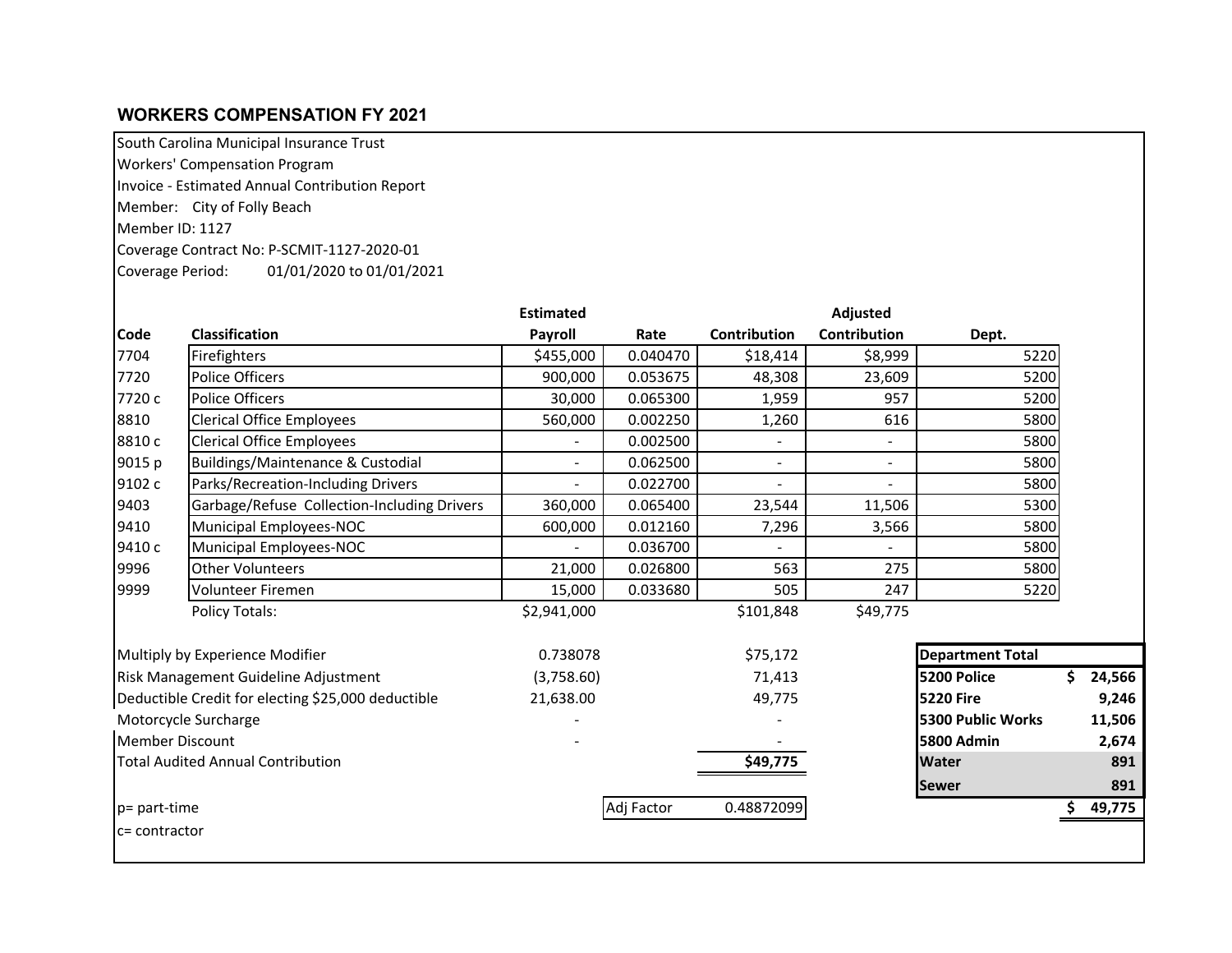# Public Safety Vehicle Replacement Schedule

| Year | Vehicle              | Notes:                                              | FY19 Mileage             | FY20 Mileage     | 1YR Mileage | Camera Type    | <b>Replacement Year</b> |
|------|----------------------|-----------------------------------------------------|--------------------------|------------------|-------------|----------------|-------------------------|
| 2005 | Ford F250 #051       | over on years of service / major rust issues        | 75,300                   | <b>TRNSF-DPW</b> |             | N/A            | <b>FY20</b>             |
| 2012 | Impala #122          |                                                     | 85,000                   | SOLD             |             | L <sub>3</sub> | <b>FY20</b>             |
| 2012 | Charger #123         |                                                     | 86,637                   | 94,343           | 7,706       | Watchguard     | <b>FY20</b>             |
| 2011 | Crown Vic #111       | over years of service - only used as Jail transport | 94,135                   | 113,152          | 19,017      | L <sub>3</sub> | <b>FY20</b>             |
| 2014 | Charger #143         |                                                     | 65,858                   | 79,800           | 13,942      | Watchguard     | <b>FY21</b>             |
| 2014 | Charger #142         |                                                     | 75,493                   | 86,684           | 11,191      | Watchguard     | <b>FY21</b>             |
| 2014 | Charger #141         |                                                     | 67,358                   | SOLD             |             | Watchguard     | <b>FY21</b>             |
| 2014 | Interceptor #144     |                                                     | 81,122                   | 98,451           | 17,329      | N/A            | <b>FY22</b>             |
| 2014 | Charger #145         |                                                     | 60,358                   | 74,438           | 14,080      | Martel         | <b>FY22</b>             |
| 2010 | <b>Tahoe #101</b>    | over on years of service but in great shape         | 115,555                  | 125,195          | 9,640       | Martel         | <b>FY22</b>             |
| 2016 | F150 #162            |                                                     | 20,247                   | 25,369           | 5,122       | N/A            | <b>FY23</b>             |
| 2016 | F150 #161            |                                                     | 60,152                   | 77,772           | 17,620      | N/A            | <b>FY23</b>             |
| 2015 | Interceptor SUV #152 |                                                     | 51,406                   | 70,750           | 19,344      | Martel         | <b>FY23</b>             |
| 2017 | Interceptor SUV #171 |                                                     | 69,485                   | 82,801           | 13,316      | Watchguard     | <b>FY24</b>             |
| 2017 | Interceptor SUV #172 |                                                     | 15,733                   | 68,561           | 52,828      | Martel         | <b>FY24</b>             |
| 2015 | Silverado #151       | Ocean Rescue / Medical QRV                          | 11,686                   | 15,361           | 3,675       | N/A            | <b>FY24</b>             |
| 2017 | Interceptor SUV #175 |                                                     | 46,008                   | 65,534           | 19,526      | Martel         | <b>FY25</b>             |
| 2017 | Charger #173         |                                                     | 21,894                   | 37,861           | 15,967      | Martel         | <b>FY25</b>             |
| 2018 | Interceptor #181     |                                                     | 15,157                   | 29,631           | 14,474      | Martel         | <b>FY25</b>             |
| 2018 | Interceptor #182     |                                                     | 12,915                   | 37,861           | 24,946      | Martel         | <b>FY26</b>             |
| 2018 | Interceptor #183     |                                                     | 9,435                    | 24,338           | 14,903      | Martel         | <b>FY26</b>             |
| 2018 | Interceptor SUV #184 |                                                     | 6,562                    | 27,844           | 21,282      | Martel         | <b>FY26</b>             |
| 2019 | Interceptor #191     |                                                     |                          | 4,604            | 4,604       | Martel         | <b>FY27</b>             |
| 2019 | Interceptor #192     |                                                     | $\overline{\phantom{a}}$ | 7,223            | 7,223       | Martel         | <b>FY27</b>             |
| 2019 | Dodge Ram #193       |                                                     |                          | 910              | 910         | Martel         | <b>FY27</b>             |

Total 1YR Mileage 328,645